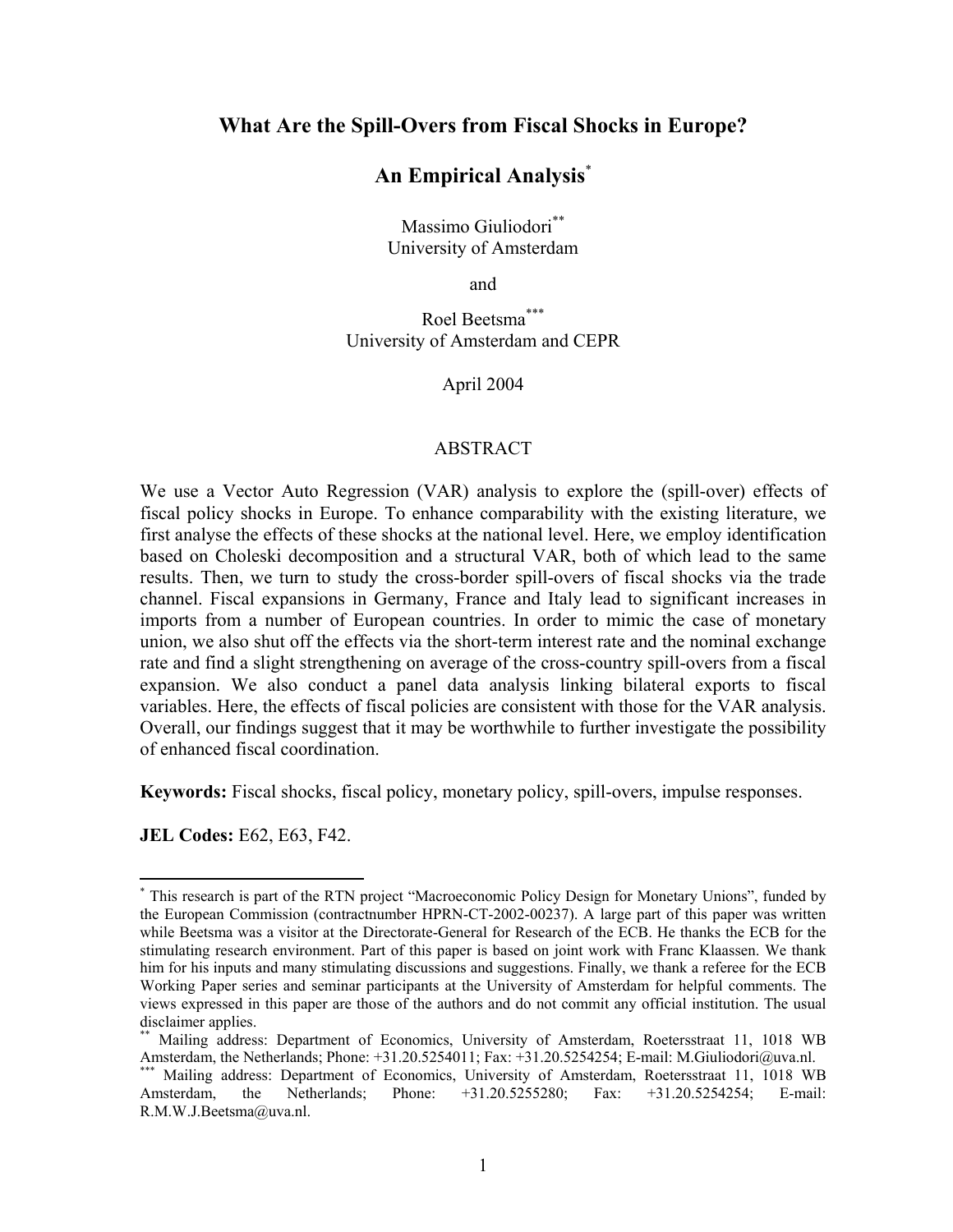### **1. Introduction**

 $\overline{a}$ 

With the introduction of monetary union in Europe, the discussion about the need for fiscal policy co-ordination has intensified. While there are many possible aspects to the coordination of fiscal policy, this paper focuses on the potential scope for fiscal co-ordination at the macroeconomic level. The Stability and Growth Pact, with its mutual surveillance of countries' public finances, has already provided a step into this direction. However, within the limits provided by the Pact, $<sup>1</sup>$  countries are relatively free to follow their desired fiscal</sup> policies.<sup>2</sup> Therefore, many policymakers and experts would like to see a further increase in fiscal co-ordination. Nevertheless, whether enhanced fiscal co-ordination can be useful depends in the first place on the importance of cross-border spill-overs from fiscal policies of European countries. In the absence of such spill-overs, it is hard to make a case for fiscal co-ordination, since the decisions of individual countries would not affect the other countries in the system. $3$ 

While in theory national fiscal policies can lead to many potential spill-overs (see, for example, Beetsma et al., 2001), in empirical work it has proved hard to establish clear-cut results in this respect (see McKibbin, 1997). In this paper, we will provide a new attempt based on recent developments in the empirical literature on the effects of fiscal policy shocks. Here, the common approach is to set-up a VAR system with a limited number of key macroeconomic variables and to see how these variables react to a discretionary change in fiscal policy (usually the deficit or taxes and spending considered separately).<sup>4</sup> While this approach primarily focuses on the national effects of fiscal policy changes,  $5 \text{ we}$ show that it can also be usefully employed to shed light on the cross-border spill-overs from fiscal policy at the macroeconomic level. In particular, we shall focus on the effect of fiscal impulses in major European economies on the imports from the other economies in the system.<sup>6</sup> If one finds significant effects here, then this increases the potential scope for the macroeconomic coordination of fiscal policies. Of course, the conceivable macroeconomic spill-overs from fiscal policy are not confined to the trade channel. In particular, a national fiscal expansion or contraction may affect both short- and long-term interest rates, an effect that is transmitted to other countries via the common monetary policy in the Euro-area or the international capital market. We present counterfactual experiments in which we control for the effects via the short-term interest rate.

<sup>&</sup>lt;sup>1</sup> That is, the three-percent deficit limit and the requirement that the countries strive for a cyclically-adjusted budget that is close to balance or in surplus. For a detailed description of the Pact's provisions and the rationales for the pact, see, for example, Artis and Winkler (1998), Beetsma and Uhlig (1999), Debrun (2000) and the articles collected in Brunila et al. (2001).

<sup>&</sup>lt;sup>2</sup> The recent failure to impose sanctions on Germany and France for their repeated violations of the Pact's 3% deficit limit, casts doubt on the Pact's ability to sufficiently restrain fiscal policies.

 $3$  For recent analysis on policy coordination, see, for example, Buti et al. (2001) and Beetsma et al. (2001).

<sup>&</sup>lt;sup>4</sup> It is impossible to provide an exhaustive list of this recent literature, but examples are Blanchard and Perotti (2002), Perotti (2003), Mountfort and Uhlig (2002), Canova and Pappa (2002), Favero (2001), Fatas and Mihov (2001).

<sup>&</sup>lt;sup>5</sup> Exceptions are Van Aarle, Garretsen and Gobbin (2003) and Marcellino (2002).

<sup>&</sup>lt;sup>6</sup> We have not included the United Kingdom as a "major economy", because the fiscal data for the U.K. were of very weak quality.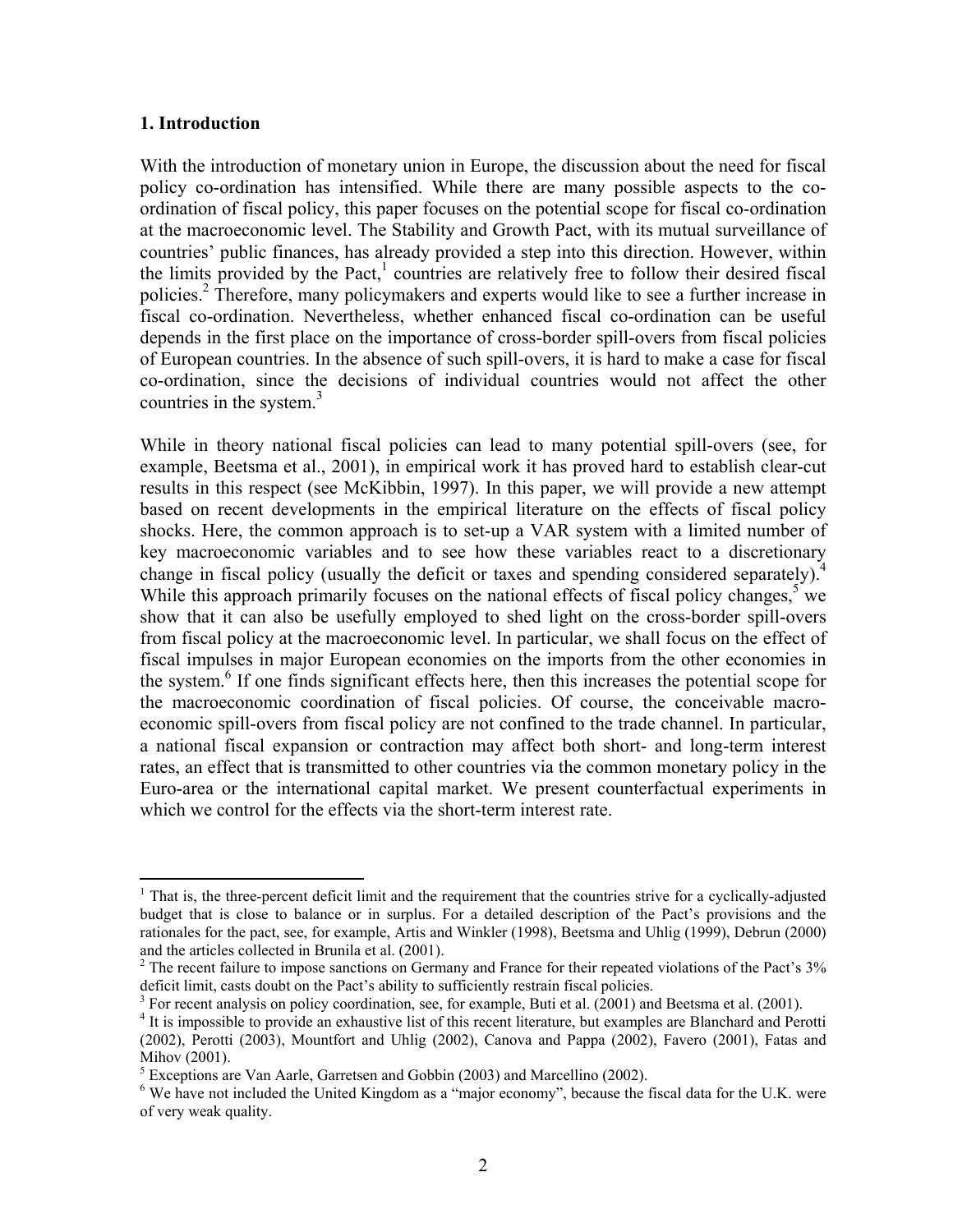Our empirical analysis suggests that fiscal expansions in the major three Euro-area economies (Germany, Italy and France) can have a significant and substantial influence on the imports from other EU countries. This effect on imports is tightly linked to the influence that a fiscal expansion has on the national economy. A fiscal expansion leads to more imports if it stimulates domestic activity. Any direct spill-overs caused by government purchases of foreign products seem to be unimportant, though. The effectiveness of the different budget components (spending and net taxes) in stimulating domestic activity depends on the specific country under consideration. A discretionary spending increase in Germany has a marginally significant and short-lived effect on its GDP, while a reduction in net taxes has a much stronger effect on its GDP. For Italy, both a spending increase and a net tax reduction lead to a significant rise in its GDP. Finally, for France, a positive spending shock raises its GDP, while a shock in net taxes has no effect at all.

We conduct our analysis for the period 1970 – 1998, that is, the period before European monetary unification. During substantial parts of this period, countries followed a (partially) independent monetary policy, allowing their central banks to adjust the shortterm nominal interest rate and allowing the exchange rate to move in response to shocks. To get a clearer picture of the potential importance of fiscal policy spill-overs under EMU, we therefore attempt to simulate over the sample period a situation in which countries have lost their monetary independence. By taking the interest rate and nominal exchange rate out of the VAR system and including them as exogenous variables, we simulate a situation in which the abovementioned interest rate and nominal exchange rate channels are not operating. The idea is that in EMU, fiscal shocks in an individual country do not affect the nominal exchange rate against Euro-area trading partners, while the effect on the short-run interest rate is relatively small, because the latter is determined at the union level by the ECB. Our empirical results show that the fiscal spill-overs via the import channel become on average slightly stronger.

The remainder of the paper is structured as follows. Section 2 describes our empirical procedure in more detail and sets up the baseline VAR system for France, Germany and Italy. This section focuses only on the domestic effects of fiscal impulses, thereby using a minimal framework from the existing empirical literature. We apply stability tests and a number of robustness checks to assess the adequacy of the model. In particular, we allow for switches in the monetary policy regime during the period under consideration. While the baseline identification is obtained with a recursive ordering, we also explore a structural VAR set-up – without any effects on the results. The next section, Section 3, extends the baseline model for the large economies to include imports from Euro-area trading partners. We consider both the effects on aggregate imports as well as the effects on imports from individual countries. In many cases, we find significant effects of fiscal shocks on imports, even though the exchange rate and the short-run interest rate may adjust in response to the shock. In order to better gauge the fiscal spill-over effects via the trade channel in EMU, this section also considers specifications in which we include the exchange rate and imports as exogenous rather than endogenous variables. Section 4 explores whether the results from the VAR analysis are consistent with the results from a panel data analysis that links bilateral exports to fiscal variables. The advantage of this approach is that we can now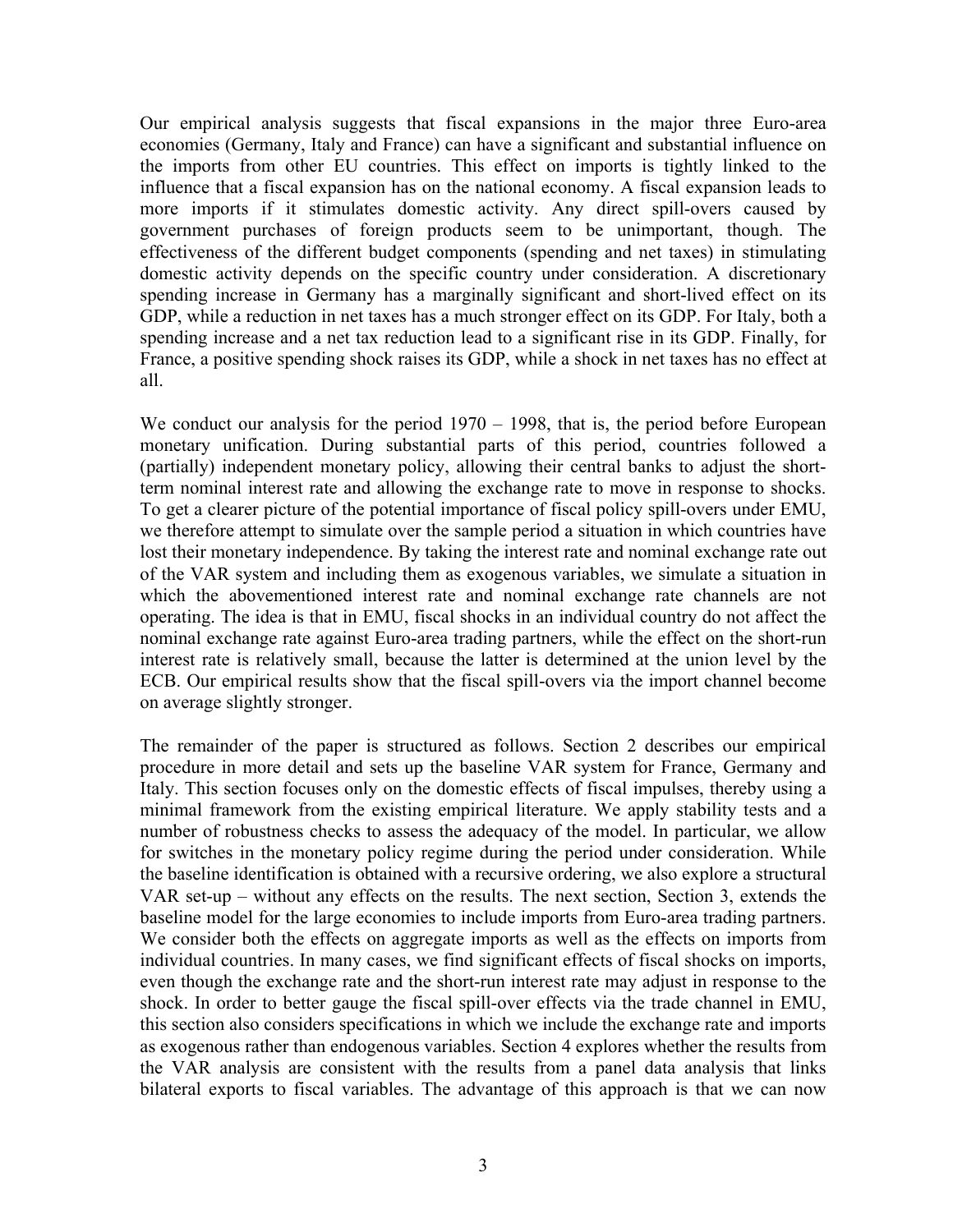conduct the analysis at the annual frequency level, while still increasing the number of observations substantially. We find that total or discretionary increases in public spending or reductions in net taxes have statistically and economically significant positive effects on international trade. Finally, Section 5 concludes the paper.

### **2. Analysis of the baseline empirical model**

In this section, we consider a baseline empirical specification based on the recent literature on the effects of fiscal shocks. This literature largely neglects cross-border effects of fiscal policies. We employ this baseline specification in order to enhance comparability with this literature and to take it as a starting point for the remainder of the analysis, in which we do allow for international spill-overs from fiscal shocks.

The baseline specification is a VAR system in consumer price inflation  $(\pi_l)$ , log of real government spending  $(g_t)$ , log of real GDP  $(y_t)$ , log of real net taxes  $(t_t)$ , the money market rate  $(i_t)$  and the log of the real effective exchange rate  $(s_t)$ , where subscript *t* denotes the period. An exchange rate appreciation corresponds to a larger value of *st*. We include the exchange rate in order to take explicit account of the fact that the economies under consideration are all characterized by a substantial openness. Including the nominal effective exchange rate instead of the real exchange rate did not have any appreciable effect on the results. Data are at a quarterly frequency and the sample period is 1970Q2 – 1998Q4 (see the Appendix for a detailed description of the data). Rather than working with the budget deficit as a single variable, we split it up into government spending and net taxes, because preliminary analysis showed that the dynamic effects of a fiscal expansion through a spending increase or a reduction in net taxes differ substantially.

### *2.1. Baseline estimates*

 $\overline{a}$ 

The VAR system that we estimate is written as:

$$
AX_t = C(L)X_{t-1} + Bu_t, \tag{1}
$$

where *A* is a lower-triangular matrix with the diagonal elements normalised to unity,  $X_t =$  $[\pi_t, g_t, y_t, t_t, i_t, s_t]$  is the vector of endogenous variables in the system and *L* is the lag operator with  $C(L)$  being the corresponding coefficient matrices.<sup>7</sup> Further,  $u_t$  is the (normalised) vector of shocks to the system and *C* is a diagonal matrix with the standard deviations of the shocks. We thus use a Choleski structure to identify the shocks. Finally, we also include in the system a vector  $z_t$  with seasonal dummies, a constant, a time trend and, in the case of Germany, a unification dummy, which takes a value of 1 in 1991Q1

Under the above Choleski identification structure, real government spending is not contemporaneously (within the same quarter) affected by changes in the real activity.

 $<sup>7</sup>$  In preliminary analysis we have estimated our VARs in first difference both with and without the imposition</sup> of a cointegration relationship between the tax and spending variables as in Blanchard and Perotti (2002). The results are very similar to the ones shown in this section.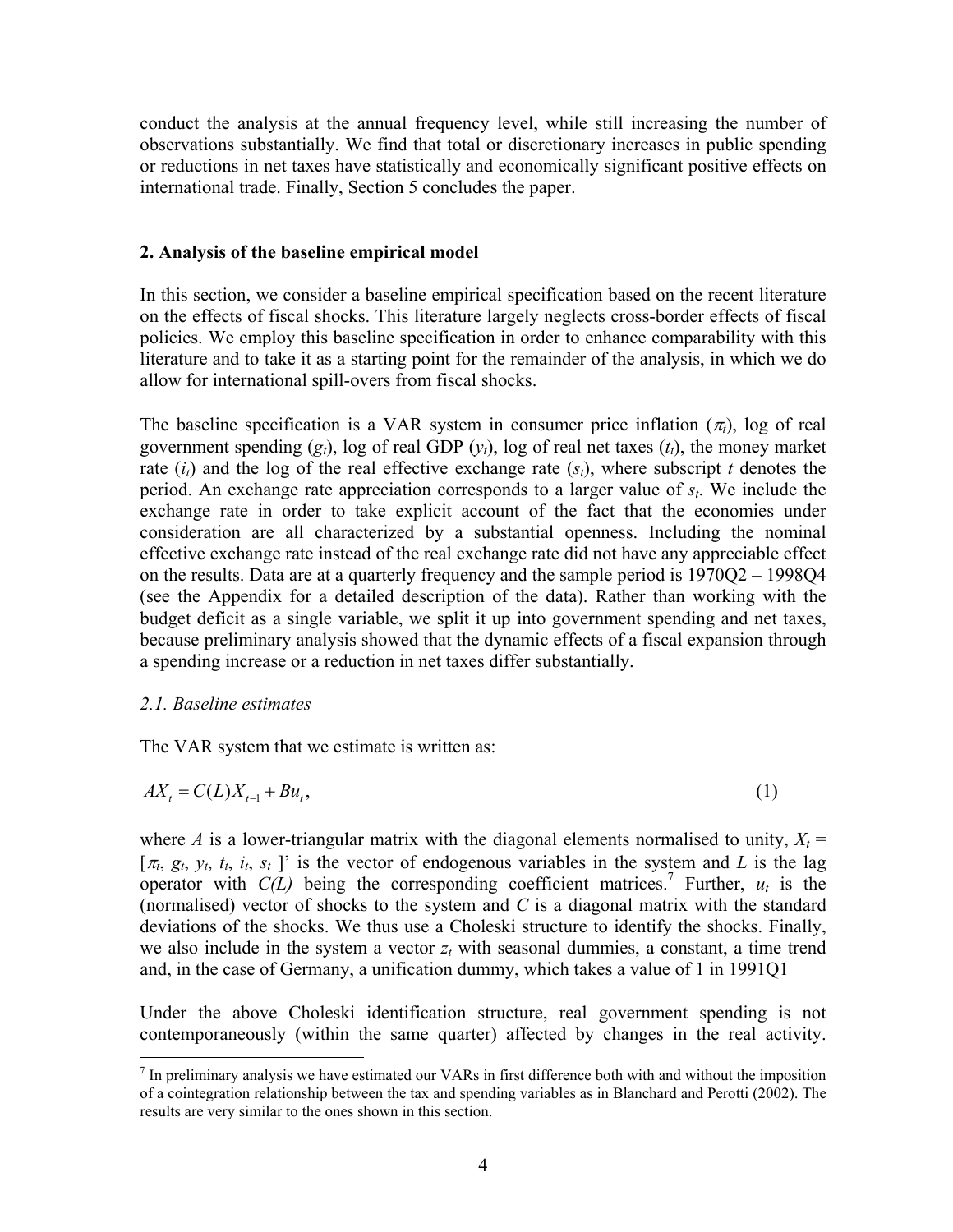Blanchard and Perotti (2002), Perotti (2003), Fatás and Mihov (2001, 2002) make the same assumption. They argue that there is no institutional setting to believe that any spending component reacts automatically to real activity changes. This could be justified by the presence of decision lags as well as the time required to collect information about the state of the economy. The above ordering also implies that there is a contemporaneous effect of output innovations on net taxes. Blanchard and Perotti (2002) impose an elasticity, which they obtain from an estimated response of specific tax components to output fluctuations. Although less sophisticated and maybe less accurate, leaving the relationship between output and net taxes unrestricted seems a reasonable alternative. A similar assumption is made in Fatás and Mihov (2001) and Neri (2001). Further, by ordering net taxes after government expenditure we assume that taxation decisions are taken once expenditure has been decided. This restriction is used in many other studies, including Fatás and Mihov (2001), Blanchard and Perotti (2002), Marcellino (2002), Perotti (2003) and De Arcangelis and Lamartina (2004). Finally, we assume that the money market rate is simultaneously determined by the real and fiscal variables, whereas the latter react sluggishly (after a quarter) to any interest rate movement. This assumption is widely used in the monetary transmission mechanism literature and is generally based on the presence of nominal rigidities and decision lags of the private sector (see, for instance, Peersman and Smets, 2003, and Mojon and Peersman, 2003). The real exchange rate is positioned last, implying that it can be affected by all the variables of the system within the same quarter, as one would expect for a financial variable.

In all our estimations, we set the number of lags in the VAR to six (i.e. one and a half years). The selected number of lags was based on commonly-used criteria such as Schwartz and Akaike, and the need to produce white-noise errors. However, the results show little sensitivity to the selected lag length. Figures 1a-c depict the impulse responses for the variables in the system after a reduction in net taxes or an increase in government spending. In the ensuing discussion, unless explicitly stated otherwise, significance refers to a 10% probability level. In particular, the graphs report the mean impulse response and the confidence bands formed by the  $5<sup>th</sup>$  and the  $95<sup>th</sup>$  percentile based on 1,000 Monte Carlo simulations. Further, the size of the impulse is always a one-standard deviation shock of the variable under consideration.

As one would expect, a government spending shock in Germany (see Figure 1a) raises output upon impact, most likely because of the direct contribution of spending to output. However, output quickly falls back and becomes even negative, but not significantly so. Net taxes follow spending and increase significantly, after which they fall back to zero. Upon impact the money market rate increases and becomes significant. However, this effect is only short-lived, which is in line with the fact that inflation does not significantly move and that the significant impact on output is also only short-lived. Figure 1a also shows the impulse responses for Germany after a reduction in net taxes. Output increases and becomes significant after two quarters. In the longer run, output returns to zero. Inflation rises and is just significant after four and six quarters. The money market rate initially falls slightly and then rises to become just significant after six quarters. This moderate response of the money market rate is in line with the rather moderate effect on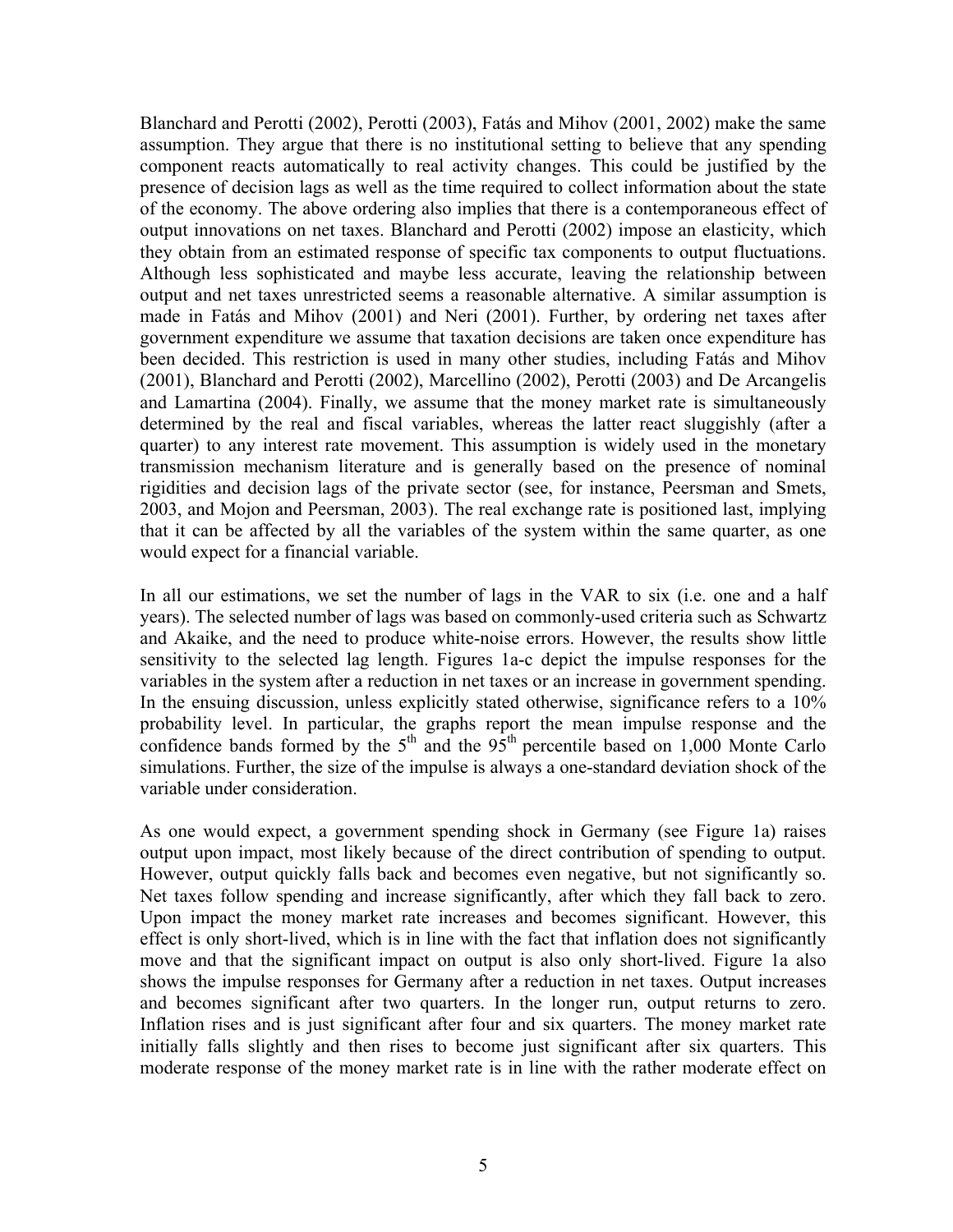inflation. Spending and the real effective exchange rate are not significantly affected, although the latter variable rises to a level close to significance.

Figure 1b shows the corresponding impulse responses for France. A spending impulse leads to a significant rise in output, while the increase in net taxes is close to significance. Upon impact, the interest rate is just significant, but the effect has vanished after two quarters. The movements in both inflation and the real effective exchange rate remain far from significant, though. A discretionary reduction in net taxes neither affects output nor inflation significantly, which might be partly explained by the rise in the money market rate and the appreciation of the real effective exchange rate which becomes significant after two periods.

The impulse responses to a positive spending shock or a discretionary net tax reduction in Italy are reported in Figure 1c. The spending impulse has a significant effect on output, although with a lag of two quarters. It also raises inflation significantly, which prompts a (delayed) monetary contraction (an increase in the short-term interest rate). Net taxes increase over time, but not significantly. Finally, the real effective exchange rate hardly moves. An impulse in net taxes stimulates output. However, output becomes only just significant after a rather long lag of two years. With its fall, the inflation rate exhibits a "price puzzle". Neither public spending, nor the interest rate, react significantly, while the upward movement of the real exchange rate is close to significance after three quarters. This outcome provides weak support for the Mundell-Fleming model, which predicts an appreciation of the exchange rate after a positive fiscal shock under a flexible exchange rate regime.

Table 1 summarizes the information contained in the impulse responses by reporting the impact, maximum and minimum values of the impulse responses to an expansive government spending or net tax reduction shock, together with the period in which the maximum and minimum responses occur. For the net tax reduction we do not report the impact effect, because output can only react with a lag to net taxes, as the latter is ordered after output. To ensure comparability across the various cases, we assume that in each case the size of the shock is equal to one percent of GDP. In the presence of Keynesian multiplier effects, one would expect at least the maximum effect of the increase in government spending on output to be larger than unity. One would also expect it to be larger than the maximum effect of an equal-size reduction in net taxes. We see that in a number of instances the maximum effect and also the impact effect exceed unity. However, there is no evidence that the government spending multiplier exceeds that on net taxes.

We conclude this subsection with an analysis of the forecast error variance decomposition of output at various time horizons. This way, we can assess the relative importance of the different sources of "fundamental" shocks (i.e., the shocks contained in the vector  $u_t$ ) for the fluctuations in real activity. In particular, we are interested in the contribution of discretionary policy shocks to output variability. We see that for each country, at short horizons the shocks to output explain most of the forecast error variance (see Figure 2). As the forecasting horizon increases, the relative importance of the output shock falls. In particular, and as already expected from the impulse responses seen earlier, the explanatory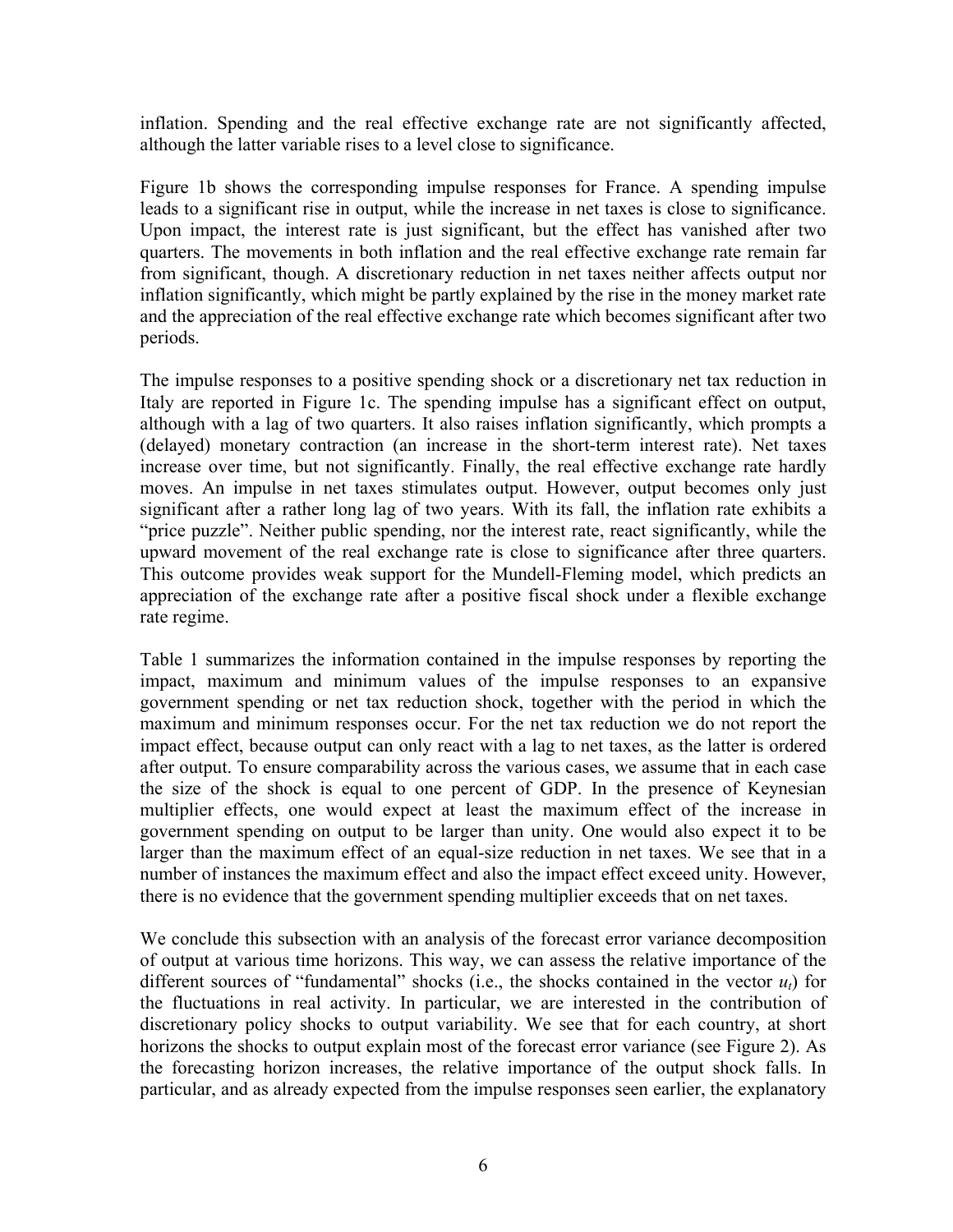power of net tax shocks for German output fluctuations rises to reach a maximum of 17% after seven quarters, after which it slightly falls back. The money market rate gains and public spending loses explanatory power as the forecast horizon increases. In contrast, for France, net tax shocks play a negligible role in explaining output fluctuations, while the role of public spending is correspondingly larger, increasing from over 15% after one quarter to over 24% after four years. The role of the money market rate also increases here over the forecast horizon and becomes even more important than that of public spending. At the end of the forecast horizon, the share of variability in output explained by its own shock has shrunk to just one-third. Finally, for Italy, the explanatory power of public spending fluctuates between 7 and 10% (except for the shortest forecast horizons). The role of net tax shocks is negligible for a horizon of up to one and a half year, after which this source of shocks becomes progressively more important so as to explain almost one-quarter of error variance of output after 4 years. This is largely in conformity with the results for the impulse responses.

# *2.2. Stability and robustness*

We have run stability tests using standard Chow breakpoint and forecast tests on each reduced-form regression of the baseline model, with a breakpoint in 1985Q1. That is, we split the sample in two sub-samples of similar size. The two tests seem to produce somewhat contradicting results (based on a 5% significance level for a one-sided test– see Table 2). In particular, the breakpoint test indicates that in the output equation for Germany, in the government spending and the output equations for France, and the inflation and net tax equations for Italy, there is evidence of instability. On the other hand, the Chow forecast tests run for the same breakpoint cannot reject the stability hypothesis in the vast majority of the reduced-form equations. These findings show that, due to low degrees of freedom for each sub-period, the small sample properties of the test might be problematic.

In order to verify the robustness of the results, we have run the Chow breakpoint test with a different splitting date (1987Q1). This breakpoint corresponds to the time when the currencies in the European Monetary System were generally thought to have acquired a stable value against the German mark and national monetary policies had become subordinated to the German monetary policy. The new results reported in Table 1 provide substantial support in favor of stable relationships.

In view of the possibility that the signing of the Treaty on the European Union (the "Maastricht Treaty") may have constituted a regime shift, we have redone the Chow forecast test, taking 1993Q1 as the breakpoint. There is no evidence of any break in this case, also not for the equations for net taxes and spending. These variables are often thought to be the ones that were most affected by the Treaty.

One possible reason for the instability found in some of the above tests might originate in the monetary regime changes that both France and Italy underwent over the sample period. The latter, in fact, includes the pre-1979 flexible exchange rate regime and the post-1979 period characterised by exchange rate targeting and management of the currency parities,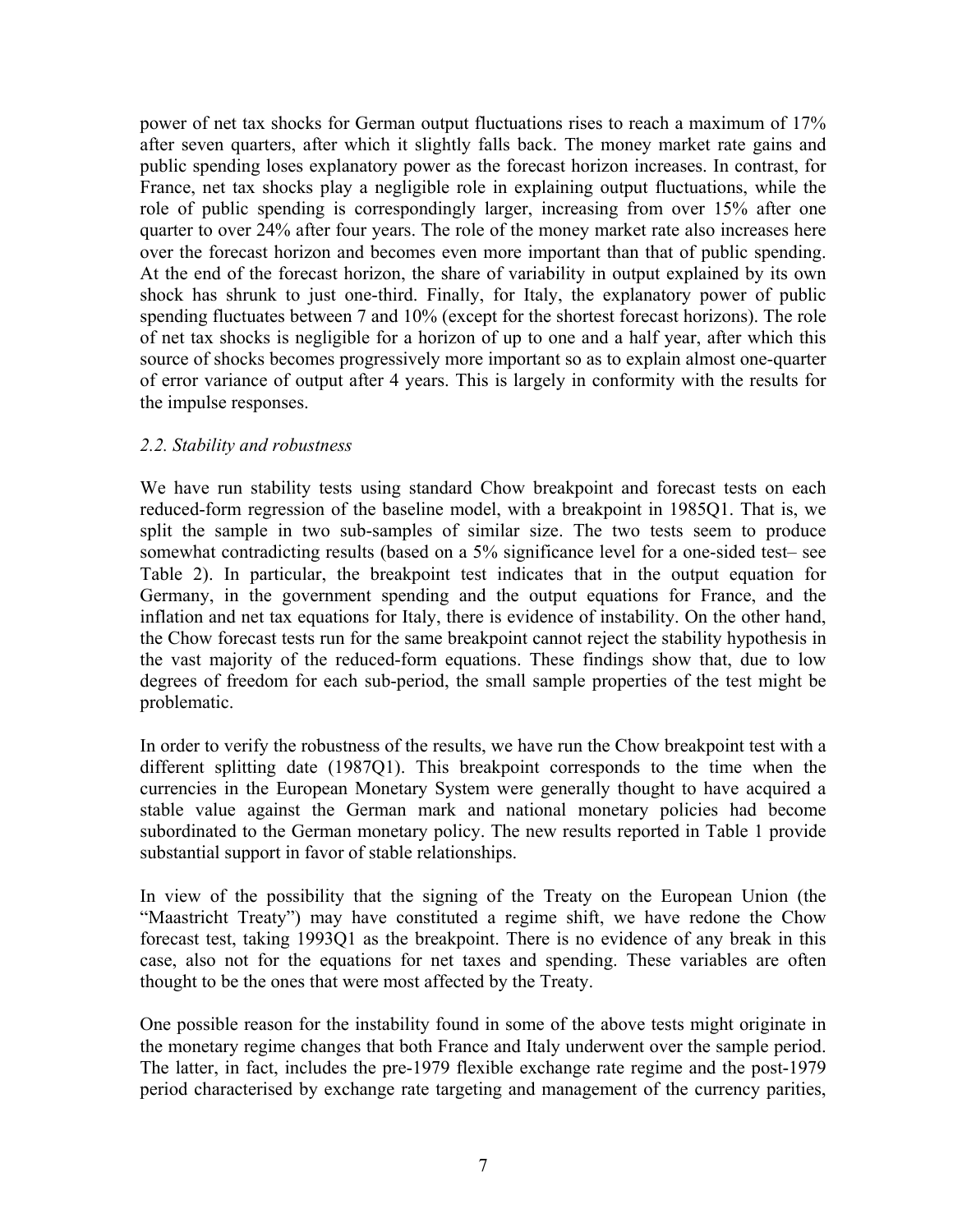and by a leading role of the German monetary authorities. In order to control for these effects and allowing for potential changes in the monetary reaction functions of the French and Italian central banks, we have included the German money market rate in the baseline model as an exogenous variable. The estimated impulse responses to the fiscal shocks were unaffected, though.

To allow for a more accurate modelling of the monetary reaction functions, we have tried to distinguish the periods in which the French and Italian authorities followed an independent monetary policy from those in which they directly followed the German monetary authority in order to defend the exchange rate parities. In particular, for France we select the "dependent monetary policy" period as the period 1985Q3 and onwards, while for Italy we identify it as the period before 1988Q1-1992Q2 and the period 1997Q1 and onwards. We created a variable that is equal to the German money market rate during the above periods and zero, otherwise. We have then included this proxy as an exogenous variable in the baseline model and checked for changes in the new impulse responses. Our results (not reported here) indicate stability of the responses to this strategy too. While the above periods were selected on the basis of membership of the European Monetary System as well as the absence of major EMS realignments, the results hardly showed any sensitivity to the precise choice of the periods of "monetary dependence". Overall, it seems that the possible instability of some of the equations found above could be the result of the short sub-samples used to run the Chow tests and the correspondingly low number of degrees of freedom.

As a final check on the baseline specification, we also included lagged values of public debt as an exogenous variable into the model. Because public debt for France was only available as of the end of the seventies, this check was confined to the cases of Germany and Italy. The impulse responses were virtually unaffected, while any findings concerning the significance/insignificance of the impulse responses were completely unchanged. $8$ 

### *2.3. Alternative identification schemes*

In this subsection we test the robustness of the identifying restrictions resulting from the recursive Choleski structure and implement a structural VAR in a manner similar to Blanchard and Perotti (2002), Perotti (2003) and Marcellino (2002). The structural model given in equation (1) is not directly observable, but can be estimated in its reduced-form representation:

$$
X_t = A^{-1}C(L)X_{t-1} + \varepsilon_t,
$$
\n<sup>(2)</sup>

where  $\varepsilon$ , is the VAR residual vector with full variance-covariance matrix  $\Sigma$ . The resulting relationship between  $\varepsilon$ , and the structural shocks  $u$ , is given by

$$
A\varepsilon_t = Bu_t. \tag{3}
$$

<sup>&</sup>lt;sup>8</sup> The results are not reported here for the sake of space, but can be obtained upon request from the authors.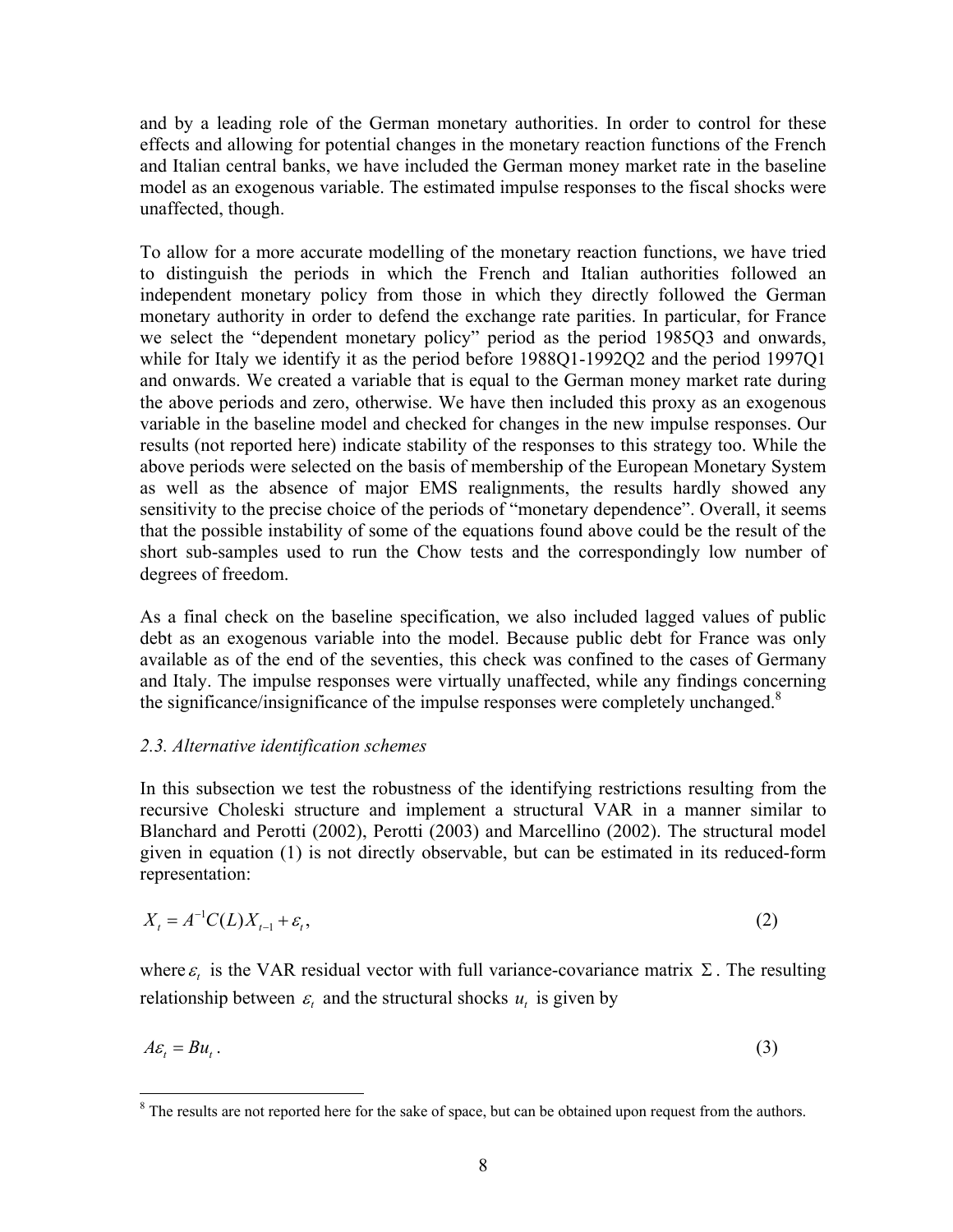Identification requires imposing some restrictions on the parameters of *A* and *B* . Writing out explicitly the expression in (3), our starting alternative identification scheme is:

|  |  |  | $\begin{bmatrix} 1 & 0 & 0 & 0 & 0 & 0 \\ \alpha_{g\pi} & 1 & 0 & 0 & 0 & 0 \\ 0 & \alpha_{yg} & 1 & \alpha_{y\eta} & 0 & 0 \\ \alpha_{i\pi} & 0 & \alpha_{y} & 1 & 0 & 0 \\ \alpha_{i\pi} & \alpha_{ig} & \alpha_{iy} & \alpha_{ii} & 1 & \alpha_{ii} \\ \alpha_{s\pi} & \alpha_{sg} & \alpha_{sy} & \alpha_{st} & \alpha_{si} & 1 \end{bmatrix} \begin{bmatrix} \varepsilon_i^{\pi} \\ \varepsilon_i^{\kappa} \\ \varepsilon_i^{\kappa} \\ \varepsilon_i^$ |  |  |  |  |
|--|--|--|--------------------------------------------------------------------------------------------------------------------------------------------------------------------------------------------------------------------------------------------------------------------------------------------------------------------------------------------------------------------------------------------------------------------------------------------------------------|--|--|--|--|

This representation is similar to Perotti (2003), with the only difference that the fiscal rules parameters  $\alpha_{t\pi}$ ,  $\alpha_{t\gamma}$ , and  $\alpha_{g\pi}$  are left unrestricted, and are not fixed on the basis of external/institutional information. Additionally, the off-diagonal elements of *B* are all zero, implying that we do not allow for the structural shocks to be correlated. This assumption is consistent with the results of Blanchard and Perotti (2002), Perotti (2003) and Marcellino (2002), who find that the correlation between spending and tax structural shocks is not statistically different from zero. Differently from the recursive structure of the baseline specification, however, in the starting scheme above we allow for feedback effects from the exchange rate to the money market rate ( $\alpha_{i} \neq 0$ ) and the possibility of net taxes to contemporaneously affect real output ( $\alpha_{vt} \neq 0$ ). In order to have just-identification, consistent with previous studies we abstract from a contemporaneous effect of inflation on output ( $\alpha_{yx} = 0$ ) and of government spending on net taxes ( $\alpha_{tx} = 0$ ). The above system of equations is then solved, and the free coefficients of the model and their standard errors are computed.<sup>9</sup> In particular, we proceed by starting with the just-identified system given by equation (4), and deleting one by one the insignificant coefficients with the lowest *t*statistic.

For each of the three countries, we find that  $\alpha_{is}$  and  $\alpha_{vt}$  are not statistically different from zero. Hence, the final contemporaneous scheme is equivalent to a Choleski structure, with the only difference that a number of below-diagonal elements are restricted to be zero. Table 3 reports the estimated coefficients (and their respective statistical significance) of the final matrix *A* and the ones corresponding to the Choleski structure of the baseline model. It is easy to see that the fiscal rule parameters in the two identification schemes are not statistically different from each other. Therefore, not surprisingly, the estimated impulse responses given by the structural model are very similar, if not identical, to the ones of the baseline model. Table 3 also displays the likelihood ratio test for overidentifying restrictions. For all three countries the contemporaneous restrictions implied by

1

<sup>&</sup>lt;sup>9</sup> The optimisation algorithm for computing the free parameters and their standard errors is the BFGS method provided in RATS. In order to make sure that we found a global optimum, we used different starting values and checked the robustness of the estimated parameters.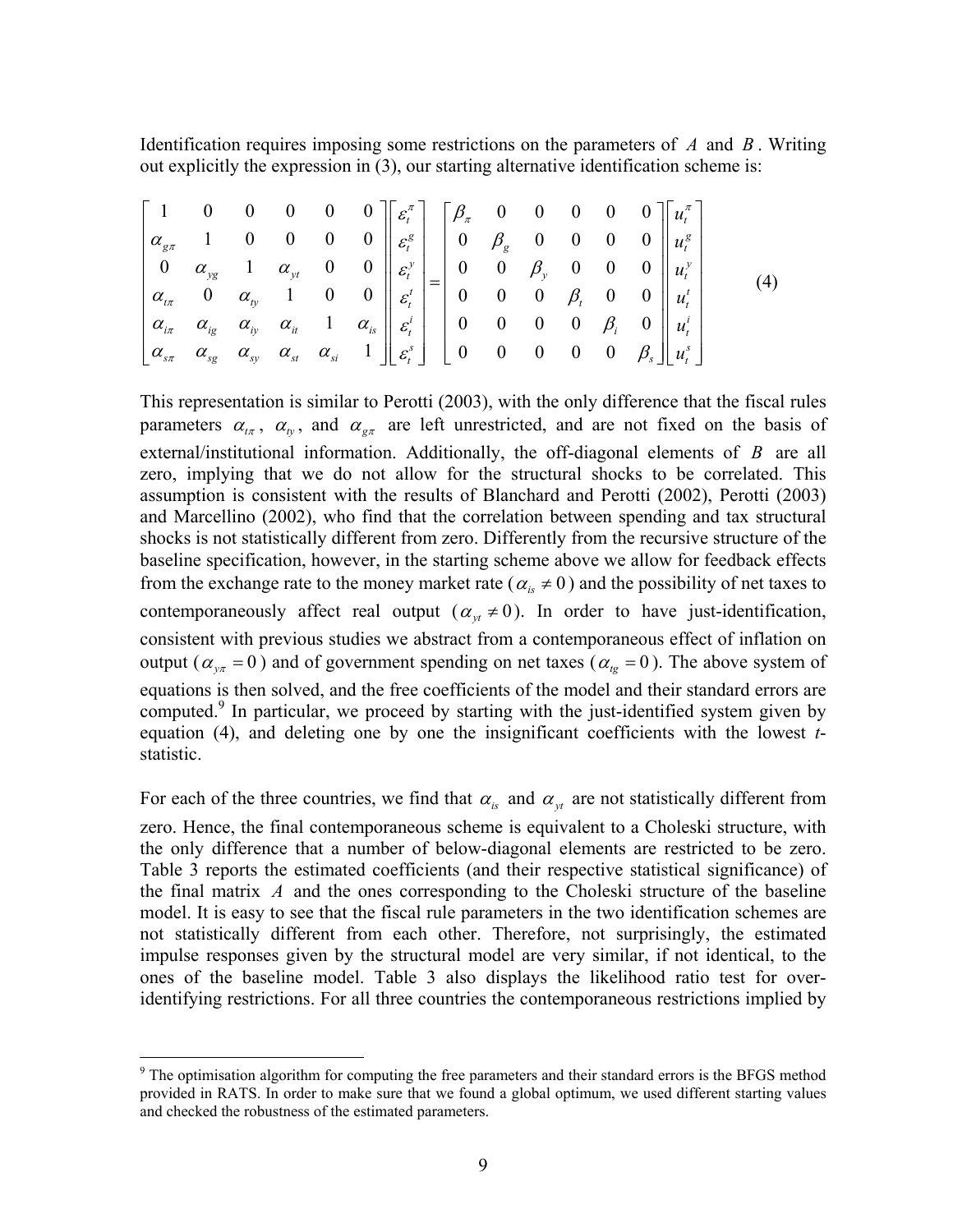the final estimated matrix *A* are not rejected, as the likelihood ratio test statistic is far from significant. $10$ 

Some of our estimates can be compared to what the literature finds. First, we note that the estimated unrestricted output elasticity of net taxes  $\alpha_{\nu}$  in Germany is very similar to the value of 0.90 that Perotti (2003) imposes for this elasticity. Moreover, the estimated elasticity of real government spending to inflation is equal to –0.45, which is very close, although not directly comparable, to the one assumed by Perotti (2003). As for the other two countries, for Italy we estimate for this elasticity a value of 0.51 and for France a value of 1.94. The latter is not significantly different from the weighted average of the output elasticities of each single tax category estimated in Giorno *et al.* (1995) and Van den Noord (2000), whereas for Italy our unrestricted approach leads to a significantly smaller elasticity. $11$ 

# **3. International spill-overs of fiscal shocks**

In this section we examine the cross-border effects of domestic fiscal shocks. To this end, we augment the baseline model of the three largest EMU countries (Germany, France and Italy) with their imports from other EU countries and their respective nominal exchange rates during the pre-EMU period. The effects of a fiscal expansion in a large country on the exports of neighbouring countries may operate via several channels: (a) Part of a public spending increase in the big country falls directly on imports. (b) The fiscal expansion stimulates the big-country economy and, thereby, leads to more imports. (c) The prices of the big-country products increase relative to those of the other countries, thereby leading consumers to substitute imports for locally-produced goods. (d) The increase in economic activity in the big country leads to a reaction of its local monetary policy. The latter may support or offset the fiscal expansion. Provided that expansive fiscal shocks have real effects on the domestic activity of the big country, (a) to (c) lead to an increase of domestic imports from its main trading countries, which in turn 'absorb' part of the fiscal stimulus. The latter effect is reduced or strengthened according to the response of monetary policy, which could substitute or complement the fiscal policy.<sup>12</sup>

# *3.1. Effects on aggregate imports*

1

First, we extend the baseline specification by including aggregate imports from the EU trading partners, as well as a trade-weighted nominal exchange rate. We use the nominal

<sup>&</sup>lt;sup>10</sup> We have also checked and found that the correlation between the structural spending and net tax shocks is statistically insignificant.

<sup>&</sup>lt;sup>11</sup> The weighted averages of the output elasticities of each individual net tax component estimated by Giorno et al. (1995) (up to 1992) and Van den Noord (2000) (up to 1999) are, respectively, 2.20 and 2.15 for Germany, 2.01 and 1.35 for France, and 1.49 and 1.93 for Italy. These estimates are based on annual data and are not strictly comparable to the ones we estimate above. (Tax elasticity estimates are sensitive to the estimation period, the frequency of the data, and the method applied. As a result the numbers listed here are only indicative.)

<sup>&</sup>lt;sup>12</sup> For estimates of complementarity/substitutability of reaction functions, see Wyplosz (1999) and Muscatelli, et al. (2004).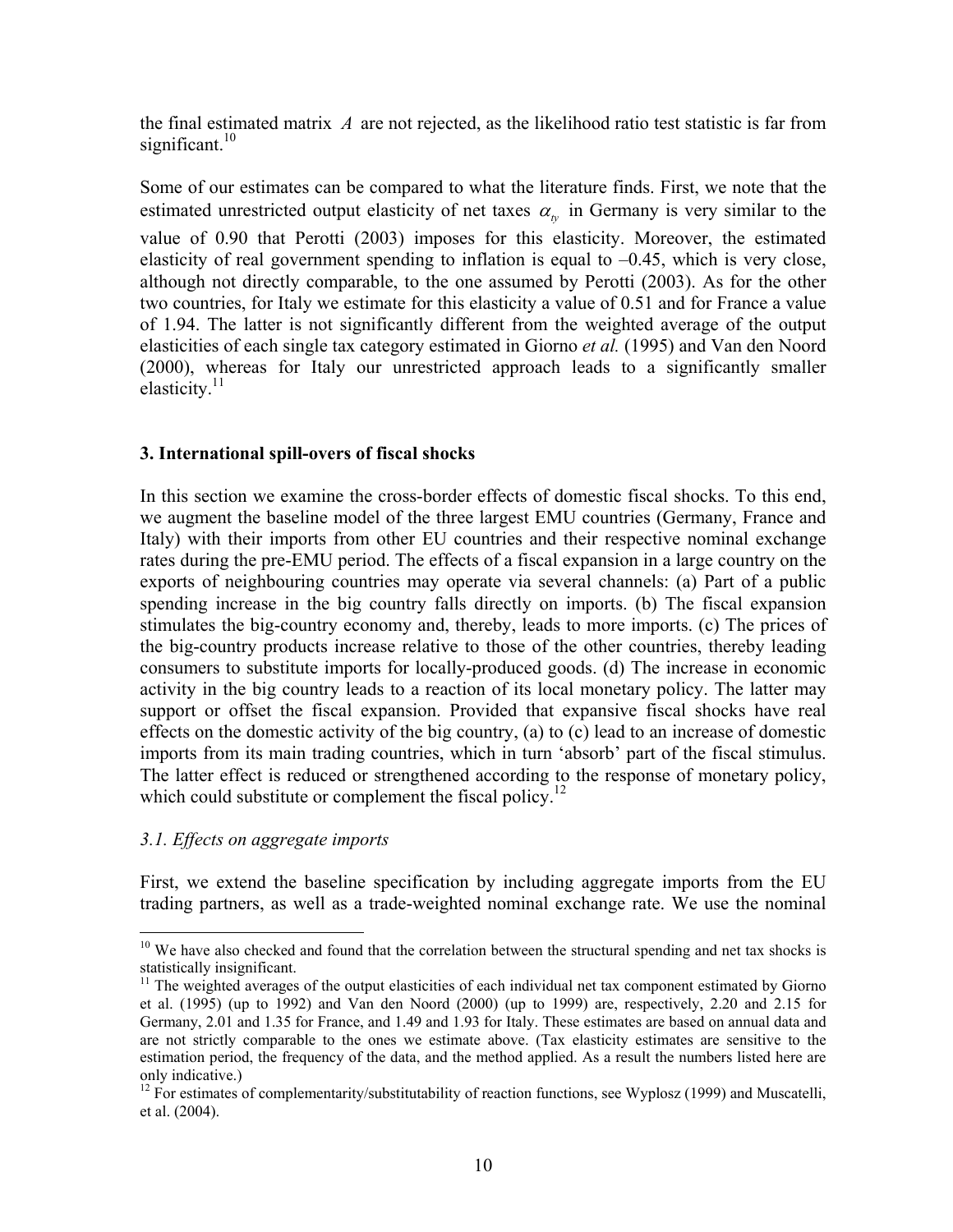exchange rate in this case, because below we shall simulate the situation of EMU, where the reaction of the nominal exchange rate to a fiscal shock has been shut off. The new specification follows (1), which we again estimate for each of the large countries Germany, France and Italy. However, now the set of endogenous variables is given by  $X_t = [\pi_t, g_t, y_t, m_t, t_t, i_t, e_t]$ , where  $m_t$  is aggregate real imports of the large country from all EU trading partners in the sample, while  $e_t$  is the corresponding trade-weighted average nominal exchange rate. Hence, we assume that imports within the same quarter react to public spending (accounting for the "direct channel" described above) and to output, as is generally the case in Keynesian models. Net taxes are ordered after imports, because we would expect taxes to affect imports with a lag via their effect on output. As before, the short-run interest rate, which can be manipulated almost instantaneously in reaction to developments in the economy, is ordered after all other variables, except for the exchange rate, which as a financial variable can react contemporaneously to all other variables.

Notice that we do not include output of the other countries into the system. The reason is that the resulting structural equation might be mis-specified and any response that follows the domestic fiscal shock could be the result of a combination of other factors (the foreign country monetary and fiscal stance, etcetera) that are not directly accounted for. By simply focusing on the bilateral import of the domestic country from other European countries, not only do we directly analyse the dynamics of the "linking" variable, but at the same time we also have a resulting import equation that is well specified. It includes its main determinants, namely domestic output and the general level of prices, the domestic interest rate, and the bilateral exchange rate.

Figure 3 depicts the impulse responses for German aggregate imports resulting from a positive spending shock or a discretionary reduction in net taxes. The impulse responses of the other variables are virtually the same as under the baseline specification and are not reported. Imports increase after a positive spending shock, but not significantly. This suggests that any direct effect of spending on imports (i.e. the government buying products directly from foreign producers) should play only a minor role. Also, the role of the indirect effect running via increased German economic activity seems only of minor importance, most likely owing to the fact that the increase in German GDP is not very significant and only short-lived. A discretionary reduction in net taxes leads to a significant increase in total imports from EU partners, an effect that can be attributed to the significant stimulus of German activity described earlier. Figure 3 also depicts corresponding impulse responses for French and Italian imports as a result of discretionary shocks in these countries' fiscal policies. A positive spending shock in Italy significantly stimulates imports from its European trading partners, while in the case of France a spending shock has an effect on imports that is just significant. The case of a net tax reduction in France is puzzling, however, because it leads to a (marginally) significant fall in imports.

Table 4 gives an indication of the size of the reaction of aggregate imports to a fiscal impulse. In particular, the table reports the maximum (over the impulse response horizon) elasticity of imports with respect to public spending and net taxes. For Germany the elasticity with respect to public spending is estimated at 0.4, while the elasticities with respect to net taxes for France and Italy are of comparable magnitude. A one-percent net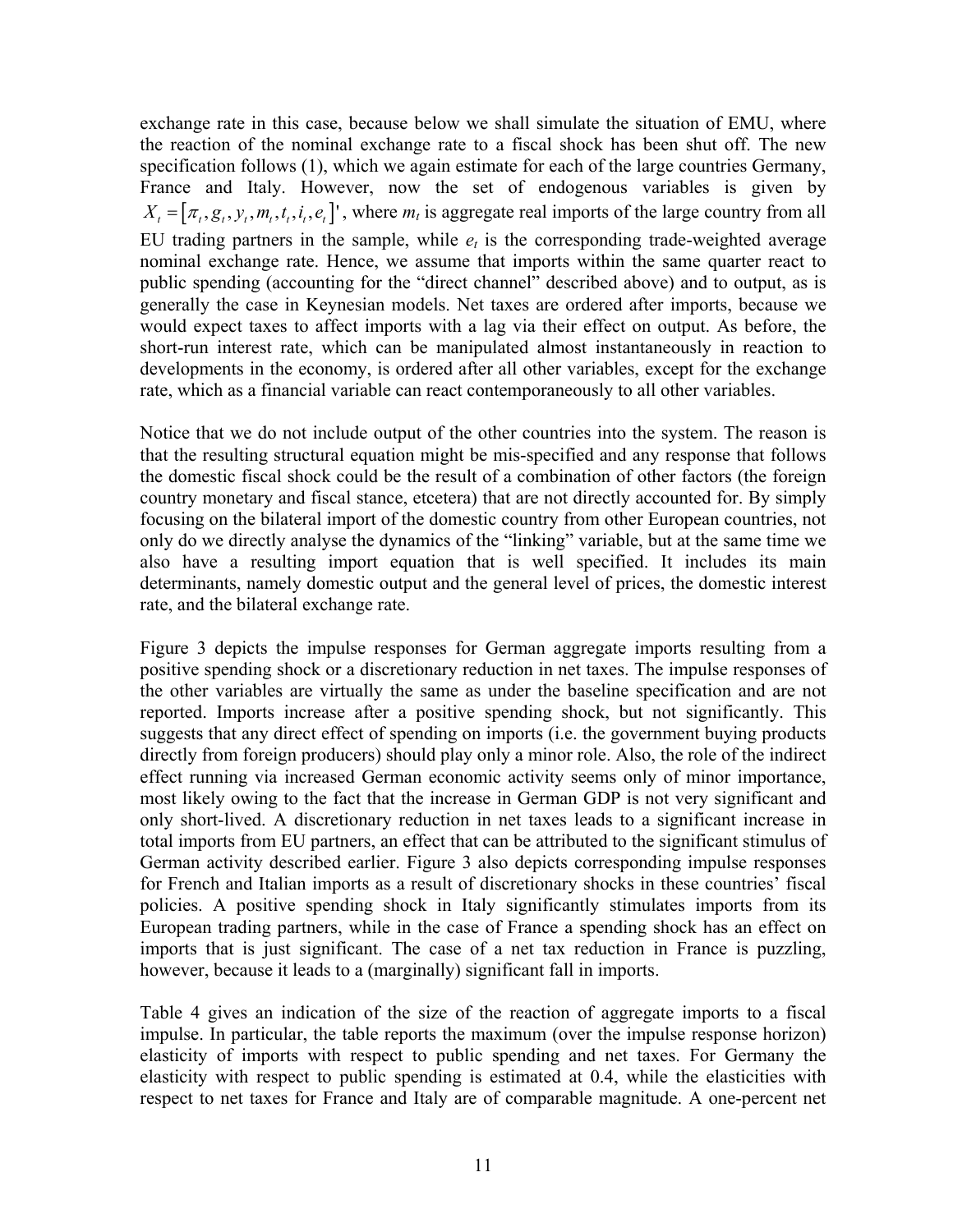tax reduction for Germany leads to an increase in imports of approximately 1 percent, while a one-percent increase in public spending for the other two countries boosts aggregate imports by roughly 2 percent. These figures suggest that the effects of fiscal impulses on imports can in some cases be non-trivial.

One of the objectives of this paper is to assess whether a fiscal stimulus in one of the major EU economies could help to stimulate imports and thus activity in neighbouring economies once European monetary unification has taken place. In EMU, the nominal exchange rate is by definition kept fixed, while the short-run interest rate is determined at the union level by the ECB. To the extent that a German, say, fiscal expansion in EMU leads to a rise in German inflation, it may lead to an increase in the short interest rate. However, the effect is diluted, because the weight of Germany in the ECB's objective should correspond to Germany's share in the Euro-area economy.

We can shed some light on the question what the fiscal spill-overs under EMU are by shutting off the endogenous reaction of the nominal exchange rate and the money market rate to fiscal shocks. To this end, the above baseline models are re-estimated, eliminating the nominal exchange rate and the money market rate equations, while maintaining the lagged values of these two variables in each equation of the system.<sup>13</sup> Figure 3 shows the impulse responses of imports when the money market rate and the effective nominal exchange rate are included as exogenous variables rather than endogenous variables. In all the cases, the new impulse responses remain within the original confidence bands. The most substantial deviation from the original impulse responses is detected for the case of an Italian government spending impulse. The initial increase in imports weakens, while the response substantially exceeds the baseline response after two years.

# *3.2. Effects on bilateral imports*

The dynamics of the aggregate imports described in the previous subsection may hide potentially important differences in the movements of bilateral imports by the major economies (Germany, France and Italy) from the individual countries. Therefore, in this subsection, we replace aggregate imports and the trade-weighted nominal exchange rate by their respective bilateral counterparts. Hence, the vector of endogenous variables now becomes  $X_t = \left[\pi_t, g_t, y_t, m_t^i, t_t, i_t, e_t^i\right]$ , where  $m_t^i$  is the (log) bilateral real import at time *t* of the major economy from country *i*, and  $e_t^i$  is the (log) bilateral nominal exchange rate at time *t* expressed in units of the currency of country *i* for each unit of the currency of the large country. For each major economy, we estimate a model for each European trading partner for which we have data on bilateral trade with the major economy (namely all 15 European Union countries, except for Greece, and where we treat Belgium and Luxemburg as one block). Observe that the new specification allows us not only to study the presence of spill-overs, but at the same time to verify if there are asymmetries between countries due to their respective degree of openness, geographical vicinity and other specific aspects.

<sup>1</sup> <sup>13</sup> We include only the lagged values of these variables, because in the full system these variables are ordered after imports and thus affect imports only with a lag. This way the experiment is made as similar as possible to the case in which the nominal exchange rate and money market rate are included as endogenous variables.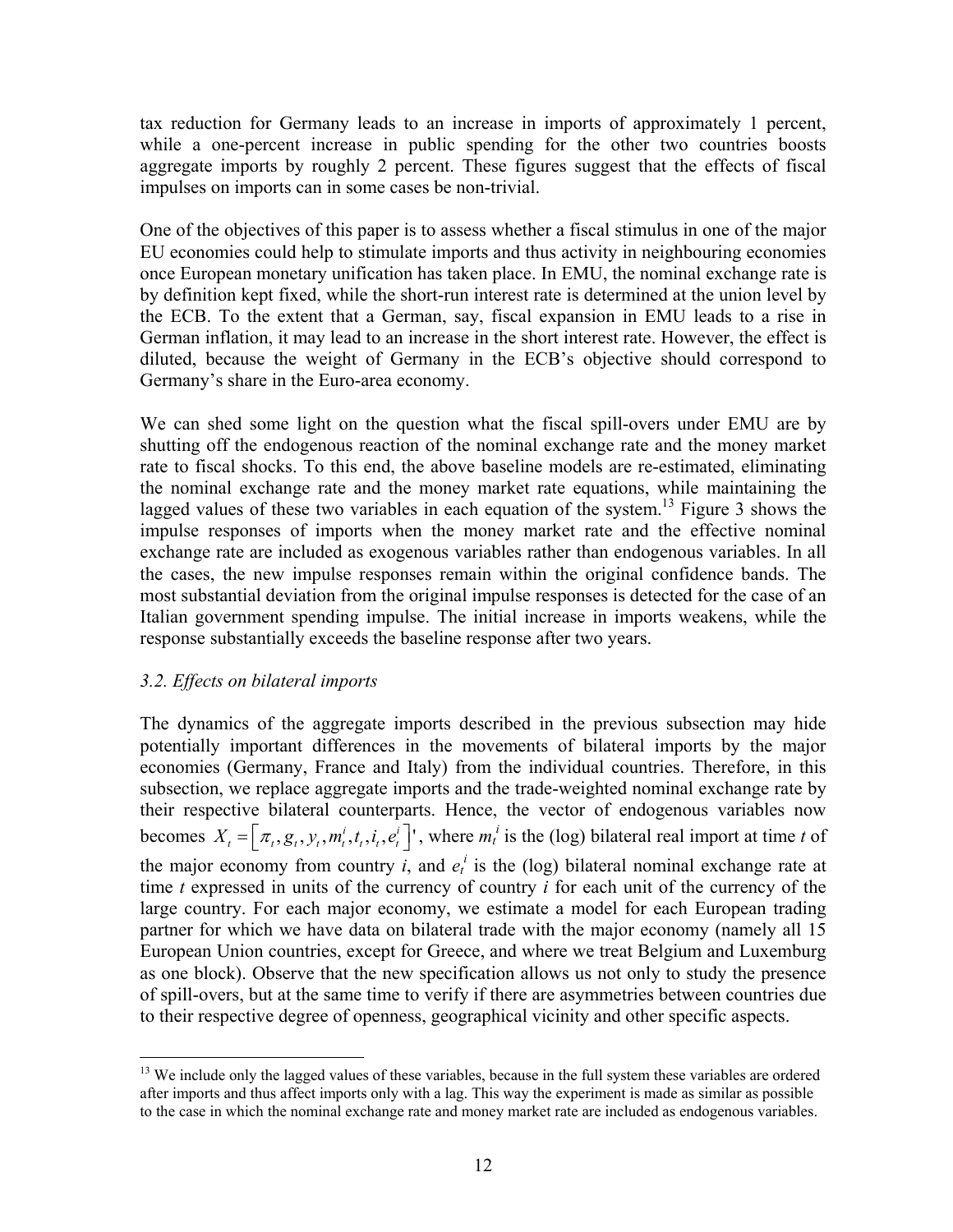Figure 4a depicts the impulse responses of bilateral imports against Germany after a discretionary reduction in German net taxes.<sup>14</sup> For a majority of the countries – Austria, Belgium/Luxemburg, Denmark, Finland, France, Ireland, Italy and the Netherlands – imports by Germany exhibit a significant increase. For Sweden, Spain and the United Kingdom there are no significant effects and for Portugal the effect is significant in the "wrong" direction. Figure 4b shows the responses of imports to a positive French government spending impulse, while Figure 4c does the same for an Italian government spending increase. For both France and Italy imports from a substantial number of the countries react in a positively significant way to a discretionary government spending increase. We do not report the impulse responses for a reduction in net taxes, because real activity is not significantly affected in France, while it becomes only significant in Italy after a rather long lag. The effects on imports are of correspondingly lesser importance. For completeness, we summarise the effects on the impulse responses of imports in Table 5.

In Figure 4, we also report the impulse responses for imports when we include the interest rate and the nominal exchange rate as exogenous variables, thereby trying to simulate a situation that could more accurately capture the possible spill-overs from fiscal shocks in a monetary union. Figure 4a reports the case of a net tax reduction in Germany. While the new impulse responses always remain within the original confidence bands, the results suggest a strengthening of the spill-over effects on imports from Italy. Figures 4b and 4c show the new impulse responses for a positive spending shock in France and Italy, respectively. In the case of France, the new responses remain within the original confidence bands in all cases, except for imports from Belgium/Luxemburg after two years. Finally, in the case of an Italian spending increase, the new impulse responses differ quite substantially from the original ones in a number of cases. Italian imports from Finland and Sweden exhibit a more persistent increase after the shock, although within the original confidence bands, while for imports from France and Germany the increases are so substantial that the new impulses are outside the original confidence bands three years after the impulse.

 $\overline{a}$ 

<sup>&</sup>lt;sup>14</sup> We do not show the corresponding impulse responses for a positive German spending shock, because such a shock has only a rather short-lived significant effect on German activity and leads only to a significant increase in imports from France and Ireland, while for Finland and Portugal imports react with a significant decrease.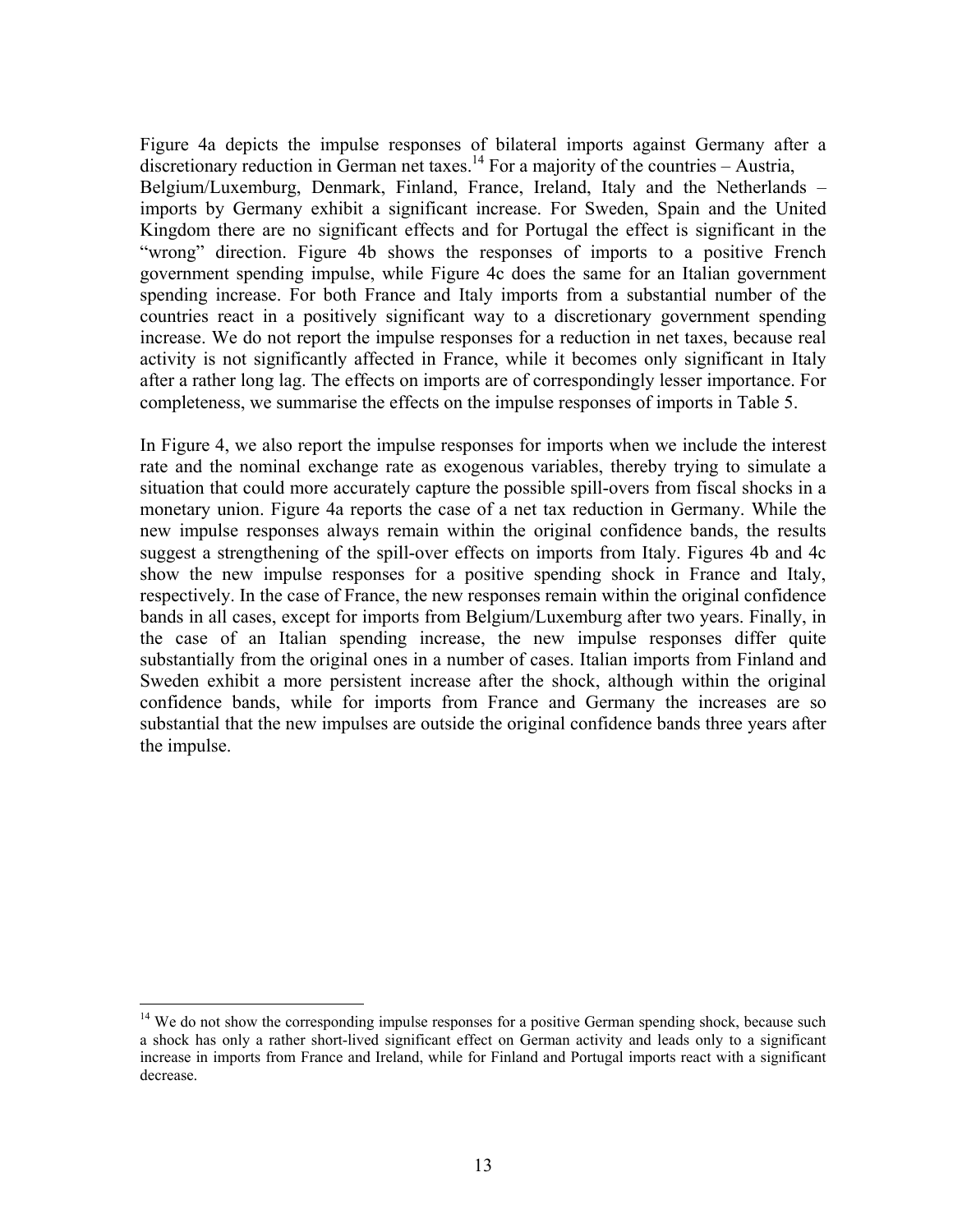# **4. Fiscal spill-overs in a panel trade model<sup>15</sup>**

In order to test the robustness of the results of the VAR analysis, in this section we assess the presence of spill-overs from fiscal policy by using a panel trade model. Namely, as in Bun and Klaassen  $(2002b, 2003)$ ,  $^{16}$  we model bilateral exports at annual frequency according to the following Autoregressive Distributed Lag (ADL) specification:

$$
x_{ij,t} = \sum_{s=1}^{n_1} \beta_{1s} x_{ij,t-s} + \sum_{s=0}^{n_2} \beta_{2s} y_{j,t-s}^p + \sum_{s=0}^{n_3} \beta_{3s} g_{j,t-s} + + \sum_{s=0}^{n_4} \beta_{4s} r e r_{ij,t-s} + \delta' z_{ij,t} + \eta_{ij} + \lambda_t + \tau_{ij} t + \varepsilon_{ij,t},
$$
(5)

where  $x_{ij,t}$  is the (log) bilateral real export at time *t* from country *i* (home country) to *j* (foreign country),  $y_{j,t}^p$  is the (log) real private foreign income,  $g_{j,t}$  is the (log) real foreign public spending in (consumption and investment) goods and services, and  $rer_{i,i}$  is the (log) bilateral real exchange rate between country *i* and country *j* expressed in units of the currency of country *i*.<sup>17</sup> The vector  $z_{ij,t}$  contains the two dummies  $EU_{ij,t}$  and  $FTA_{ij,t}$ . The former scoring one if both country *i* and *j* are members of the EU (or European Community) at time  $t$ , and zero otherwise. Similarly,  $FTA_{ij,t}$  is a dummy equal to one if there is a free trade agreement between country *i* and *j* at time  $t^{18}$ ,  $\eta_{ij}$  is the individual effect for the country-pair *ij* which corrects for the impact of all time-invariant determinants of trade (such as the distance, common border and language, etc),  $\lambda$ , is a time effect controlling for the general state of the world economy, and  $\tau_{ij}$  is a parameter representing the omitted trending export determinants between country-pairs. All effects are treated as fixed instead of random. Finally,  $\varepsilon_{ii}$ , is a zero-mean random variable uncorrelated over time and country pairs. We also estimate variations on equation (5), where we replace the government spending variables with other fiscal variables.

In using yearly data, we are able to extend the country sample and the time span substantially. This allows us to measure the fiscal spill-overs taking into account all possible bilateral trade connections between countries. Additionally, we are able to assess the asymmetric role of different components of public expenditure by simply disentangling  $g_{i,t}$  into its main components. The main drawback of a panel model, however, is that,

1

<sup>&</sup>lt;sup>15</sup> This section is based joint work with Franc Klaassen, whom we thank for his inputs.<br><sup>16</sup> Lane and Perotti (1998) explore the short-run impact of movements in different components of fiscal policy on trade balance, exports and imports using yearly data for a panel of 17 OECD countries over 1960-1995. Here we account for the presence of long-run relationships and the dynamic relationship between the sequential paths for fiscal policy and the trade flows. In addition, we enlarge the information set by accounting for all bilateral relationships between countries.

<sup>&</sup>lt;sup>17</sup> We split total output into government spending on goods and services and private output to directly estimate the effects of public spending on exports.

<sup>&</sup>lt;sup>18</sup> See the Appendix for data construction and definitions of the dataset.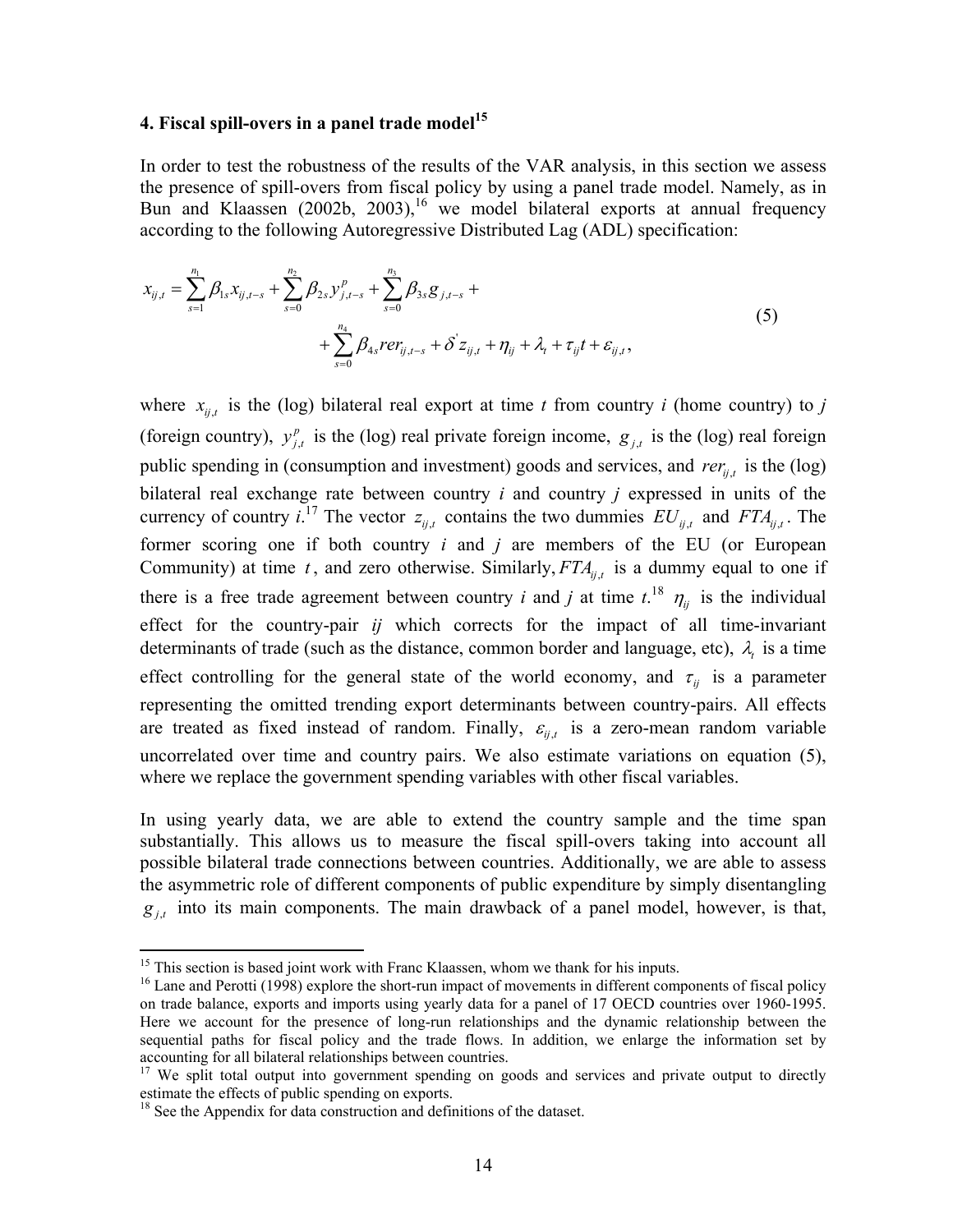although time-invariant country-pair fixed effects are directly accounted for, we assume homogeneity of the slope parameters. Moreover, whereas in a VAR system we are able to control for the endogenous feedback effects between the variables, within a single equation approach such effects are hard to estimate. For instance, a domestic fiscal policy implemented through a net tax change affects the trade flows mainly thought output effects. As a result, it would be difficult to measure the overall effects of tax changes in a trade model that includes output.

We employ annual data over the period 1965-2002 for 11 EU countries. Belgium and Luxembourg are taken together, because the export data are only available at the Belgium-Luxembourg Economic Union level. Denmark, Greece and Spain are excluded because of fiscal data availability. We report the results in which two lags of each dependent variable are included. This is a general specification that seems to capture well the dynamics of the bilateral export equation. We also test for the robustness of the results to a longer (three) and shorter (one) lag structure, and to the inclusion of the county-pair specific time trend. The results are robust to these changes in the specification.

Column 1 of Table 6 displays the least squared dummy variable (LSDV) estimates of the baseline model  $(5)$ .<sup>19</sup> As expected, bilateral export flows are very persistent implying that lagged exports are important determinants of current exports. Foreign private output and the real exchange rate have the expected positive effects, while common membership of a free trade area raises bilateral exports significantly. Common EU (or European Community) membership leads to a further increase in bilateral exports.<sup>20</sup> More importantly, we find that an increase in foreign government spending is associated with a domestic increase in the level of exports. One needs to be careful, though, in interpreting the channels through which a change in public spending affects exports. While an increase in foreign public spending may fall directly on domestic products, the increase in foreign income and thus higher import spending is probably the more important channel. The results can be appreciated in Figure 5a, which shows the dynamic responses of bilateral exports to a temporary change in bilateral real exchange rate, the foreign private output and the foreign public expenditure over a 4-year horizon.

In column 2 we disentangle the public spending into its two components, namely government consumption *cg* and government investment *ig* . The latter seems to be the driving force of the results in column 1. However, including these components separately (columns 3 and 4) indicates that both have a significant positive effect on bilateral exports. The government investment effect is smaller than the effect of government consumption, which is consistent with the fact that government investment is a much smaller component of government spending than is government consumption. Ceteris paribus, we would expect a one-percent increase in government investment to lead to a smaller percentage

 $\overline{a}$ 

<sup>&</sup>lt;sup>19</sup> The bias of LSDV for dynamic panel data can be sizeable when the number of time periods is finite and the number of country-pairs goes to infinity. However, when the time dimension of the panel is large as in our sample, the bias is small and LSDV outperforms standard GMM estimation. Bun and Klaassen (2002a) show that LSDV for a similar data set yields accurate estimates. See Judson and Owen (1999) for a discussion based on a Monte Carlo analysis.

 $20$  Rose (2000) estimates the effect of currency membership on international trade.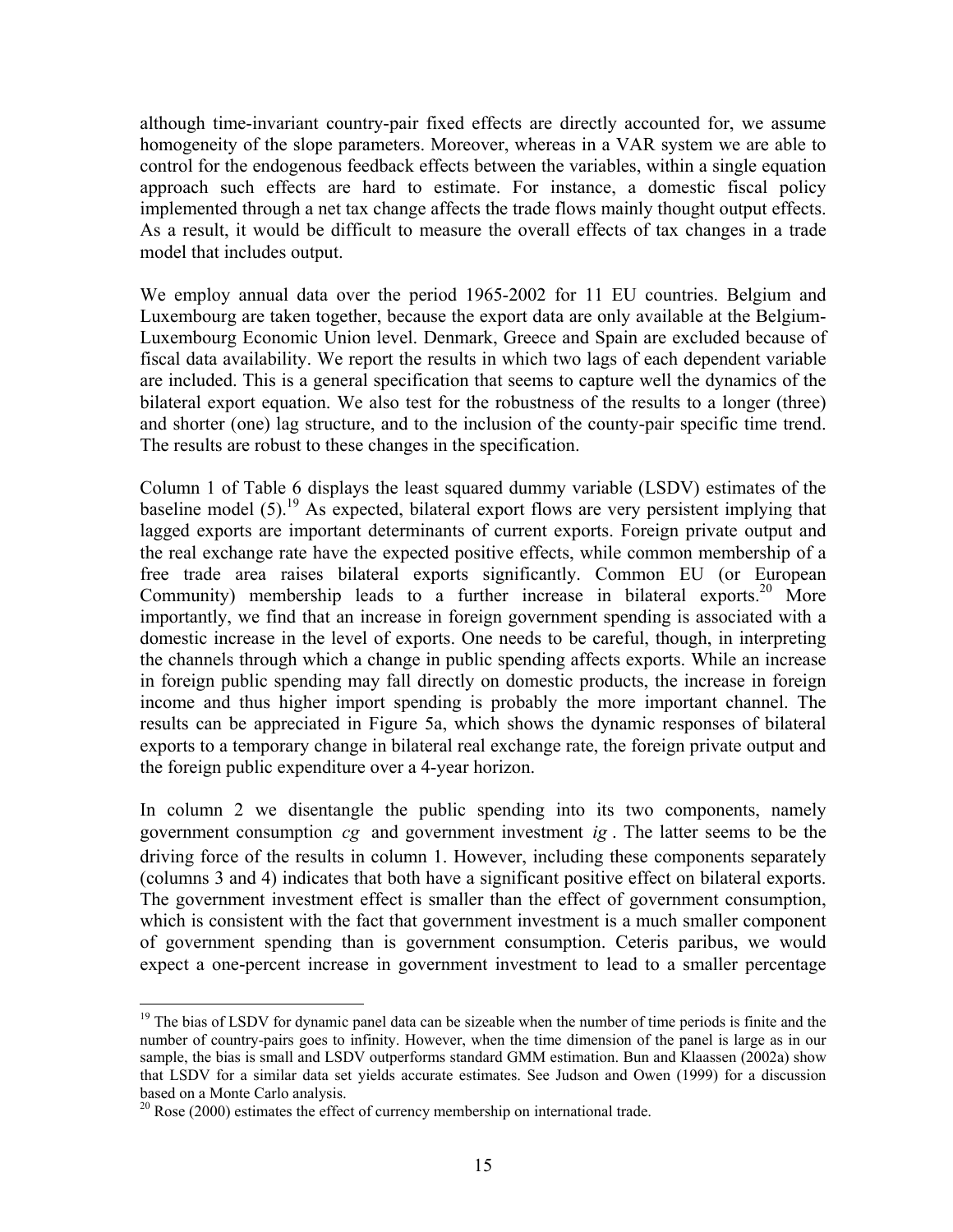increase in bilateral trade. Finally, column 5 augments the baseline specification with government net taxes *nt* . Although the latter is not cyclically adjusted, and thus includes a component possibly endogenous to income changes, it has a statistically significant negative effect.

In the VAR analysis we studied the effect of discretionary home fiscal policy shocks on the bilateral imports. To make our panel results more directly comparable to the SVAR and test the robustness of the baseline model, we replace *g* with a measure of the discretionary public spending shock *dg* (see the Appendix for a description of its construction). The results are shown in column 1 of Table 7, from which it can be seen that the effect of foreign public spending on domestic exports remains positive and statistically significant, and of similar magnitude as before (see Figure 5b).

In column 2 we replace the public spending shock with a discretionary measure of net tax shock *dnt* (see Appendix), which controls for the automatic response of net taxes to output changes. The findings are very much in accordance with the SVAR results. Namely, a discretionary increase in foreign net taxes is associated with a statistically significant reduction of domestic exports (Figure 5c). Including the two fiscal shocks together (column 3) produces very similar results (Figure 5d).

The effect of fiscal policy shocks on trade estimated in the above models might be biased downward in the case of Keynesian effects working through private output, or upwards in the case of non-Keynesian effects. In order to answer this question and have an estimate the overall effect of government spending and net tax changes on bilateral exports, we exclude private output from the above three specifications. Columns 4, 5 and 6 show the results from which it is easy to see that foreign fiscal shocks tend to have larger effects on domestic exports for both the public and the net tax shock. Although consistent with a positive indirect effect of fiscal expansions on private output, these findings have to be interpreted with caution, in that our estimates might be biased because of omitted variables. Overall, the results of the trade panel model further reinforce the results obtained in the SVAR models and point to the presence of significant international spill-overs of fiscal policy.

# **5. Concluding remarks**

A major policy question concerns the need for the coordination of fiscal policies, now that there is a common monetary policy in the Euro area. However, there can only be a rationale for fiscal coordination if national fiscal policies have non-trivial effects on other economies. This paper has tried to address this issue empirically, by extending recent analyses of the domestic effects of fiscal impulses to the effects on imports of major EU economies from their trading partners. There exist a variety of potential channels through which a fiscal impulse may affect imports. Yet, it turns out that the main effects run via the stimulus that a fiscal impulse provides to economic activity in the major economies, which in turn leads to more imports from other countries. In many cases this "indirect" channel is relevant, in particular when we consider bilateral imports. By shutting off the effects of the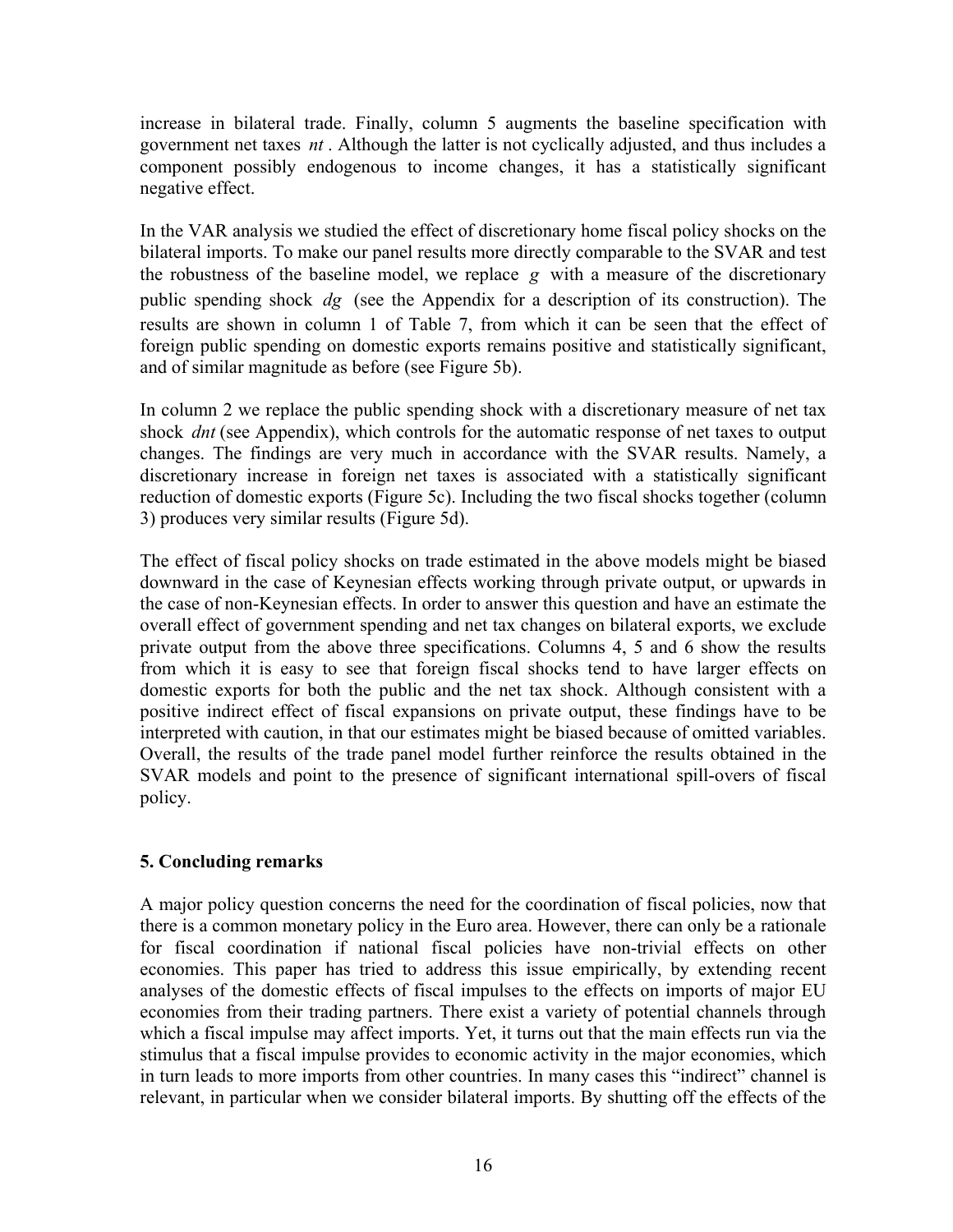fiscal shocks on the exchange rate and the short-run interest rate, so as to simulate a situation that corresponds more closely to the EMU case, these results are on average somewhat strengthened.

We have also explored whether the results from the VAR analysis are consistent with the results from a panel data analysis that links bilateral exports to fiscal variables (as well as "traditional" variables determining trade). We find that total or discretionary increases in public spending or reductions in net taxes turn out to have statistically and economically significant positive effects on international trade. The outcomes from the panel data analysis thus are in accordance with those from the VAR analysis.

Overall, our analysis suggests that it might be worthwhile to explore further the scope for enhanced fiscal coordination at the macroeconomic level. Of course, by imposing in the SVAR analysis a common model on the reaction of major country imports from other countries after a domestic fiscal shock, we can only expect to uncover suggestive tendencies in the data. To get a firmer grip on the size of the spill-overs via imports and on the differences in the responses of imports from the various countries, a more detailed and country-specific modelling of the import equations would be desirable. Similarly, in the panel data model it would be desirable to relax the assumption that bilateral exports react in a homogeneous fashion to changes in fiscal policy. However, we leave these refinements for further research.

### **References**

Artis, M. and B. Winkler, 1998, The Stability pact: Safeguarding the Credibility of the European Central Bank, *National Institute Economic Review* 163, 87-98.

Blanchard, O.J. and R. Perotti, 2002, An Empirical Characterization of the Dynamic Effects of Changes in Government Spending and Taxes on Output, *Quarterly Journal of Economics* 117, 4, 1329-68.

Beetsma, R., Debrun, X. and F. Klaassen, 2001, Is Fiscal Policy Coordination in EMU Desirable?, *Swedish Economic Policy Review* 8, 1, 57-98*.*

Beetsma, R. and H. Uhlig, 1999, An Analysis of the Stability and Growth Pact, *Economic Journal* 109, 546-71.

Brunila, A., Buti, M. and D. Franco, 2001, *The Stability and Growth Pact*, Palgrave, Basingstoke.

Bun, M.J.G. and F.J.G.M. Klaassen, 2002a, "The Importance of Dynamics in Panel Gravity Models of Trade," *mimeo*, University of Amsterdam.

Bun, M.J.G. and F.J.G.M. Klaassen, 2002b, Has the Euro Increased Trade, *Discussion Paper* 02-108/2, Tinbergen Institute.

Bun, M.J.G. and F.J.G.M. Klaassen, 2003, The Importance of Accounting for Time Trends when Estimating the Euro Effect on Trade, *Discussion Paper* 03-086/2, Tinbergen Institute.

Buti, M., In't Veld, J. and Roeger, W. (2001), Stabilising Output and Inflation: Policy Conflicts and Co-operation under a Stability Pact, *Journal of Common Market Studies* 39, 821-828.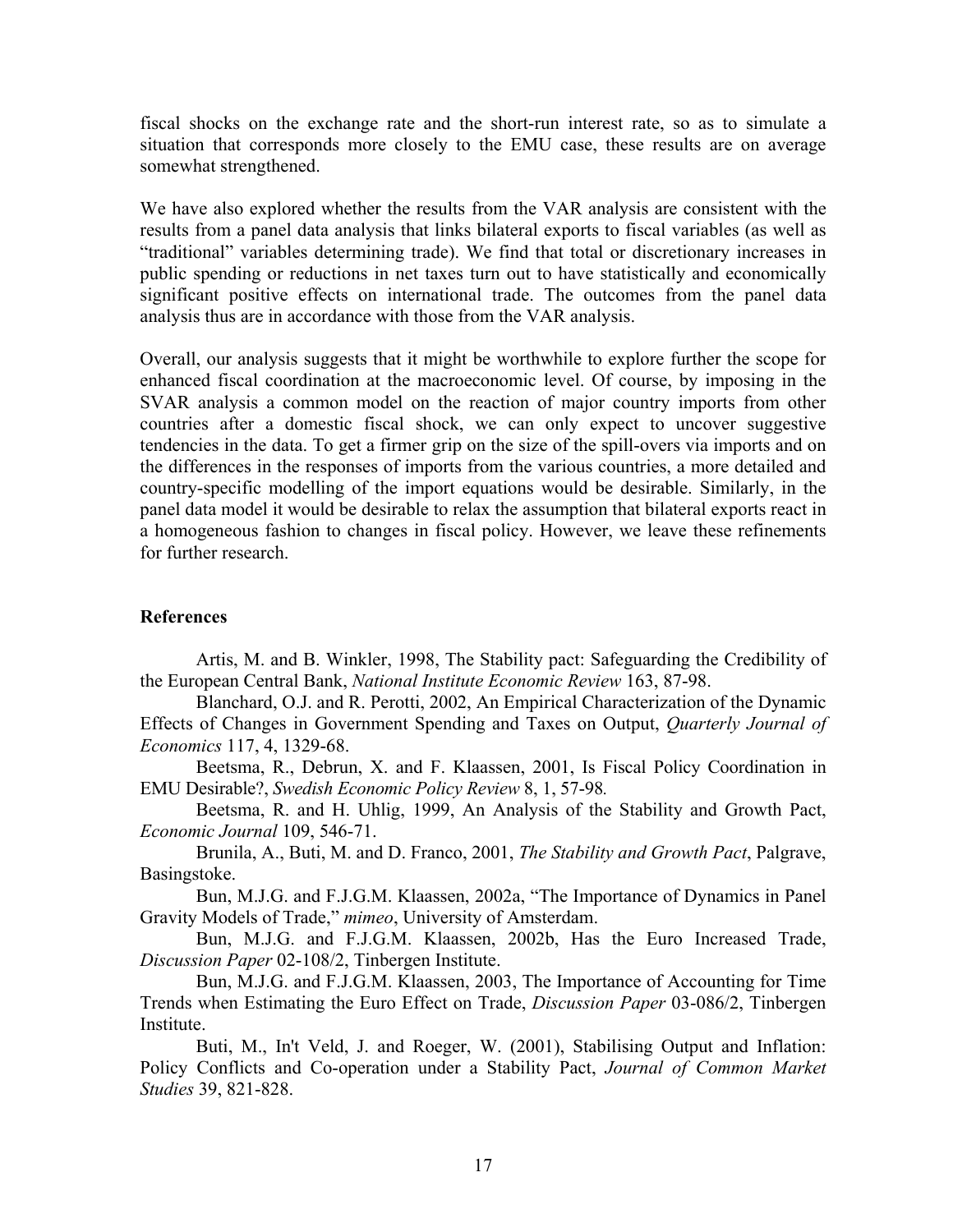Canova, F. and E. Pappa, 2002, Price Dispersions in Monetary Unions: the Role of Fiscal Shocks, *CEPR Discussion Paper*, No.3746.

De Arcangelis, G. and S. Lamartina, 2004, Fiscal Shocks and Policy Regimes in Some OECD Countries, in Beetsma, R., Favero, C., Missale, A., Muscatelli, V.A., Natale, P. and P. Tirelli (eds.), *Fiscal Policies, Monetary Policies and Labour Markets. Key Aspects of European Macroeconomic Policies after Monetary Unification*. Cambridge University Press, Cambridge, United Kingdom.

Debrun, X., 2000, Fiscal Rules in a Monetary Union: a Short Run Analysis, *Open Economies Review* 11, 323-58.

Fatás, A. and I. Mihov, 2001, Fiscal Policy and Business Cycles: An Empirical Investigation, *Moneda y Credito* 0, 212, 167-205.

Fatás, A. and I. Mihov, 2003, The Case for Restricting Fiscal Policy Discretion, *Quarterly Journal of Economics* 118, 4, 1419-47.

Favero, C.A., 2002, How do European Monetary and Fiscal Authorities Behave?, *CEPR Discussion Paper*, No.3426.

Galí, J. and R. Perotti, 2003, Fiscal Policy and Monetary Integration in Europe, *Economic Policy* 18, 37, 533-572.

Giorno, C., Richardson, P., Rosevaere, D. and P. van den Noord, 1995, Estimating Potential Output, Output Gaps and Structural Budget Balances, *Working Paper*, No.152, OECD.

Judson, R.A. and A.L. Owen, 1999, Estimating Dynamic Panel Data Models: a Guide for Macroeconomics, *Economic Letters*, 65, 9-15.

Lane, P. and R. Perotti, 1998, The Trade Balance and the Fiscal Policy in the OECD, *European Economic Review*, 42, 887-895.

Marcellino, M., 2002, Some Stylized Facts on Non-Systematic Fiscal Policy in the Euro Area, *CEPR Discussion Paper*, No.3635.

McKibbin, W.J., 1997, Empirical Evidence on International Economic Policy Coordination, Chapter 6, in Fratianni, M., Salvatore D. and J. von Hagen (eds.), *Handbook of Macroeconomic Policy in Open Economies,* Greenwood Press/North Holland.

Mojon, B. and G. Peersman, 2003, A VAR Description of the Effects of Monetary Policy in the Individual Countries of the Euro Area, Chapter 3, in Angeloni, I., Kashyap, A. and B. Mojon (eds.), *Monetary Transmission in the Euro Area*, Cambridge University Press.

Mountfort, A. and H. Uhlig, 2002, What Are the Effects of Fiscal Policy Shocks?, *CEPR Discussion Paper*, No.3338.

Muscatelli, A., Trecroci, C. and P. Tirelli, 2004, Monetary and Fiscal Policy Interactions over the Cycle: Some Empirical Evidence, in Beetsma, R., Favero, C., Missale, A., Muscatelli, V.A., Natale, P. and P. Tirelli (eds.), *Fiscal Policies, Monetary Policies and Labour Markets. Key Aspects of European Macroeconomic Policies after Monetary Unification*. Cambridge University Press, Cambridge, United Kingdom.

Neri, S., 2001, Assessing the Effects of Monetary and Fiscal Policy, *Discussion Paper*, No.425, Banca d'Italia.

Peersman G. and F. Smets, 2003, The Monetary Transmission Mechanism in the Euro Area: Evidence from VAR analysis, Chapter 2, in Angeloni, I., Kashyap, A. and B. Mojon (eds.), *Monetary Transmission in the Euro Area*, Cambridge University Press.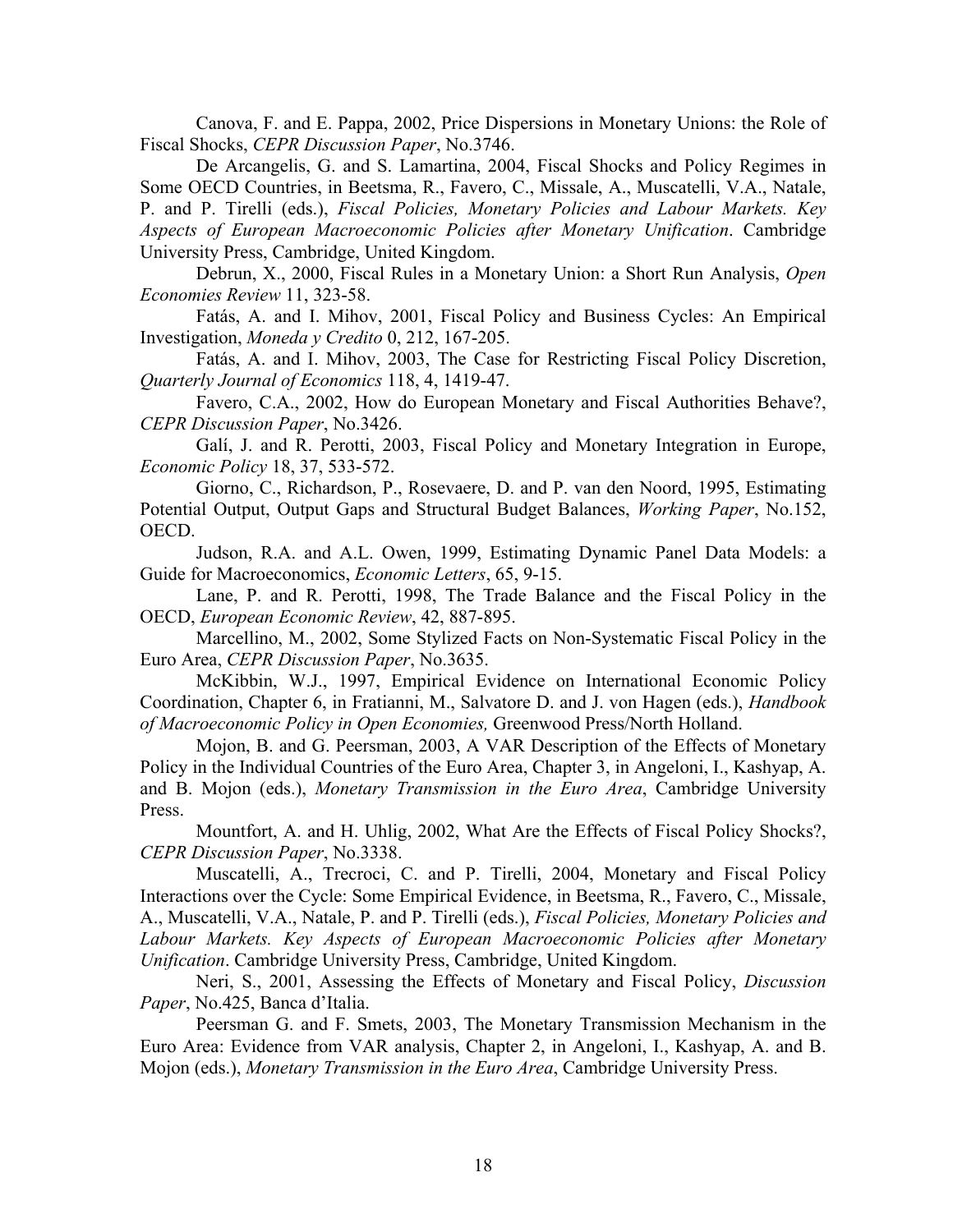Perotti, R., 2003, Estimating the Effects of Fiscal Policy in OECD Countries, *Journal of the European Economic Association*, forthcoming.

Rose, A., 2000, One Money, One Market: the Effect of Common Currencies on Trade, *Economic Policy*, 30, 9-45.

Van Aarle, B., Garretsen, H. and N. Gobbin, 2003, Monetary and Fiscal Policy Transmission in the Euro-Area: Evidence from a Structural VAR Analysis, *Journal of Economics and Business* 55, 609-638.

Van den Noord, P., 2000, The Size and Role of Automatic Fiscal Stabilizers in the 1990s and Beyond, *Working Paper*, No.230, OECD.

Wyplosz, C., 1999, Economic Policy Coordination in EMU: Strategies and Institutions, *Mimeo*, Graduate Institute of International Studies, Geneva.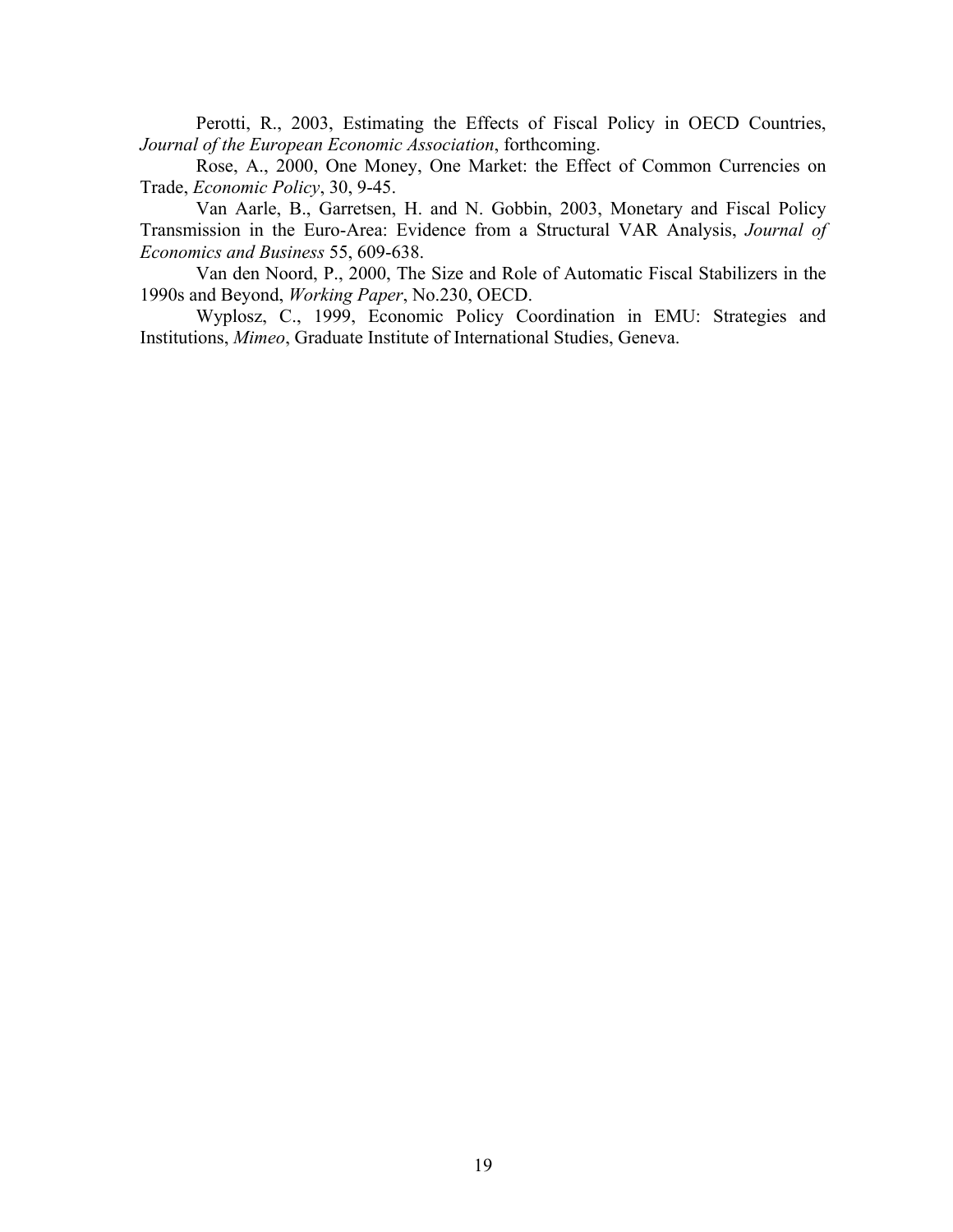# **Appendix**

# *A. Data sources and description of the quarterly data*

Data sources are the Business Sector Database (BSDB), the Main Economic Indicators (MEI) and Economic Outlook (EO) of the OECD Statistical Compendium; the International Financial Statistics (IFS) of the International Monetary Fund (IMF) Database; and the Direction of Trade Statistics (DTS).

Fiscal variables

The BSDB and the IFS contain *quarterly* data for the following:

| <b>CGW</b>  |     | Government Consumption, Wages           |
|-------------|-----|-----------------------------------------|
| <b>CGNW</b> |     | Government Consumption, Excluding Wages |
| IG          |     | Fixed Investment, Government            |
| <b>TIND</b> | $=$ | <b>Indirect Taxes</b>                   |
| <b>TSUB</b> | $=$ | <b>Subsidies</b>                        |
| <b>TYB</b>  |     | Direct Taxes, Business                  |
| <b>TYH</b>  |     | Direct Taxes, Households                |
|             |     |                                         |

The EO provides time series at *semi-annual* frequency for the following variables:

| <b>SSPG</b> | $=$ | Social Benefits Paid by Government                   |
|-------------|-----|------------------------------------------------------|
| <b>TRPG</b> | $=$ | Other Current Transfers Paid by Government           |
| <b>SSRG</b> | $=$ | Social Security Contributions Received by Government |
| <b>TRRG</b> | $=$ | Other Current Transfers Received by Government       |

Semi-annual data are interpolated to quarterly data, using quadratic matching.

We construct:

| PUBLIC SPENDING $=$ |         | $CGNW + CGW + IG$                |
|---------------------|---------|----------------------------------|
| <b>REVENUES</b>     | $=$     | $TYH + TYB + TIND + SSRG + TRRG$ |
| <b>TRANFERS</b>     | $=$ $-$ | $TSUB + SSPG + TRPG$             |
| <b>NET TAXES</b>    | $=$     | <b>REVENUES - TRANFERS</b>       |

### Trade variables

The bilateral import flows and nominal exchange rates are collected from the DTS. The original data on bilateral imports are expressed in current prices and currencies of the exporting country, and are then all deflated to 1995 with the exporting country GDP deflator.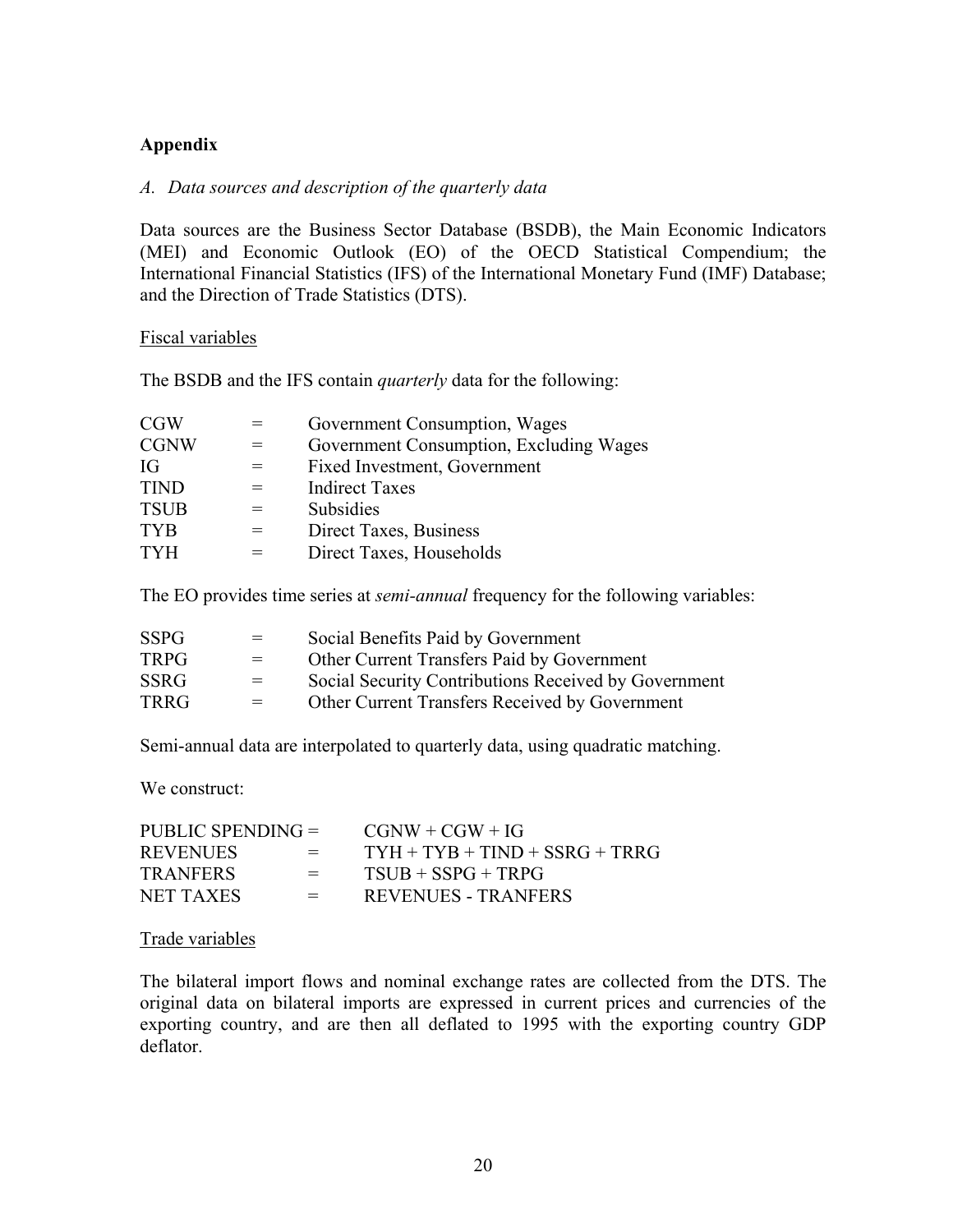The aggregate import flows of Germany, France and Italy from the rest of European Union (EU) countries have been calculated by converting the real bilateral import flows above into US dollars, by using the PPP conversion rates for 1995 available in the Penn World Table 6.1.

The trade-weighted nominal exchange rates were calculated by first creating an index (base year  $1995 = 100$ ) for each bilateral nominal exchange rate of the major economy versus each of the remaining EU countries. We have then taken a weighted average of these indices using relative weights based on the real bilateral imports expressed in US dollars, as calculated above.

# Other variables

The BSDB, MEI and the IFS contain *quarterly* data for the following:

| $=$ | Gross Domestic Product (Market Prices), Volume |
|-----|------------------------------------------------|
| $=$ | Deflator for GDP, base year $1995 = 100$       |
| $=$ | Money Market Rate (line 60b, IFS)              |
| $=$ | Consumer Price Index (MEI)                     |
| $=$ | Real Effective Exchange Rate (line 7001K, MEI) |
|     |                                                |

*Variables used in the VAR systems*

| $\mathcal{Y}$               |     | log of GDPV                                                               |
|-----------------------------|-----|---------------------------------------------------------------------------|
| $\pi$                       |     | $log of CPI - log of CPI(-1)$                                             |
| $\dot{i}$                   |     | level of MMR                                                              |
| $\overline{S}$              | $=$ | log of REER                                                               |
| g                           |     | log of PUBLIC SPENDING, deflated with PGDP                                |
| $\boldsymbol{t}$            | $=$ | log of NET TAXES, deflated with PGDP                                      |
| m                           |     | log of real aggregate imports from the other EU countries                 |
| $\mathcal{C}_{\mathcal{C}}$ | $=$ | log of trade-weighted nominal exchange rate versus the other EU countries |
| m <sup>l</sup>              |     | $log of real$ imports from country $i$                                    |
| $e^{i}$                     |     | log of nominal exchange rate versus country i                             |

# *Countries and samples used in the VAR estimation*

| <b>GERMANY</b> | $=$ | $1970.2 - 1998.4$             |
|----------------|-----|-------------------------------|
| <b>FRANCE</b>  | $=$ | $1970 \cdot 2 - 1998 \cdot 4$ |
| <b>ITALY</b>   | $=$ | $1971 \cdot 1 - 1998 \cdot 4$ |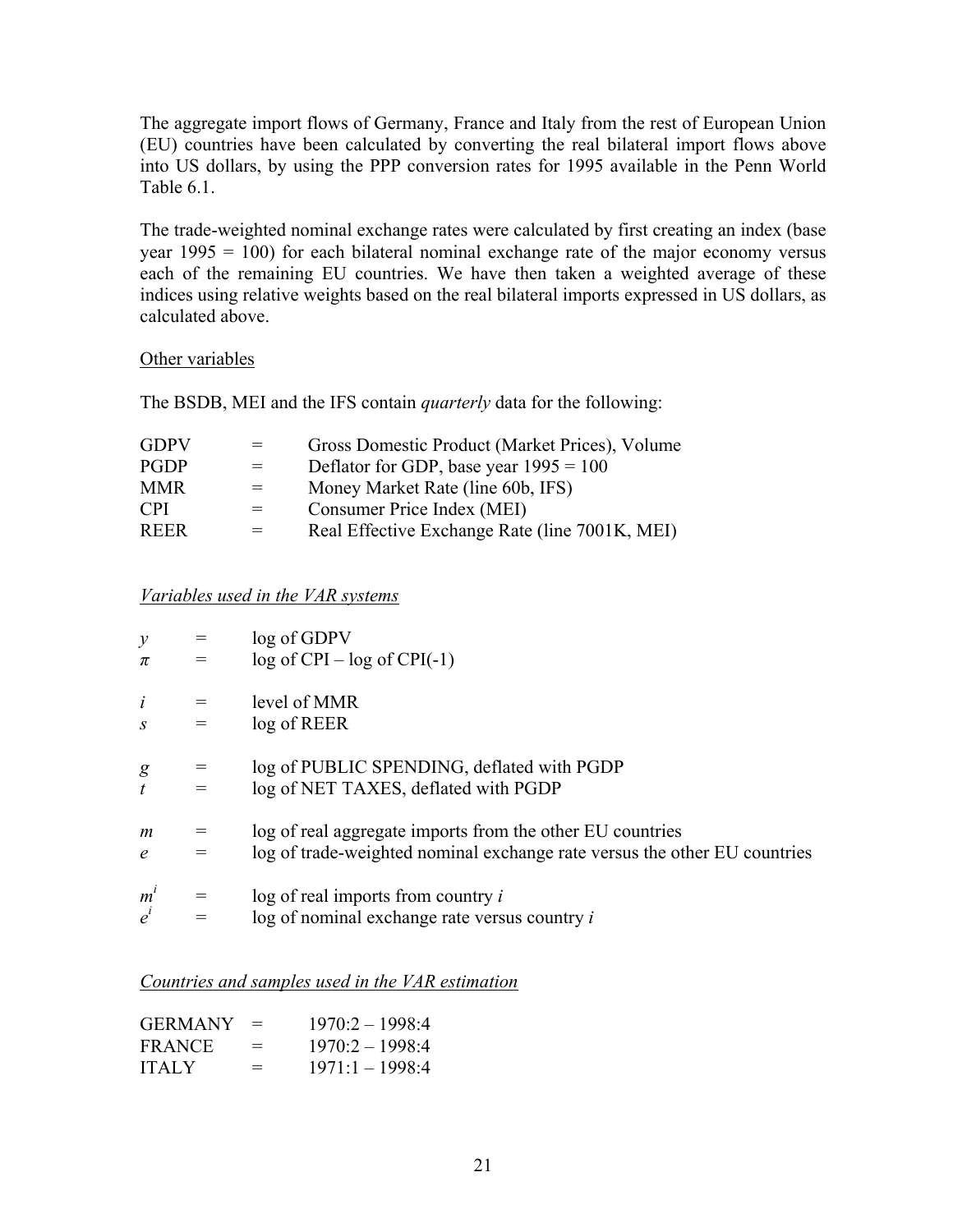# *B. Data sources and description of the annual data*

Data sources are the Economic Outlook (EO) of the OECD Statistical Compendium; the International Financial Statistics (IFS) of the International Monetary Fund (IMF) Database; and the Direction of Trade Statistics (DTS).

# Fiscal variables

The EO provides time series at *annual* frequency for the following variables:

| <b>CGAA</b> |     | Government Consumption                                        |
|-------------|-----|---------------------------------------------------------------|
| <b>IGAA</b> | $=$ | Fixed Investment, Government                                  |
| <b>PCG</b>  | $=$ | Deflator, Public Consumption (base year 1995 = 100)           |
| <b>PIG</b>  | $=$ | Deflator, Fixed Investment, Government (base year 1995 = 100) |
| <b>TIND</b> | $=$ | <b>Indirect Taxes</b>                                         |
| <b>TSUB</b> | $=$ | Subsidies                                                     |
| <b>TY</b>   | $=$ | Direct Taxes                                                  |
| <b>SSPG</b> | $=$ | Social Benefits Paid by Government                            |
| <b>TRPG</b> | $=$ | Other Current Transfers Paid by Government                    |
| <b>SSRG</b> | $=$ | Social Security Contributions Received by Government          |
| <b>TRRG</b> | $=$ | Other Current Transfers Received by Government                |
|             |     |                                                               |

Additional variables

| $=$                               | Gross Domestic Product (Market Prices), Value                |
|-----------------------------------|--------------------------------------------------------------|
| $=$                               | Deflator for GDP at Market Prices (base year 1995 = 100)     |
|                                   |                                                              |
|                                   | From the above series, we construct the following variables: |
|                                   | Real GDP (GDP*100/PGDP)                                      |
| $=$                               | Real Public Spending (CGAA*100/PCG + IGAA*100/PIG)           |
| $=$                               | Real Private GDP $(Y - G)$                                   |
| $=$                               | Real Government Investment (IGAA*100/PIG)                    |
| $=$                               | Real Government Consumption (CGAA*100/PCG)                   |
| $\hspace{1.0cm} = \hspace{1.0cm}$ | $TY + TIND + SSRG + TRRG$                                    |
| $=$                               | $TSUB + SSPG + TRPG$                                         |
|                                   | Real Net Taxes (REVENUES - TRANFERS)*100/PGDP                |
|                                   |                                                              |

Note that due to short data availability for Ireland and the Netherlands, TRPG and TRRG are not included in the calculation of REVENUES and TRANFERS for these countries.

# Trade variables

The real bilateral export flows  $X_{ii}$  are taken from Bun and Klaassen (2002) (updated with the year 2002) and are constructed as the sum of monthly real exports, where the latter is the nominal domestic currency value of exports divided by a domestic price index. The nominal domestic currency value of exports is obtained by converting the original dollar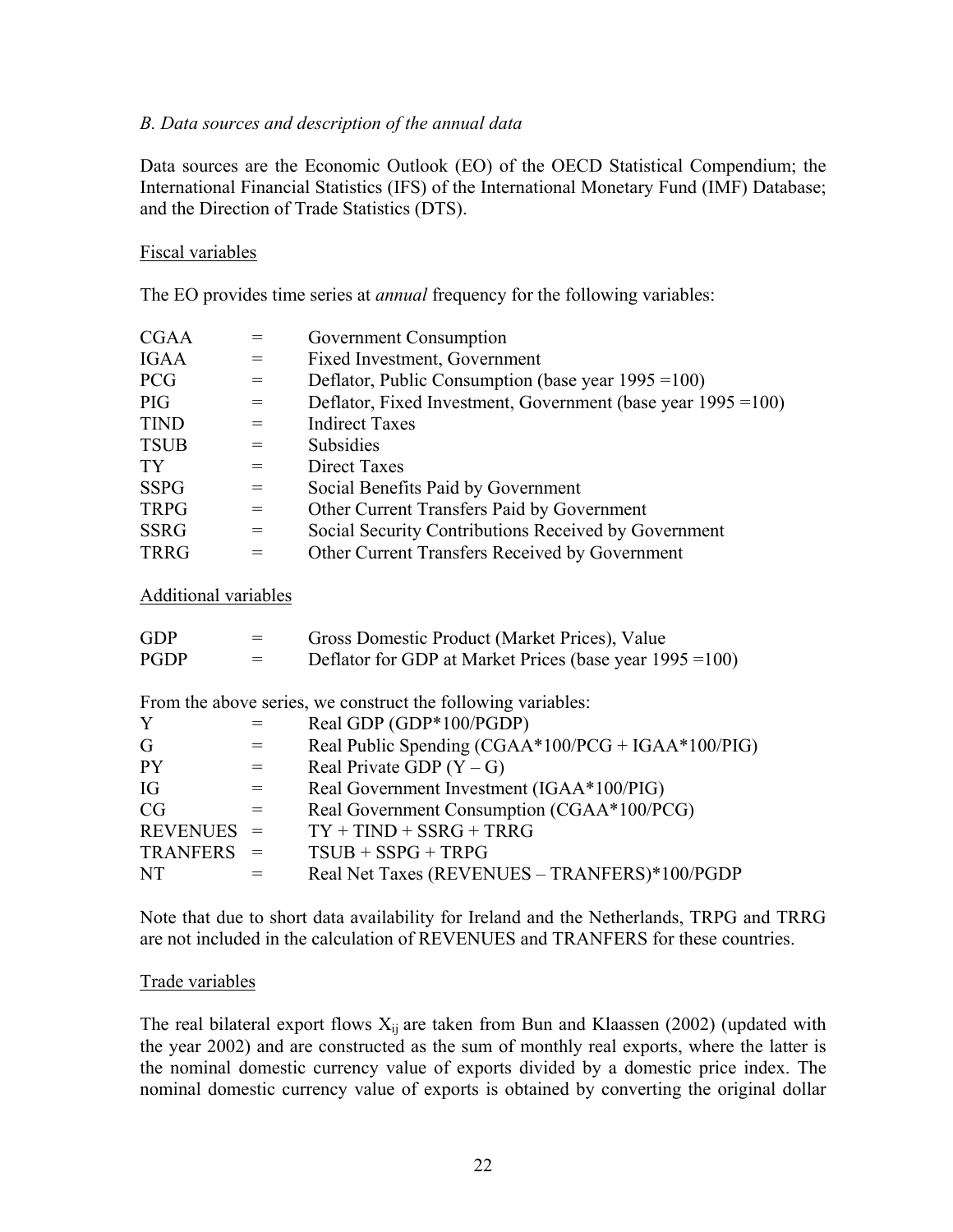denominated export values of the DTS. The real bilateral exchange rate RERij is the average of the monthly real rates computed using nominal rates and the same price indices used above.

### Dummies

The dummies  $EU_{ii}$  and  $FTA_{ii}$  control for the effects of free trade between the country pairs *i* and *j*.  $EU_{ii,t}$  is one if both *i* and *j* are members of the EU (or European Community, EC) at time  $t$ . Similarly,  $FTA_{i,t}$  is a dummy scoring one if there is a free trade agreement between country *i* and *j* at time *t* . Hence, when both *i* and *j* are in the EU,  $EU_{ii,t} + FTA_{ii,t} = 2$ . The precise dating of the membership of the EU or a free trade agreement is available in Bun and Klaassen (2002b).

# *Variables used in the panel estimation*

| $y^p$        |          | log(PY)         |
|--------------|----------|-----------------|
| $\mathcal V$ | ᆖ        | log(Y)          |
|              |          |                 |
| g            |          | log(G)          |
| ig           | $\equiv$ | log(IG)         |
| c g          |          | log(CG)         |
|              |          |                 |
| nt           |          | log(NT)         |
|              |          |                 |
| $x_{ii}$     |          | $log(X_{ij})$   |
| $rer_{ij}$   |          | $log(RER_{ii})$ |
|              |          |                 |

# Country and data samples:

The panel trade model is estimated for 11 EU countries: Austria, Belgium, Finland, France, Germany, Ireland, Italy, Netherlands, Portugal, United Kingdom, and Sweden. Trade variables for Belgium includes trade flows of Luxembourg. Denmark, Greece and Spain are excluded because the relevant fiscal variables are either missing or too short.

For most countries the sample starts in 1965, with the only exception of the United Kingdom and Belgium (1970). Net Taxes for Ireland and the Netherlands are only available from 1977 and 1969, respectively.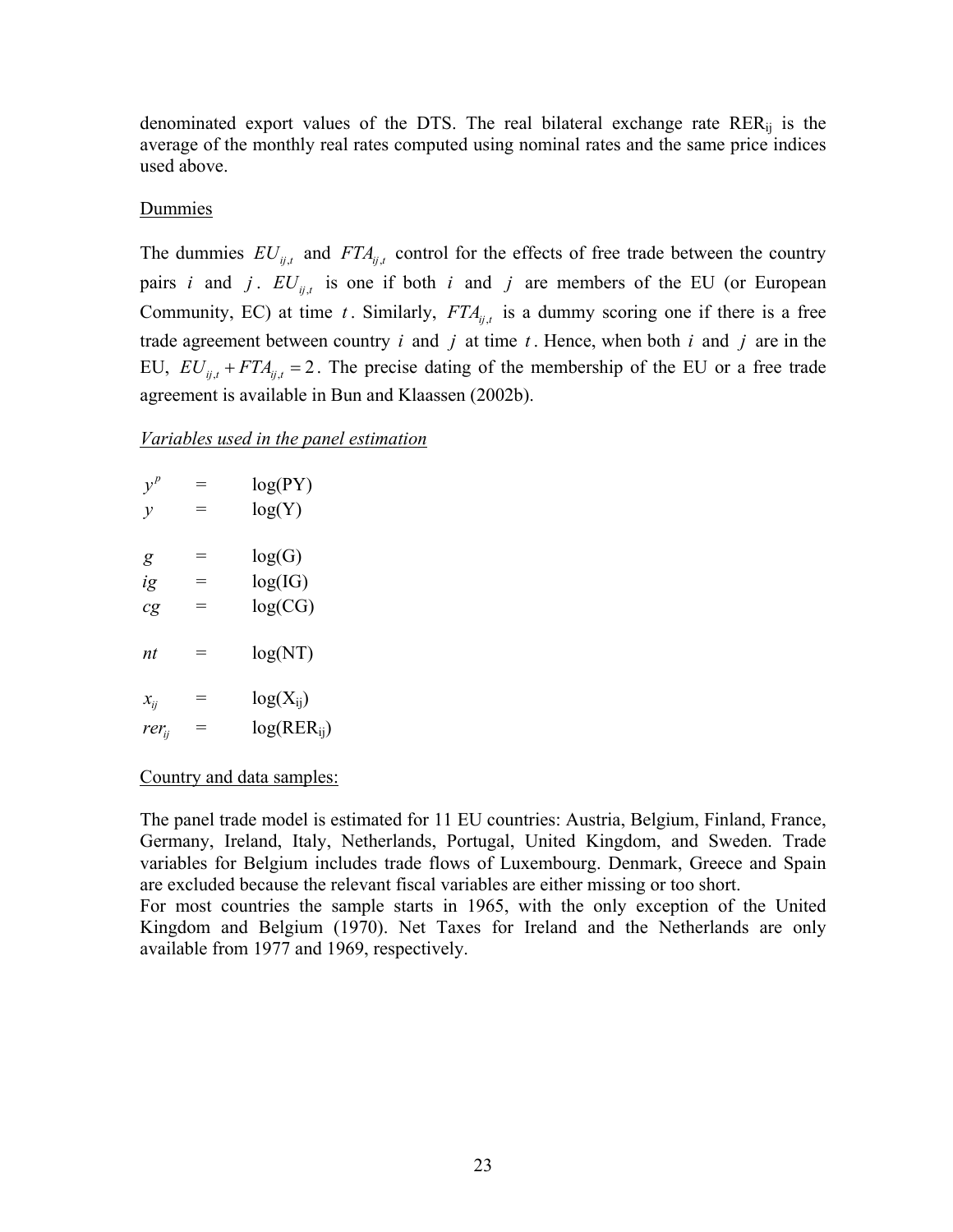#### *B.1 Constructing a measure of discretionary fiscal policy*

In order to construct measures of unexpected or discretionary public spending shock ( *dg* ), we follow the approach suggested in Fatás and Mihov (2003). Namely, we take the residuals from the following country-specific fiscal rule:

$$
g_{i,t} = \alpha_{i1} + \alpha_{i2}t + \beta_{i1}y_{i,t}^p + \beta_{i2}y_{i,t-1}^p + \gamma_{i1}g_{i,t-1} + \gamma_{i2}g_{i,t-2} + dg_{i,t}
$$
 (B.1)

where we instrument the contemporaneous private output with three lags of private output, the index of oil prices, two lags of the GDP deflator and the U.S. private output.

We follow the same approach to calculate a discretionary net tax shock ( *dnt* ), by taking the residuals from the following net tax rule:

$$
nt_{i,t} = \delta_{i1} + \delta_{i2}t + \phi_{i1}y_{i,t} + \phi_{i2}y_{i,t-1} + \omega_{i1}nt_{i,t-1} + \omega_{i2}nt_{i,t-2} + dnt_{i,t}
$$
(B.2)

where we instrument the contemporaneous output with three lags of output, the index of oil prices, two lags of the GDP deflator, and the U.S. output.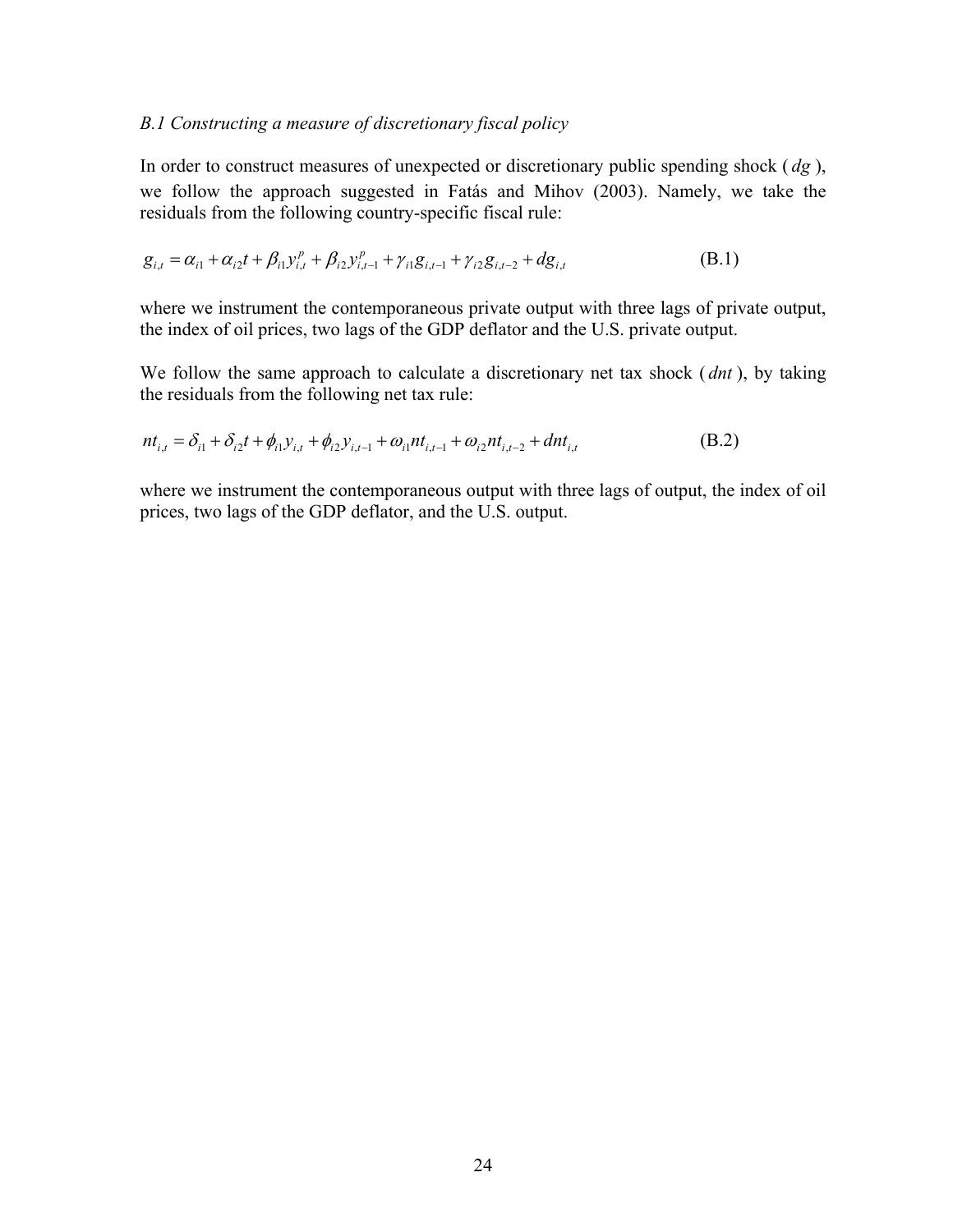|                                       | Germany     | <b>France</b> | <b>Italy</b> |
|---------------------------------------|-------------|---------------|--------------|
| <b>Government Spending Multiplier</b> |             |               |              |
| <b>Impact Size</b>                    | $1.15*$     | $1.52*$       | 0.45         |
| Maximum Size (period)                 | $1.15*(0)$  | $2.75*(8)$    | $1.69*(2)$   |
| Minimum Size (period)                 | $-1.97(12)$ | 1.00(4)       | $-1.01(9)$   |
|                                       |             |               |              |
| <b>Government Net Tax Multiplier</b>  |             |               |              |
| Maximum Size (period)                 | $1.54*(5)$  | 0.07(4)       | $3.34*(10)$  |
| Minimum Size (period)                 | 0.00(0)     | $-0.20(9)$    | 0.00(0)      |

### **Table 1: Output Multipliers of the Fiscal Shocks**

*Notes:* The table reports the impact, maximum and minimum output response to a government spending (net tax) expansive shock of a size equal to 1 percent of GDP. Stars indicate statistical significance (see Notes to Figure 1a). The number in round brackets is the quarter in which the maximum or minimum effect occurs.

|                             | $\pi$   | g       | $\mathcal{Y}$ | t       | i    | $\boldsymbol{S}$ |
|-----------------------------|---------|---------|---------------|---------|------|------------------|
| <b>Chow Breakpoint Test</b> |         |         |               |         |      |                  |
|                             |         |         |               |         |      |                  |
| Breakpoint: 1985Q1          |         |         |               |         |      |                  |
| Germany                     | 1.19    | 1.49    | $2.01*$       | 1.86    | 1.19 | 1.61             |
| <b>France</b>               | 1.12    | $2.16*$ | $2.18*$       | 1.68    | 1.73 | 1.67             |
| <b>Italy</b>                | $2.70*$ | 1.81    | 1.56          | $3.92*$ | 0.92 | 1.84             |
|                             |         |         |               |         |      |                  |
| Breakpoint: 1987Q1          |         |         |               |         |      |                  |
| Germany                     | 1.17    | 1.66    | 1.64          | 1.49    | 0.66 | 1.77             |
| France                      | 0.97    | 1.29    | 0.89          | 0.99    | 1.30 | 1.15             |
| <b>Italy</b>                | 0.97    | 0.82    | 1.78          | 1.44    | 1.27 | 1.52             |
|                             |         |         |               |         |      |                  |
| <b>Chow Forecast Test</b>   |         |         |               |         |      |                  |
|                             |         |         |               |         |      |                  |
| Breakpoint: 198501          |         |         |               |         |      |                  |
| Germany                     | 0.96    | $3.37*$ | 1.56          | 1.24    | 0.54 | 1.61             |
| <b>France</b>               | 0.56    | 1.11    | 2.04          | 0.94    | 1.11 | 1.01             |
| <b>Italy</b>                | 1.09    | 0.74    | 1.97          | 2.06    | 0.85 | 0.84             |
|                             |         |         |               |         |      |                  |
| Breakpoint: 1993Q1          |         |         |               |         |      |                  |
| Germany                     | 1.01    | 1.39    | 1.36          | 0.52    | 0.60 | 0.91             |
| <b>France</b>               | 0.58    | 1.36    | 0.44          | 0.64    | 1.56 | 0.77             |
| <b>Italy</b>                | 0.80    | 1.01    | 0.93          | 1.11    | 0.69 | 0.92             |

**Table 2: Stability Tests in the Baseline Model** 

*Notes:* The table displays the statistics from Chow tests (breakpoint and forecast) on each reduced-form equation of the baseline model. The test statistic is distributed according to an F-distribution. The null hypothesis refers to the presence of no structural change. (\*) indicates statistical significance at 5% level.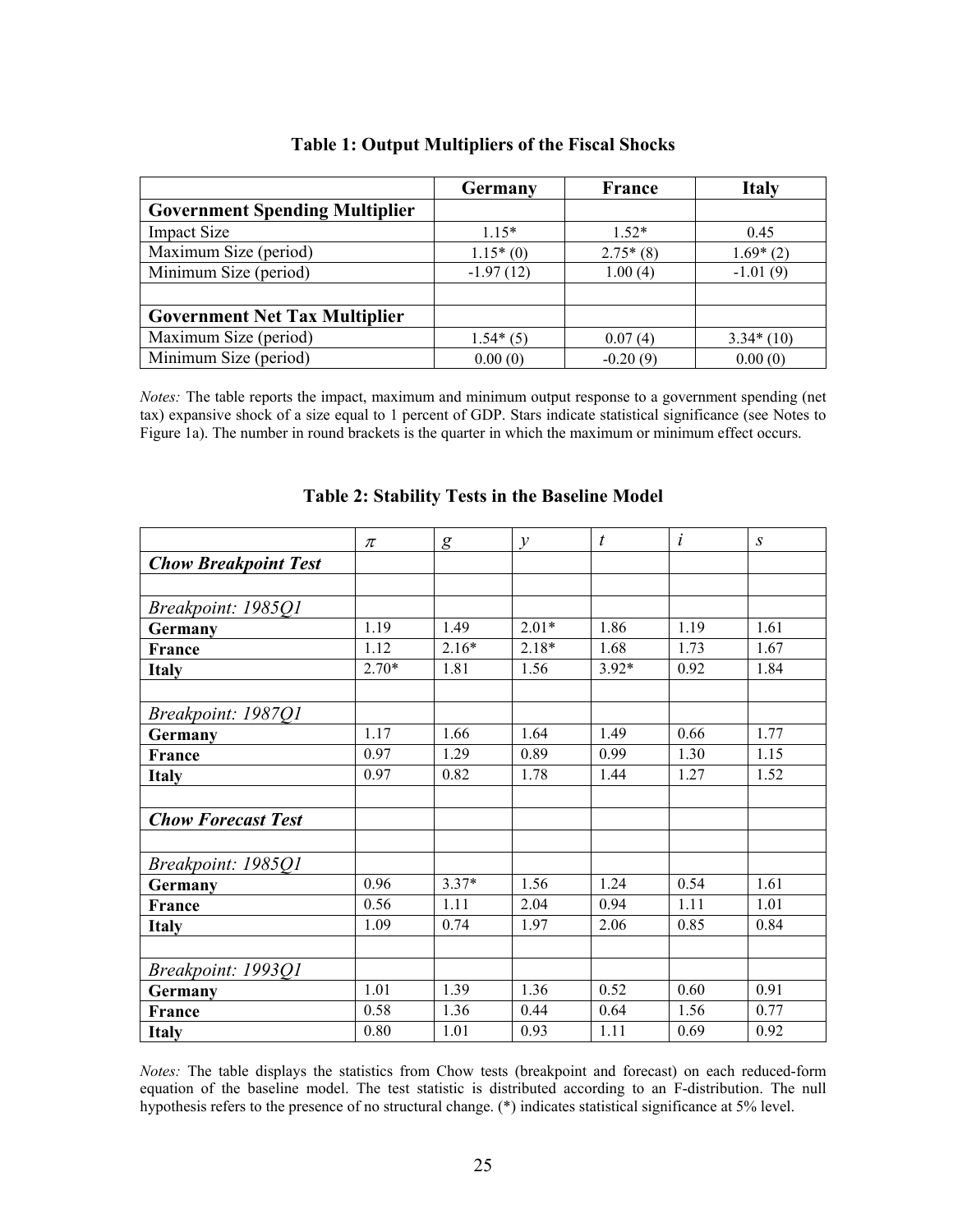|                                   | Germany  |             |           | <b>France</b> | <b>Italy</b> |             |
|-----------------------------------|----------|-------------|-----------|---------------|--------------|-------------|
|                                   | Choleski | <b>SVAR</b> | Choleski  | <b>SVAR</b>   | Choleski     | <b>SVAR</b> |
|                                   |          |             |           |               |              |             |
| $\alpha_{\rm gr}$                 | $-0.475$ | $-0.475$    | $-0.467*$ | $-0.467*$     | $-0.612*$    | $-0.611*$   |
|                                   | (0.330)  | (0.329)     | (0.142)   | (0.144)       | (0.171)      | (0.173)     |
| $\alpha_{y\pi}$                   | 0.285    | 0.284       | 0.153     |               | $-0.033$     |             |
|                                   | (0.170)  | (0.175)     | (0.114)   |               | (0.109)      |             |
|                                   | $0.249*$ | $0.248*$    | $0.316*$  | $0.286*$      | 0.083        | 0.088       |
| $\alpha_{\rm{yg}}$                | (0.047)  | (0.047)     | (0.074)   | (0.070)       | (0.060)      | (0.056)     |
|                                   | 1.724*   | 1.588*      | 0.414     |               | $-0.488*$    | $-0.473*$   |
| $\alpha_{t\pi}$                   | (0.617)  | (0.599)     | (0.632)   |               | (0.183)      | (0.172)     |
|                                   | 0.223    |             | $-0.444$  |               | $-0.024$     |             |
| $\alpha_{\rm ig}$                 | (0.196)  |             | (0.452)   |               | (0.094)      |             |
|                                   | $0.695*$ | 0.873*      | 2.158*    | 1.942*        | $0.521*$     | $0.515*$    |
| $\alpha_{\text{tv}}$              | (0.335)  | (0.324)     | (0.522)   | (0.479)       | (0.158)      | (0.157)     |
| $\alpha_{i\pi}$                   | $0.620*$ | $0.667*$    | $0.712*$  | $0.735*$      | $0.862*$     | 0.877*      |
|                                   | (0.195)  | (0.185)     | (0.191)   | (0.194)       | (0.154)      | (0.149)     |
| $\alpha_{ig}$                     | $0.116*$ | $0.128*$    | $0.276*$  | $0.342*$      | $-0.220*$    | $-0.221*$   |
|                                   | (0.058)  | (0.051)     | (0.139)   | (0.130)       | (0.082)      | (0.083)     |
| $\alpha_{iv}$                     | 0.014    |             | 0.218     |               | $-0.011$     |             |
|                                   | (0.107)  |             | (0.187)   |               | (0.140)      |             |
| $\alpha_{it}$                     | 0.022    |             | $-0.080*$ | $-0.066*$     | $-0.030$     |             |
|                                   | (0.032)  |             | (0.035)   | (0.033)       | (0.077)      |             |
| $\alpha_{s\pi}$                   | 0.247    |             | 0.488     | 0.528         | $-0.298$     |             |
|                                   | (0.538)  |             | (0.372)   | (0.336)       | (0.478)      |             |
| $\alpha_{\rm sg}$                 | $-0.184$ |             | $-0.070$  |               | 0.192        |             |
|                                   | (0.156)  |             | (0.253)   |               | (0.249)      |             |
|                                   | 0.251    |             | $-0.124$  |               | $-0.257$     |             |
| $\alpha_{sy}$                     | (0.280)  |             | (0.333)   |               | (0.249)      |             |
| $\alpha_{st}$                     | $-0.037$ |             | $-0.001$  |               | 0.367        | 0.341       |
|                                   | (0.082)  |             | (0.056)   |               | (0.223)      | (0.206)     |
| $\alpha_{\scriptscriptstyle{si}}$ | $-0.092$ |             | $-0.361*$ | $-0.379*$     | 0.238        |             |
|                                   | (0.241)  |             | (0.167)   | (0.153)       | (0.264)      |             |
|                                   |          |             |           |               |              |             |
| LR Test                           |          | 4.837       |           | 6.139         |              | 2.291       |
| p-value                           |          | 0.774       |           | 0.523         |              | 0.970       |

**Table 3: Recursive and Structural VAR Estimates** 

*Notes*: the table shows the estimates of the contemporaneous coefficients (and their respective standard errors in parenthesis) of matrix A. (\*) indicates statistical significance at a 5% level. The selected matrix contains all coefficients that are statistically significant up to a 15% level. The LR Test is a likelihood ratio test for the over-identifying restrictions of the final structural VAR.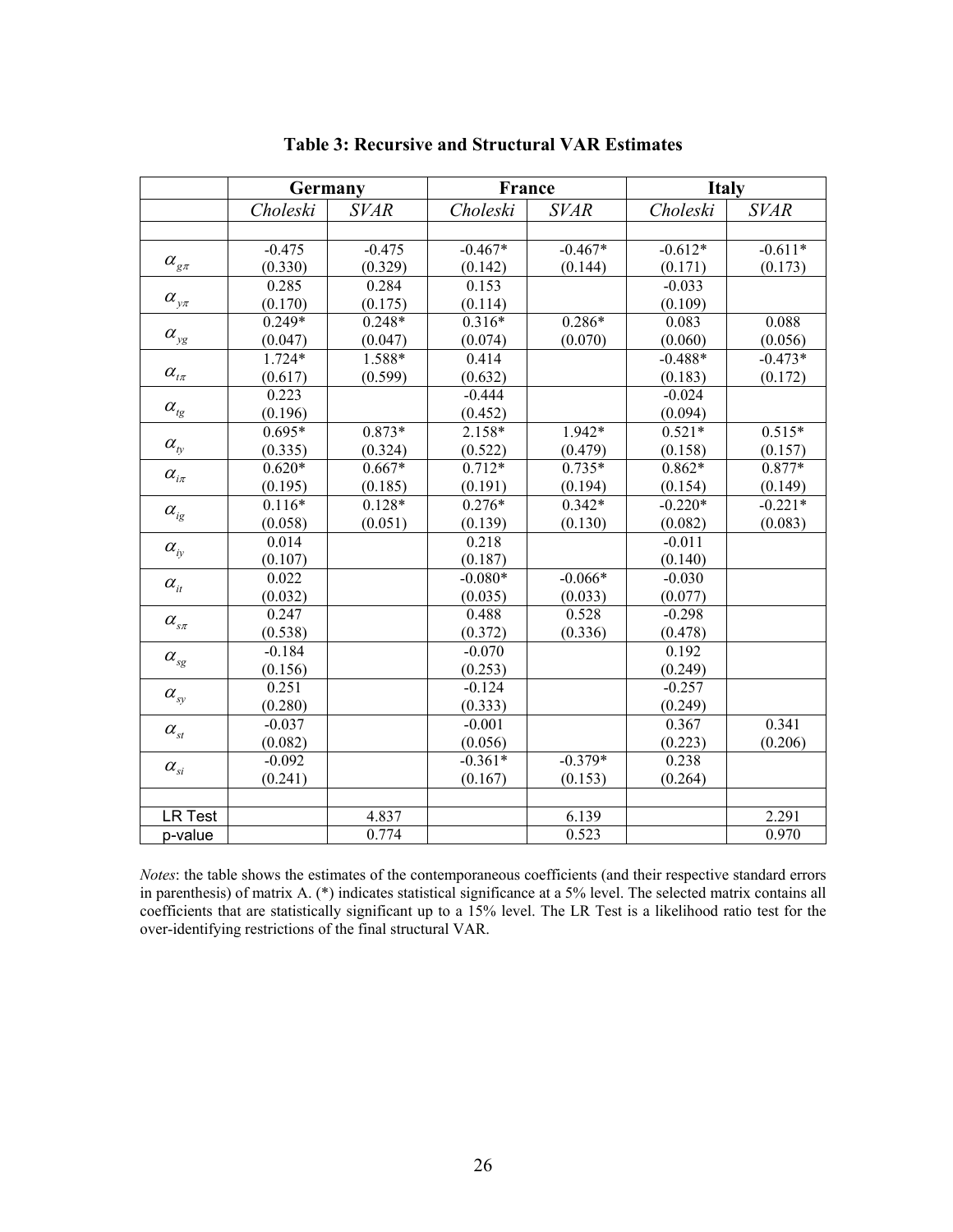|              | <b>Elasticity with respect to</b> |           |  |  |
|--------------|-----------------------------------|-----------|--|--|
|              | public spending                   | net taxes |  |  |
|              |                                   |           |  |  |
| Germany      | 0.42(1)                           | 0.90(6)   |  |  |
| France       | .90(9)                            | 0.37(15)  |  |  |
| <b>Italy</b> | 1.82(2)                           | 0.52(5)   |  |  |

### **Table 4: Maximum Elasticities of Aggregate Imports**

*Notes:* The number between brackets is the quarter of the impulse response for which the maximum elasticity is reached.

|                    | Germany                  |        | France |                          | <b>Italy</b> |        |
|--------------------|--------------------------|--------|--------|--------------------------|--------------|--------|
|                    | g                        |        | g      | t                        | g            | t      |
|                    |                          |        |        |                          |              |        |
| Austria            | $=$                      | $+$    | $=$    | $=$                      | $^{+}$       | $=$    |
| Belgium/Lux.       | $=$                      | $^{+}$ | $^{+}$ | $=$                      | $^{+}$       | $=$    |
| <b>Denmark</b>     | $=$                      | $+$    | $=$    | $=$                      | $=$          | $^{+}$ |
| <b>Finland</b>     | $\overline{\phantom{0}}$ | $^{+}$ | $=$    | $=$                      | $=$          | $=$    |
| France             | $^{+}$                   | $^{+}$ |        |                          | $+$          | $=$    |
| Germany            |                          |        | $=$    | $\overline{\phantom{a}}$ | $+$          |        |
| <b>Ireland</b>     | $+$                      | $+$    | $+$    | $^{+}$                   | $=$          | $^{+}$ |
| <b>Italy</b>       | $=$                      | $+$    | $+$    | $+$                      |              |        |
| <b>Netherlands</b> | $=$                      | $^{+}$ |        | $\overline{\phantom{a}}$ | $^{+}$       | $=$    |
| Portugal           | -                        | -      | $=$    | $=$                      | $=$          | $=$    |
| <b>Spain</b>       | $=$                      | =      | $+/-$  | $=$                      | $^{+}$       |        |
| <b>Sweden</b>      | $=$                      | $=$    | $+$    | $=$                      | $^{+}$       |        |
| U.K.               | $=$                      | $=$    | $=$    | $=$                      | $=$          | $^{+}$ |

# **Table 5: Effects of Domestic Fiscal Shocks on Bilateral Imports**

*Notes:* the column with *g* (*t*) summarises the effects of a positive shock to public spending (a discretionary reduction in net taxes) on the bilateral imports from the remaining countries. "+", "-" and "=" respectively stand for a significant increase, a significant decrease or a stable reaction of the bilateral imports. "+/-" indicates a significantly positive response followed by a significantly negative response over the 16 quarter horizon period. Greece is not included.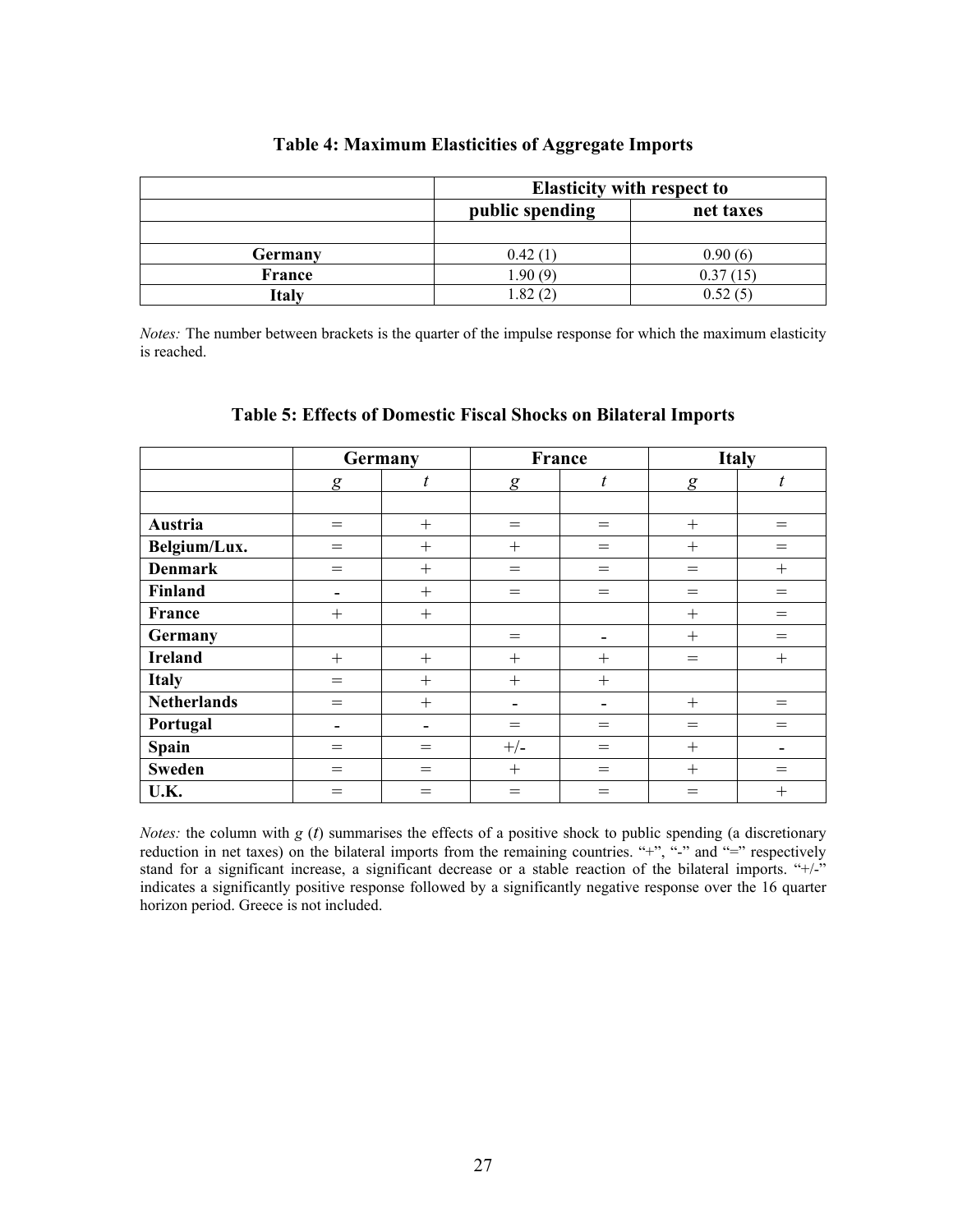|                                 | $\boldsymbol{l}$ | $\overline{2}$ | $\boldsymbol{\beta}$ | $\boldsymbol{4}$ | $\mathfrak s$ |
|---------------------------------|------------------|----------------|----------------------|------------------|---------------|
| $x_{\scriptscriptstyle ij,t-1}$ | $0.622***$       | $0.622***$     | $0.623***$           | $0.624***$       | $0.623***$    |
|                                 | (0.048)          | (0.048)        | (0.048)              | (0.048)          | (0.054)       |
|                                 | 0.056            | 0.056          | 0.054                | 0.054            | 0.051         |
| $x_{ij,t-2}$                    | (0.044)          | (0.044)        | (0.044)              | (0.044)          | (0.049)       |
| $rer_{ij,t}$                    | $0.473***$       | $0.473***$     | $0.471***$           | $0.471***$       | $0.503***$    |
|                                 | (0.037)          | (0.038)        | (0.037)              | (0.037)          | (0.037)       |
|                                 | $-0.116**$       | $-0.114**$     | $-0.114**$           | $-0.113**$       | $-0.130**$    |
| $rer_{ij,t-1}$                  | (0.052)          | (0.052)        | (0.052)              | (0.038)          | (0.053)       |
|                                 | $-0.107***$      | $-0.113***$    | $-0.107***$          | $-0.107***$      | $-0.121***$   |
| $\mathit{rer}_{ij,t-2}$         | (0.038)          | (0.038)        | (0.038)              | (0.038)          | (0.041)       |
|                                 | $1.161***$       | $1.140***$     | $1.160***$           | $1.185***$       | 1.389***      |
| $y_{j,t}^p$                     | (0.106)          | (0.105)        | (0.107)              | (0.103)          | (0.106)       |
|                                 | $-0.672***$      | $-0.619***$    | $-0.641***$          | $-0.642***$      | $-0.664***$   |
| $\boldsymbol{y}^p_{j,t-1}$      | (0.168)          | (0.167)        | (0.168)              | (0.165)          | (0.168)       |
|                                 | $-0.251**$       | $-0.271**$     | $-0.251**$           | $-0.281**$       | $-0.400**$    |
| $\boldsymbol{y}^p_{j,t-2}$      | (0.058)          | (0.116)        | (0.116)              | (0.115)          | (0.058)       |
|                                 | $0.311***$       |                |                      |                  | $0.276**$     |
| $g_{j,t}$                       | (0.106)          |                |                      |                  | (0.120)       |
|                                 | $-0.245$         |                |                      |                  | $-0.345*$     |
| $\boldsymbol{g}_{j,t-1}$        | (0.163)          |                |                      |                  | (0.186)       |
|                                 | $-0.089$         |                |                      |                  | 0.075         |
| $g_{j,t-2}$                     | (0.102)          |                |                      |                  | (0.129)       |
|                                 |                  | 0.164          | $0.272**$            |                  |               |
| $cg_{j,t}$                      |                  | (0.131)        | (0.127)              |                  |               |
|                                 |                  | $-0.301$       | $-0.318$             |                  |               |
| $cg_{j,t-1}$                    |                  | (0.205)        | (0.206)              |                  |               |
|                                 |                  | 0.086          | 0.006                |                  |               |
| $cg_{j,t-2}$                    |                  | (0.143)        | (0.131)              |                  |               |
|                                 |                  | $0.054**$      |                      | $0.060***$       |               |
| $ig_{j,t}$                      |                  | (0.022)        |                      | (0.021)          |               |
|                                 |                  | $-0.006$       |                      | $-0.016$         |               |
| $ig_{j,t-1}$                    |                  | (0.037)        |                      | (0.035)          |               |
| $ig_{j,t-2}$                    |                  | $-0.038$       |                      | $-0.042$         |               |
|                                 |                  | (0.028)        |                      | (0.026)          |               |
|                                 |                  |                |                      |                  | $-0.136**$    |
| $nt_{j,t}$                      |                  |                |                      |                  | (0.063)       |
| $nt_{j,t-1}$                    |                  |                |                      |                  | 0.031         |
|                                 |                  |                |                      |                  | (0.068)       |
| $nt_{j,t-2}$                    |                  |                |                      |                  | 0.027         |
|                                 |                  |                |                      |                  | (0.045)       |
| EU                              | $0.043***$       | $0.044***$     | $0.043***$           | $0.043***$       | $0.044***$    |
|                                 | (0.010)          | (0.010)        | (0.010)              | (0.010)          | (0.010)       |
| <b>FTA</b>                      | $0.075***$       | $0.075***$     | $0.076***$           | $0.075***$       | $0.066***$    |
|                                 | (0.012)          | (0.012)        | (0.012)              | (0.012)          | (0.013)       |
| Panel size                      | 110              | 110            | 110                  | 110              | 110           |
| Observations                    | 3860             | 3860           | 3860                 | 3860             | 3700          |

*Notes*: the table shows the estimates of the coefficients (and their respective standard errors in parentheses) in alternative specifications of model (5). (\*), (\*\*) and (\*\*\*) indicate statistical significance at 10%, 5% and 1% level, respectively. Each model is estimated with a time effect, country-pair fixed effects and country-pair time trends. See the Appendix for variable definitions.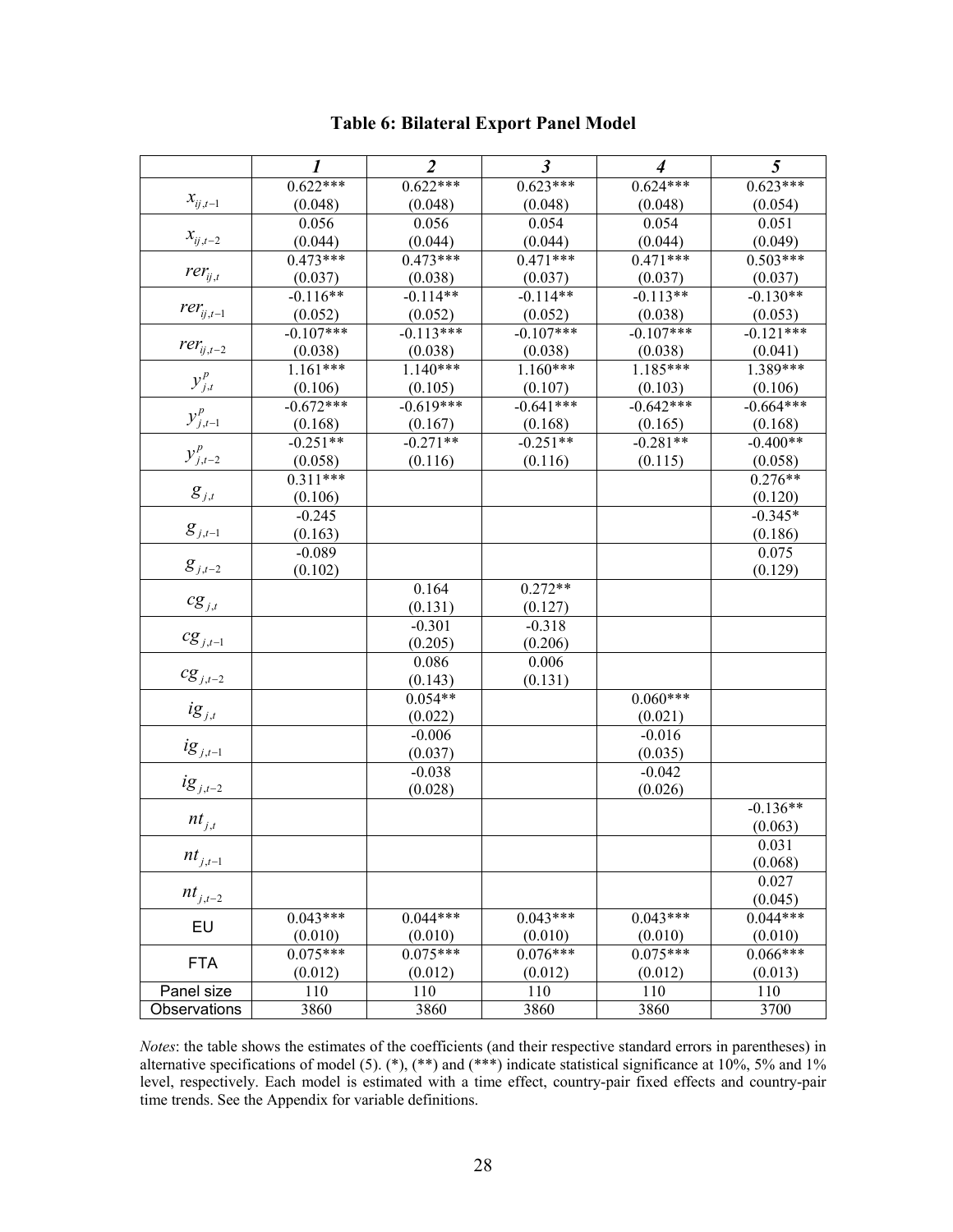|                          | $\boldsymbol{l}$ | $\overline{2}$ | $\mathfrak{z}$ | $\overline{\boldsymbol{4}}$ | 5            | 6           |
|--------------------------|------------------|----------------|----------------|-----------------------------|--------------|-------------|
|                          | $0.623***$       | $0.637***$     | $0.633***$     | $0.648***$                  | $0.654***$   | $0.648***$  |
| $x_{ij,t-1}$             | (0.049)          | (0.052)        | (0.052)        | (0.049)                     | (0.051)      | (0.051)     |
|                          | 0.055            | 0.047          | 0.052          | 0.029                       | 0.028        | 0.033       |
| $x_{ij,t-2}$             | (0.045)          | (0.048)        | (0.048)        | (0.045)                     | (0.045)      | (0.047)     |
|                          | $0.478***$       | $0.478***$     | $0.489***$     | $0.524***$                  | $0.512***$   | $0.521***$  |
| $rer_{ij,t}$             | (0.037)          | (0.037)        | (0.037)        | (0.037)                     | (0.038)      | (0.038)     |
|                          | $-0.102*$        | $-0.103*$      | $-0.089*$      | $-0.198***$                 | $-0.161$ *** | $-0.148***$ |
| $\textit{rer}_{ij, t-1}$ | (0.052)          | (0.051)        | (0.052)        | (0.052)                     | (0.052)      | (0.052)     |
|                          | $-0.131***$      | $-0.139***$    | $-0.167***$    | $-0.115***$                 | $-0.150***$  | $-0.175***$ |
| $rer_{ij,t-2}$           | (0.038)          | (0.038)        | (0.039)        | (0.038)                     | (0.039)      | (0.039)     |
|                          | $1.226***$       | $1.196***$     | $1.223***$     |                             |              |             |
| $y_{j,t}^p$              | (0.107)          | (0.129)        | (0.132)        |                             |              |             |
|                          | $-0.681***$      | $-0.689***$    | $-0.762***$    |                             |              |             |
| $y^p_{j,t-1}$            | (0.168)          | (0.200)        | (0.202)        |                             |              |             |
|                          | $-0.248**$       | $-0.232**$     | $-0.204$       |                             |              |             |
| $y^p_{j,t-2}$            | (0.116)          | (0.140)        | (0.141)        |                             |              |             |
|                          | $0.329***$       |                | $0.287**$      | $0.403***$                  |              | $0.335***$  |
| $dg_{j,t}$               | (0.114)          |                | (0.118)        | (0.120)                     |              | (0.119)     |
|                          | 0.119            |                | $-0.002$       | $0.173*$                    |              | 0.018       |
| $dg_{j,t-1}$             | (0.112)          |                | (0.113)        | (0.110)                     |              | (0.113)     |
|                          | $-0.108$         |                | $-0.064$       | $-0.119$                    |              | $-0.097$    |
| $dg_{j,t-2}$             | (0.110)          |                | (0.108)        | (0.115)                     |              | (0.083)     |
|                          |                  | $-0.139**$     | $-0.137**$     |                             | $-0.259***$  | $-0.260***$ |
| $\frac{dnt_{j,t}}{dt}$   |                  | (0.062)        | (0.063)        |                             | (0.058)      | (0.058)     |
|                          |                  | $-0.095*$      | $-0.098*$      |                             | $-0.223***$  | $-0.222***$ |
| $\frac{dnt_{j,t-1}}{n}$  |                  | (0.057)        | (0.056)        |                             | (0.054)      | (0.052)     |
| $\frac{dnt_{j,t-2}}{dt}$ |                  | $-0.043$       | $-0.039$       |                             | $-0.077$     | $-0.067$    |
|                          |                  | (0.052)        | (0.052)        |                             | (0.050)      | (0.049)     |
| EU                       | $0.045***$       | $0.043***$     | $0.042***$     | $0.047***$                  | $0.059***$   | $0.041***$  |
|                          | (0.009)          | (0.001)        | (0.010)        | (0.009)                     | (0.010)      | (0.011)     |
| <b>FTA</b>               | $0.085***$       | $0.075***$     | $0.077***$     | $0.077***$                  | $0.074***$   | $0.076***$  |
|                          | (0.013)          | (0.014)        | (0.014)        | (0.013)                     | (0.014)      | (0.013)     |
| Panel size               | 110              | 110            | 110            | 110                         | 110          | 110         |
| Observations             | 3790             | 3600           | 3580           | 3790                        | 3600         | 3580        |

**Table 7: Bilateral Export Panel Model with Fiscal Shocks** 

*Notes*: the table shows the estimates of the coefficients (and their respective standard errors in parenthesis) in alternative specifications of model (5). (\*), (\*\*) and (\*\*\*) indicate statistical significance at 10%, 5% and 1% level, respectively. Each model is estimated with a time effect, country-pair fixed effects and country-pair time trends. See the Appendix for variable definitions.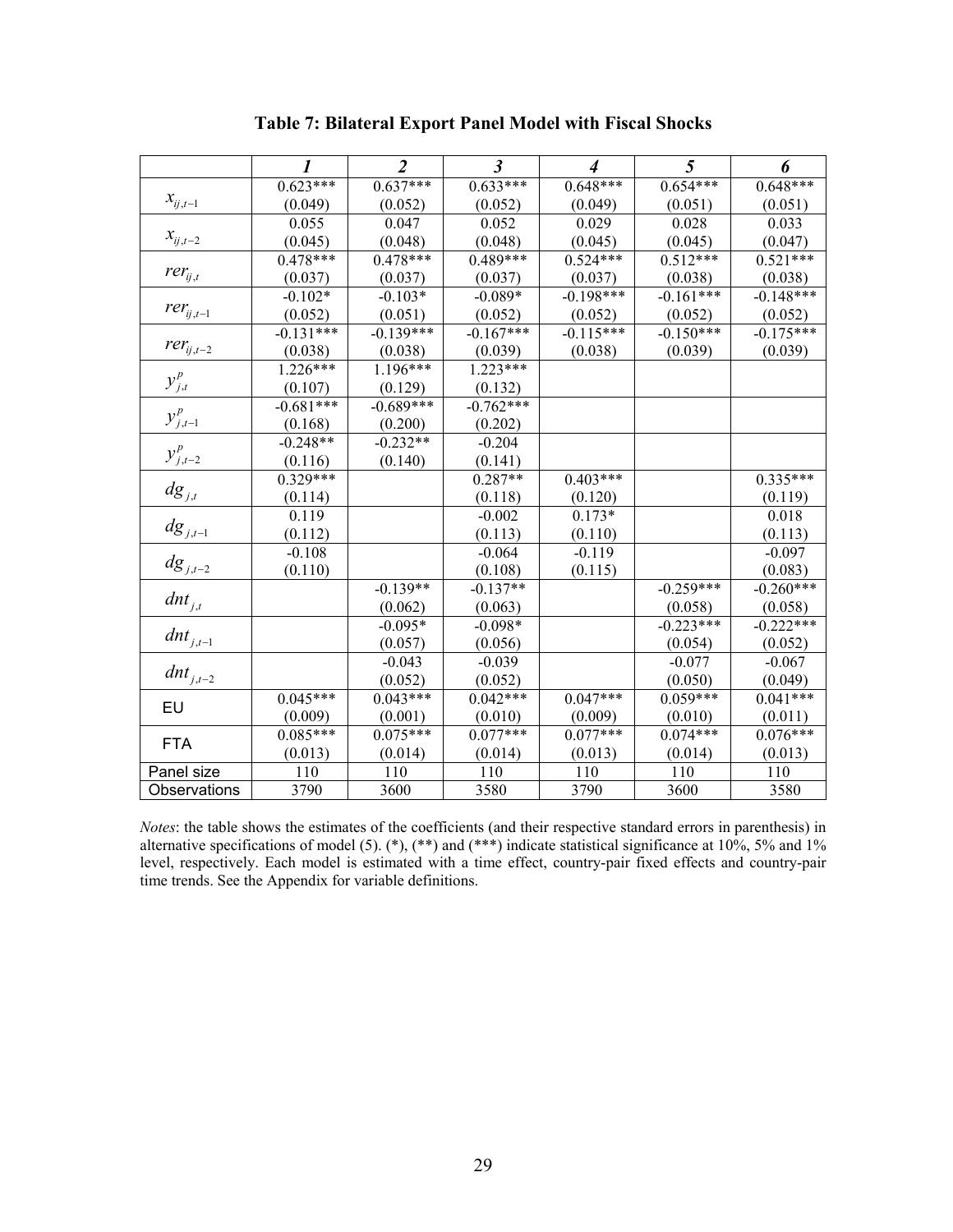

*Notes*: the graphs report the mean impulse response (solid line) and the 90% confidence band (dashed line) formed by the  $5<sup>th</sup>$  and the 95<sup>th</sup> percentile based on 1,000 Monte Carlo simulations.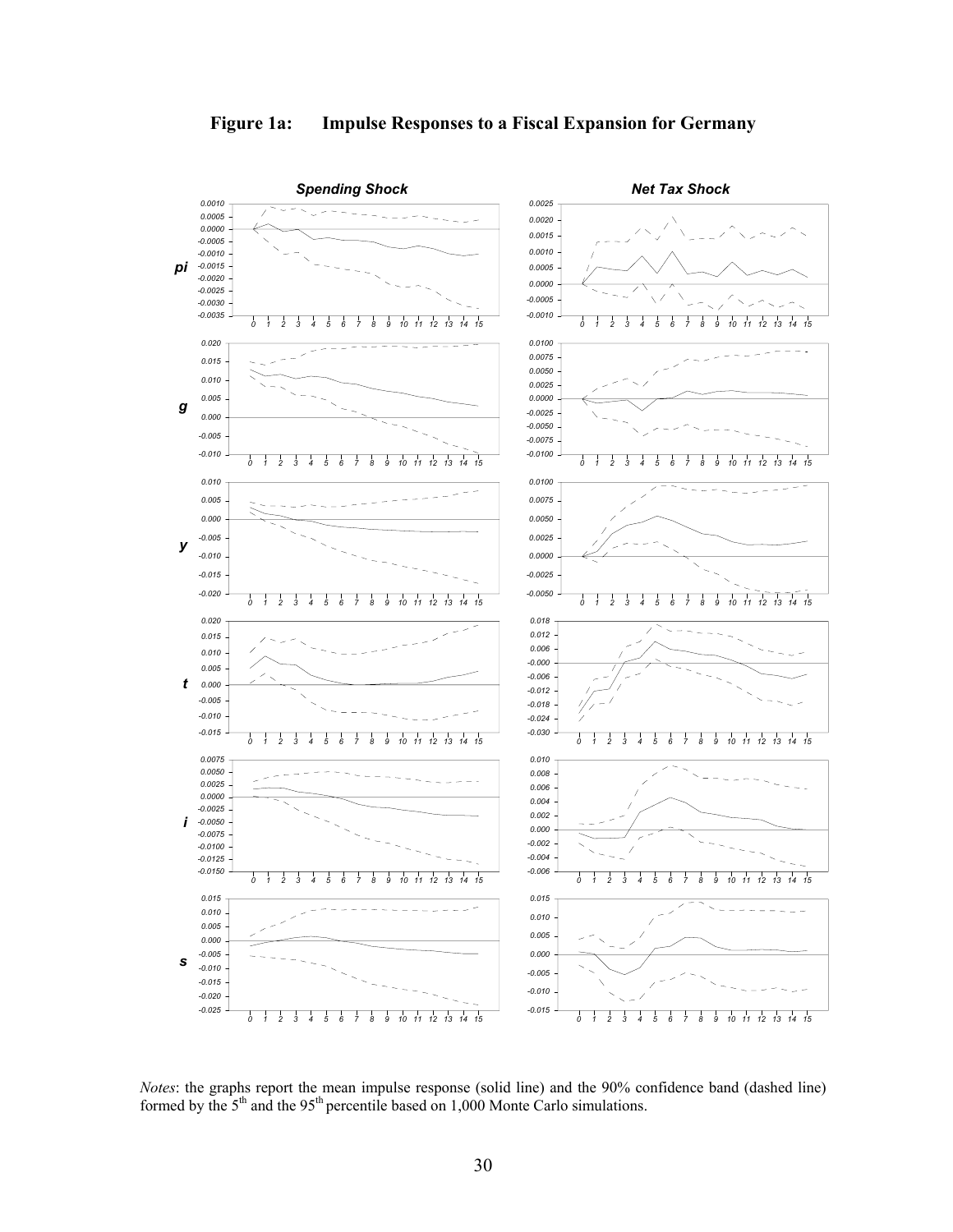

*Notes*: see Figure 1a.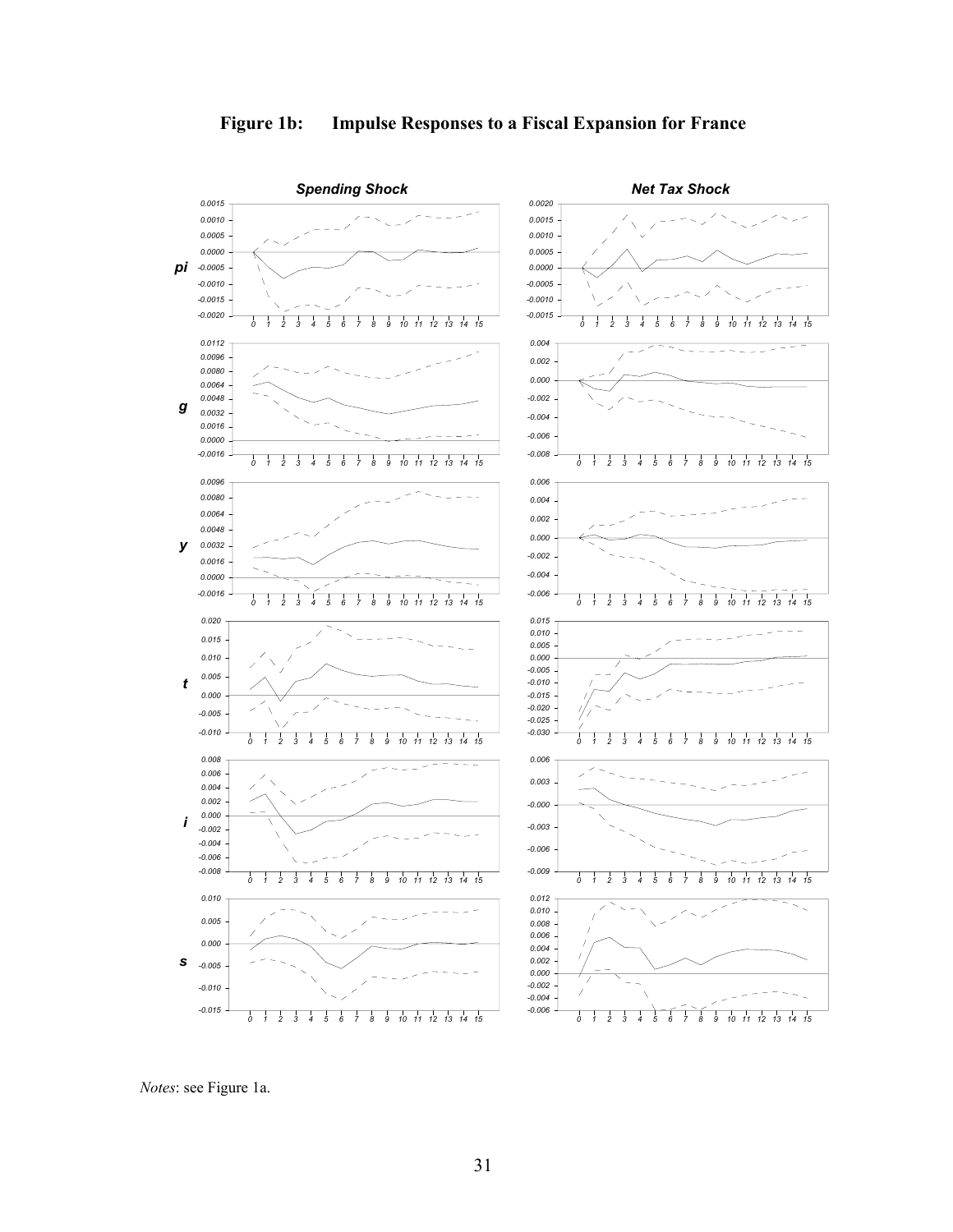

**Figure 1c: Impulse Responses to a Fiscal Expansion for Italy** 

 *Notes*: see Figure 1a.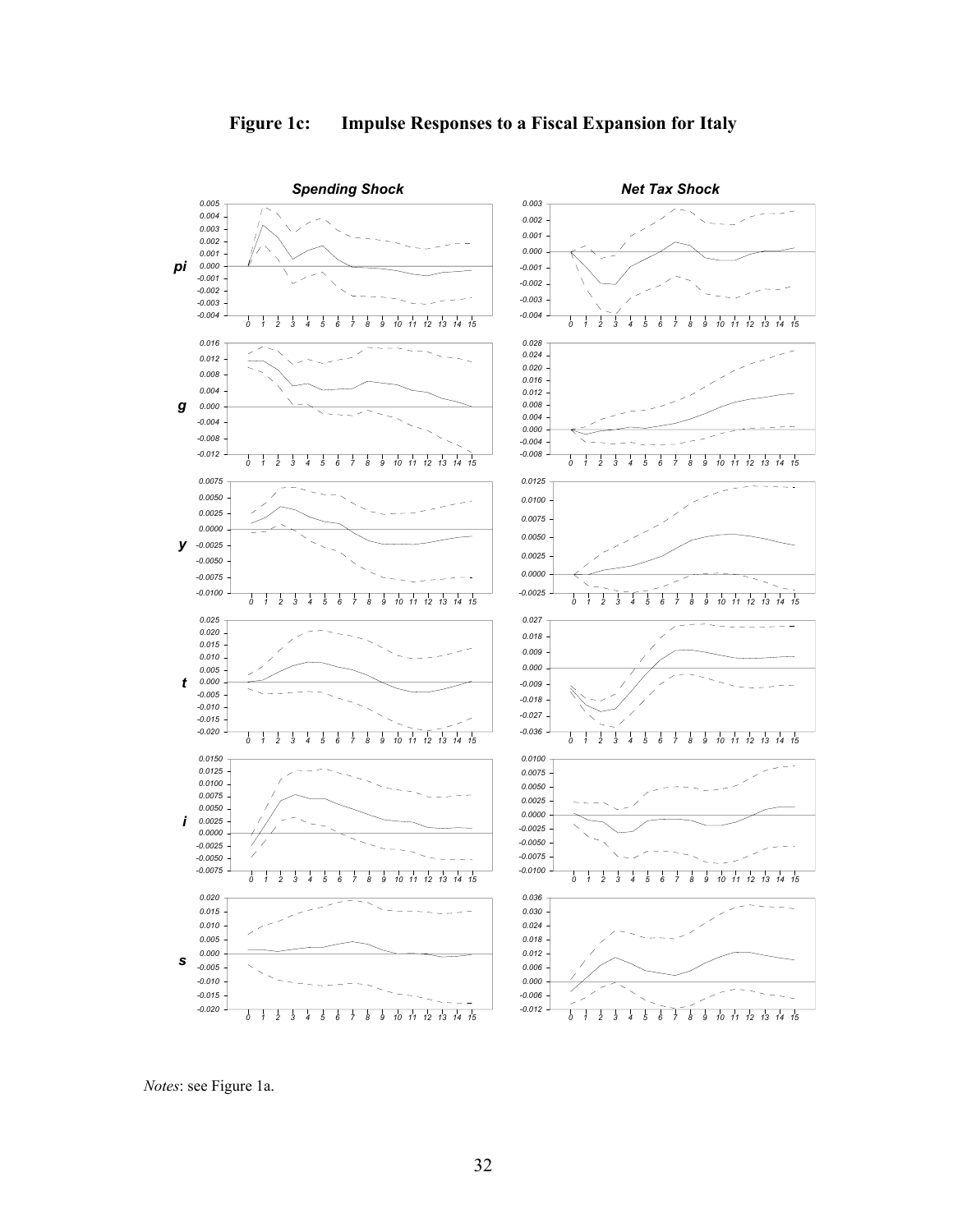

**Figure 2: Forecast Error Variance Decomposition of Output** 



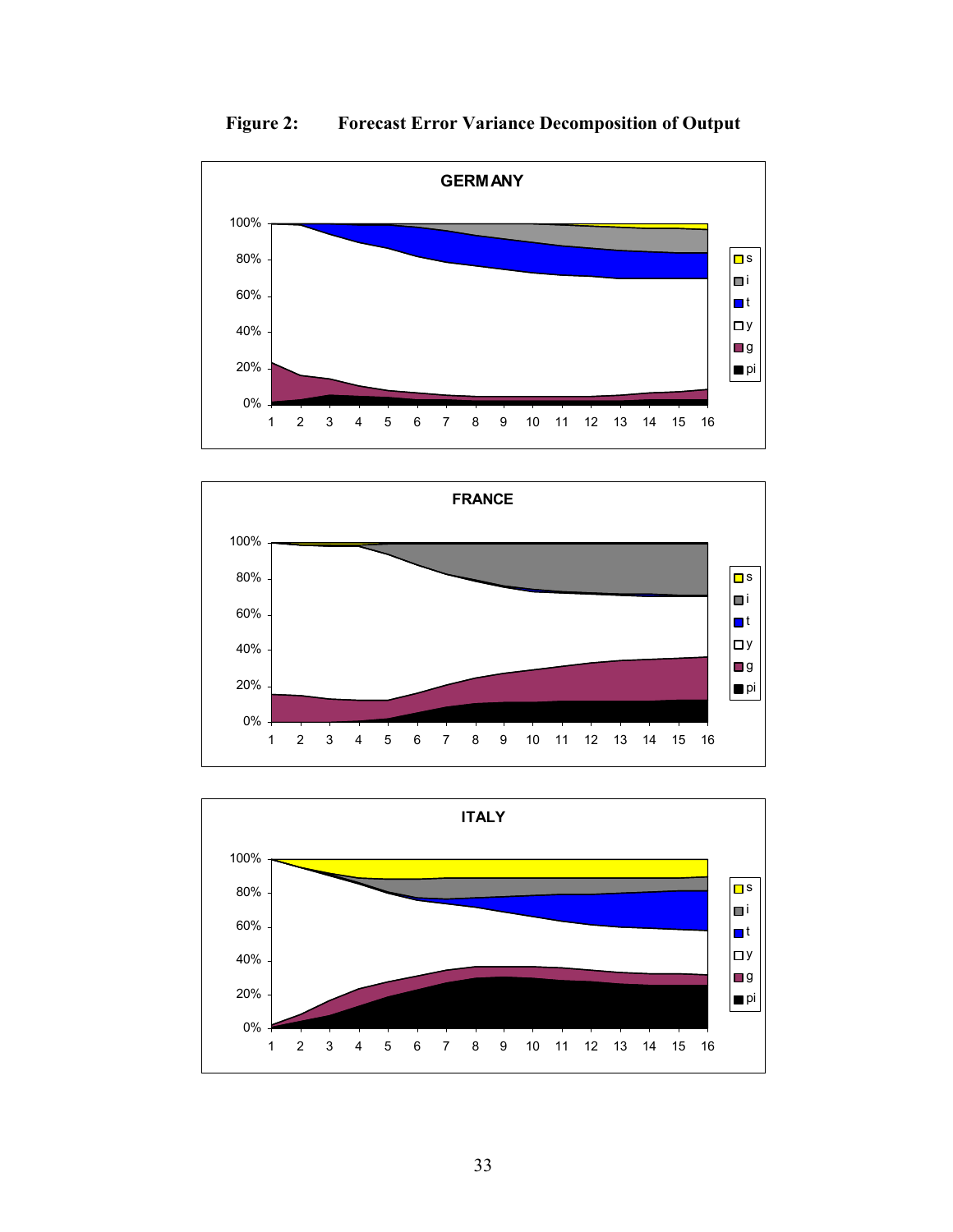

**Figure 3: Impulse Responses for Aggregate Imports** 

*Notes*: the graphs report the mean impulse response (solid line) and the 90% confidence band (dashed line) formed by the  $5<sup>th</sup>$  and the 95<sup>th</sup> percentile based on 1,000 Monte Carlo simulations. The semi-dashed line is the impulse response with the exchange rate and the interest rate exogenous.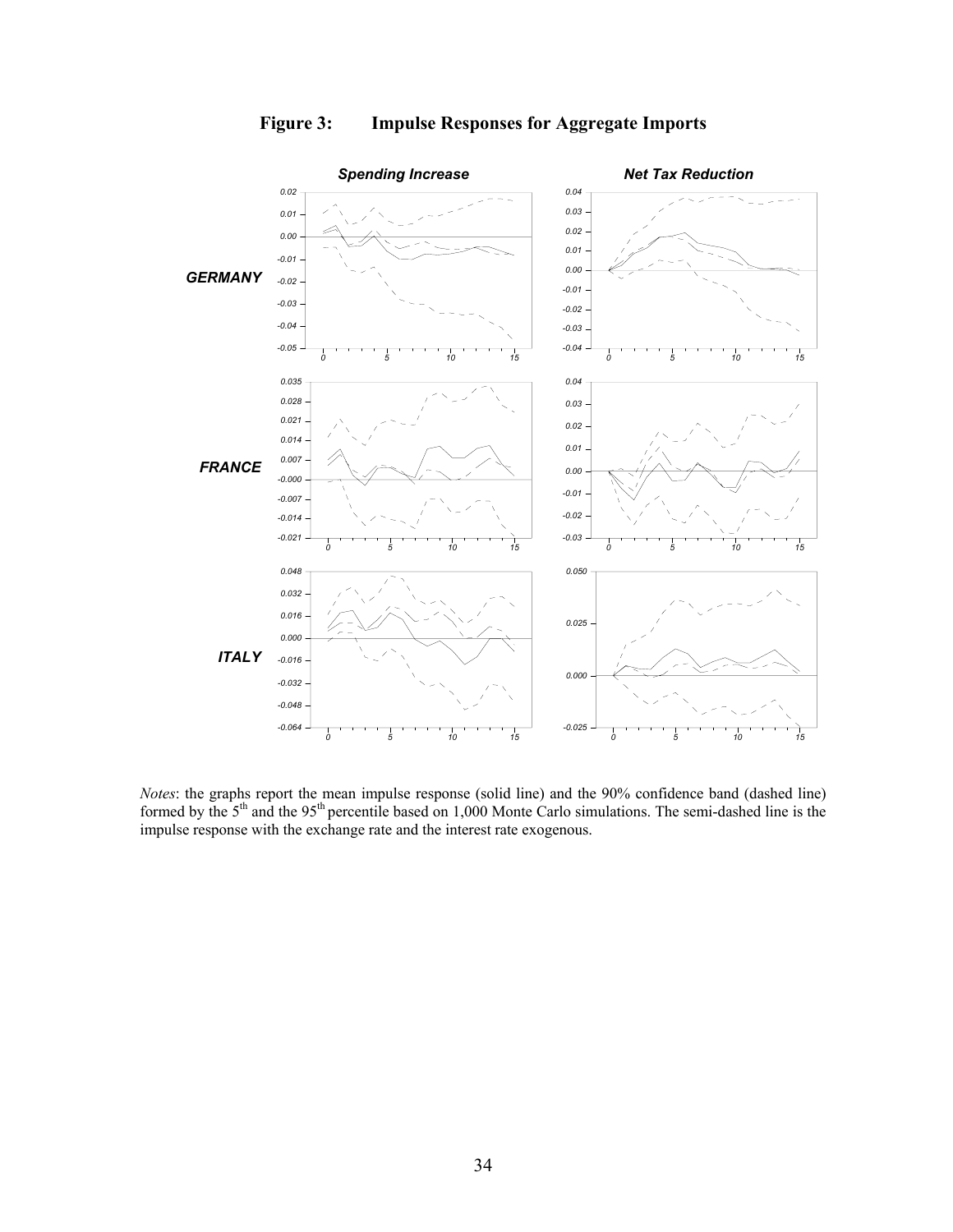

*Notes*: see Figure 3.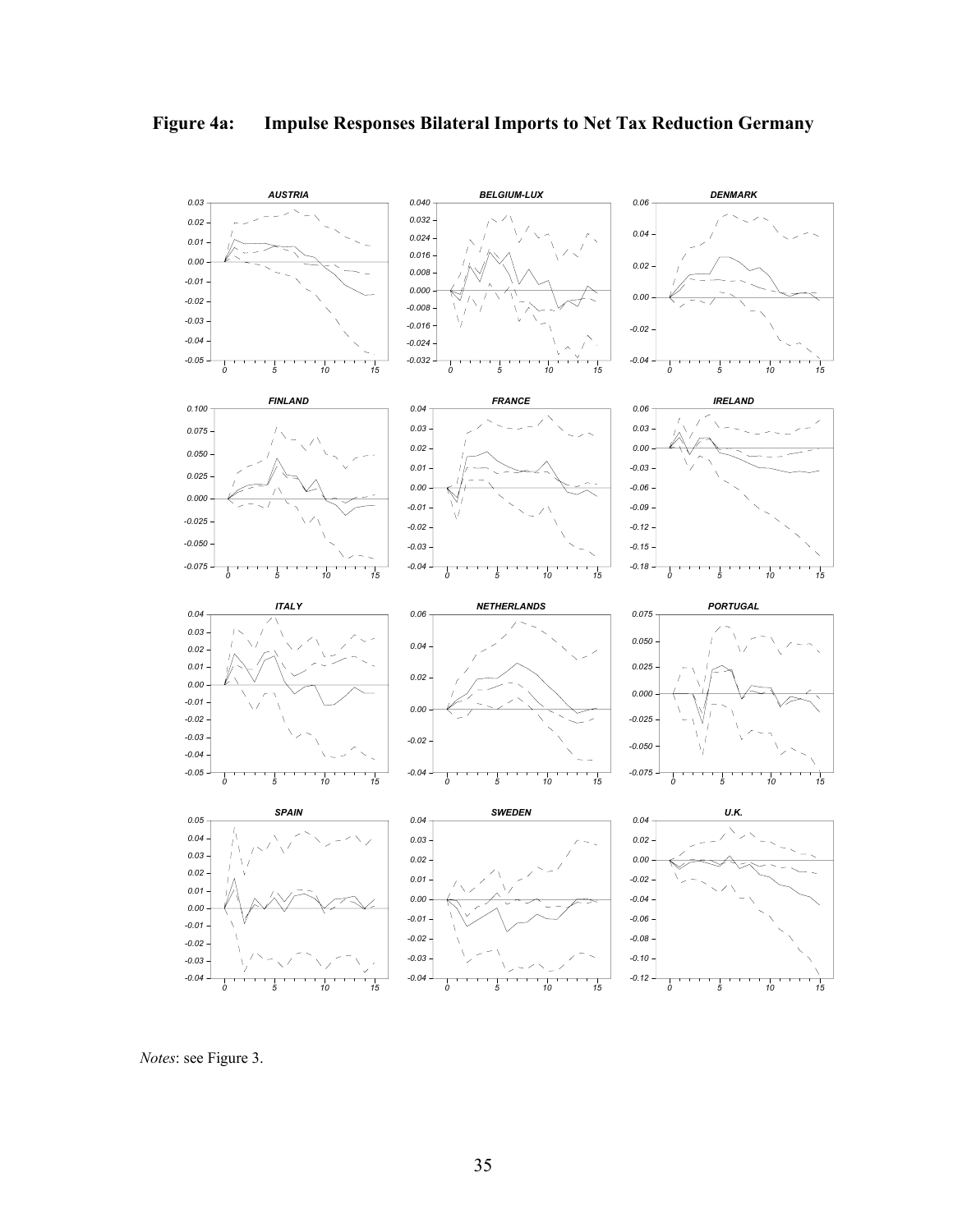

# **Figure 4b: Impulse Responses Bilateral Imports to Spending Increase France**

*Notes*: see Figure 3.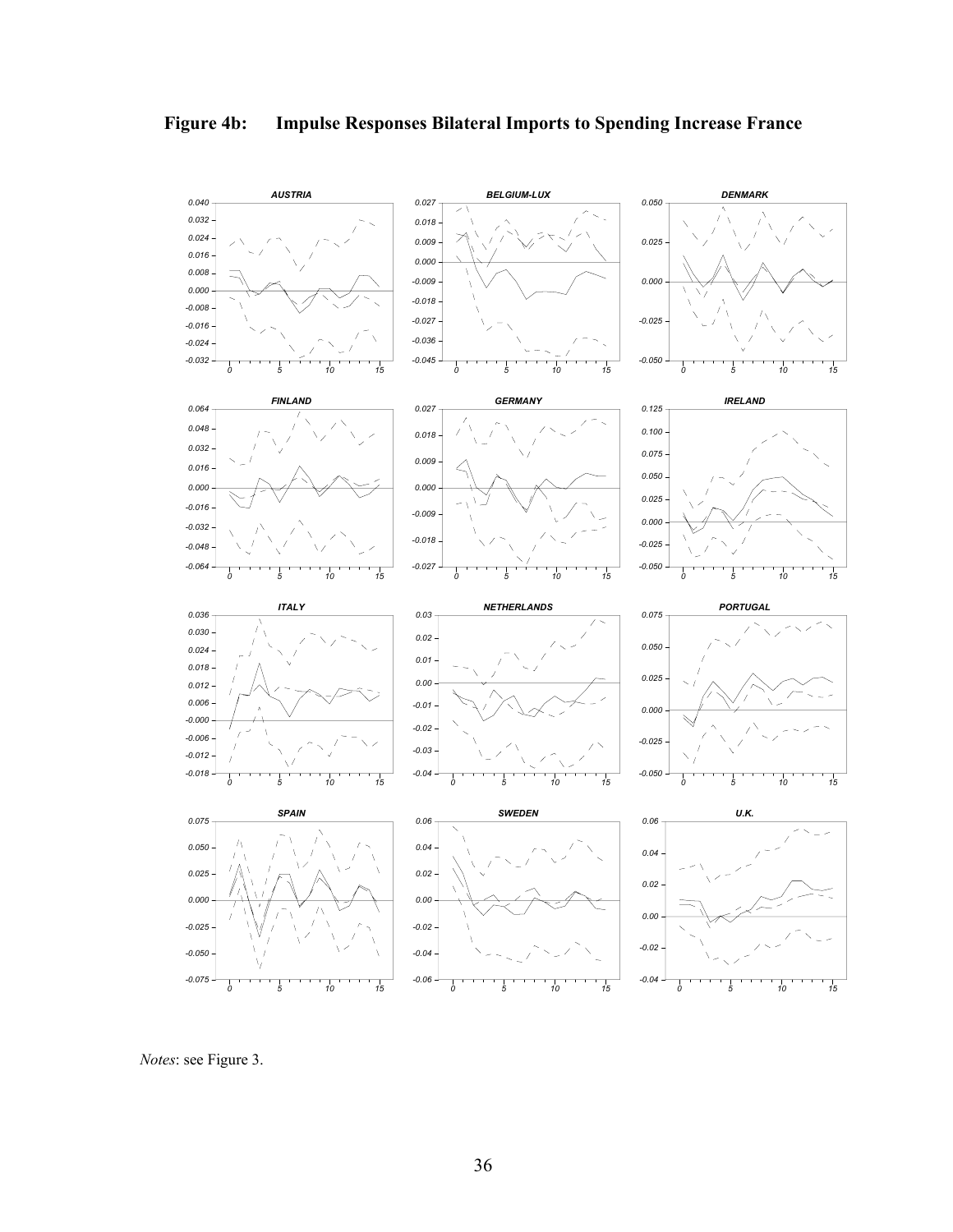

**Figure 4c: Impulse Responses Bilateral Imports to Spending Increase Italy** 

*Notes*: see Figure 3.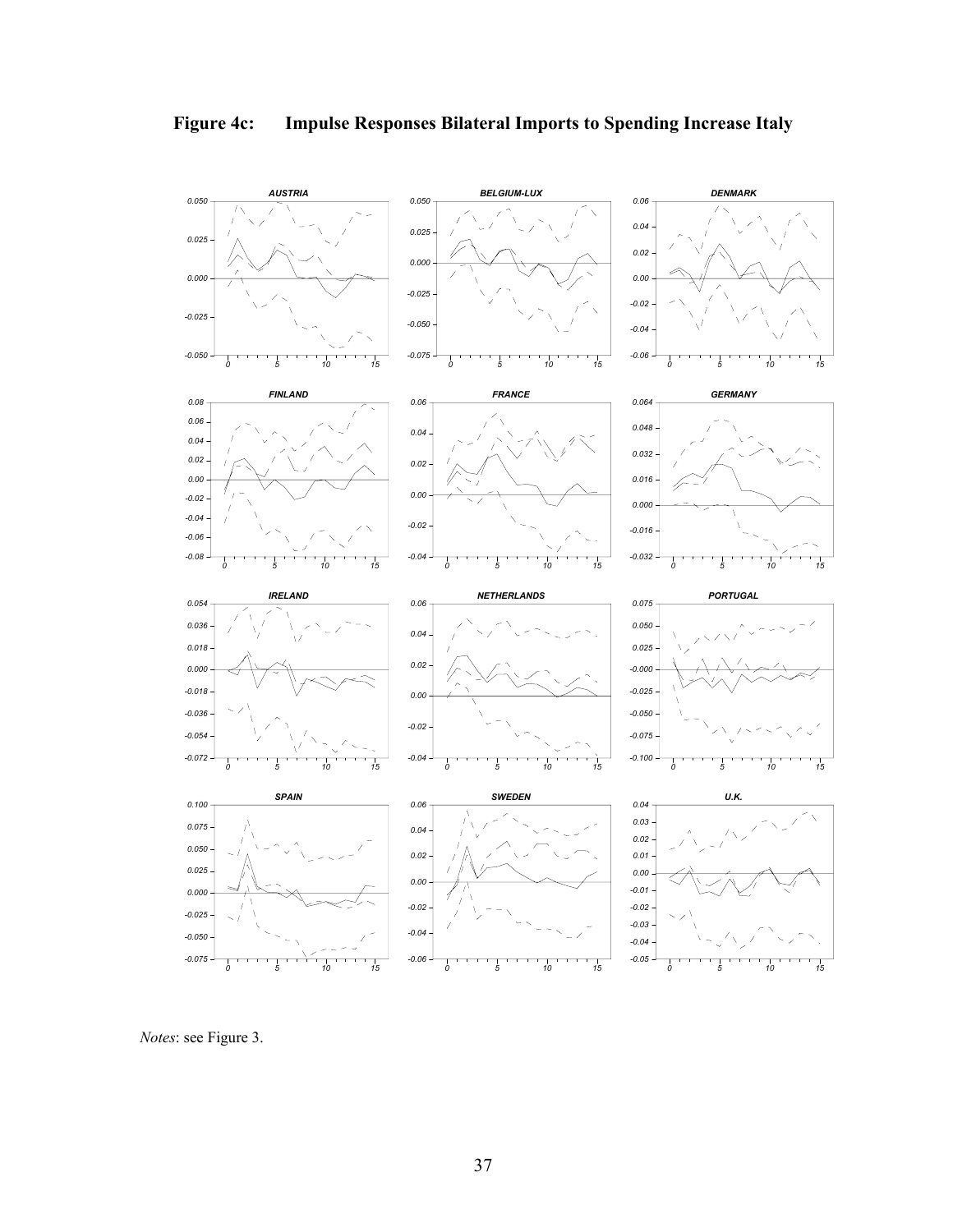![](_page_37_Figure_0.jpeg)

**Figure 5a: Impulse Responses of Bilateral Exports in the Panel Model with Public Spending** 

*Notes*: the graphs report the impulse response (solid line) and the 90% confidence band (dashed line) of bilateral real exports to a 1% temporary increase in real domestic exports, the real bilateral exchange rate, real foreign private output, real foreign public spending.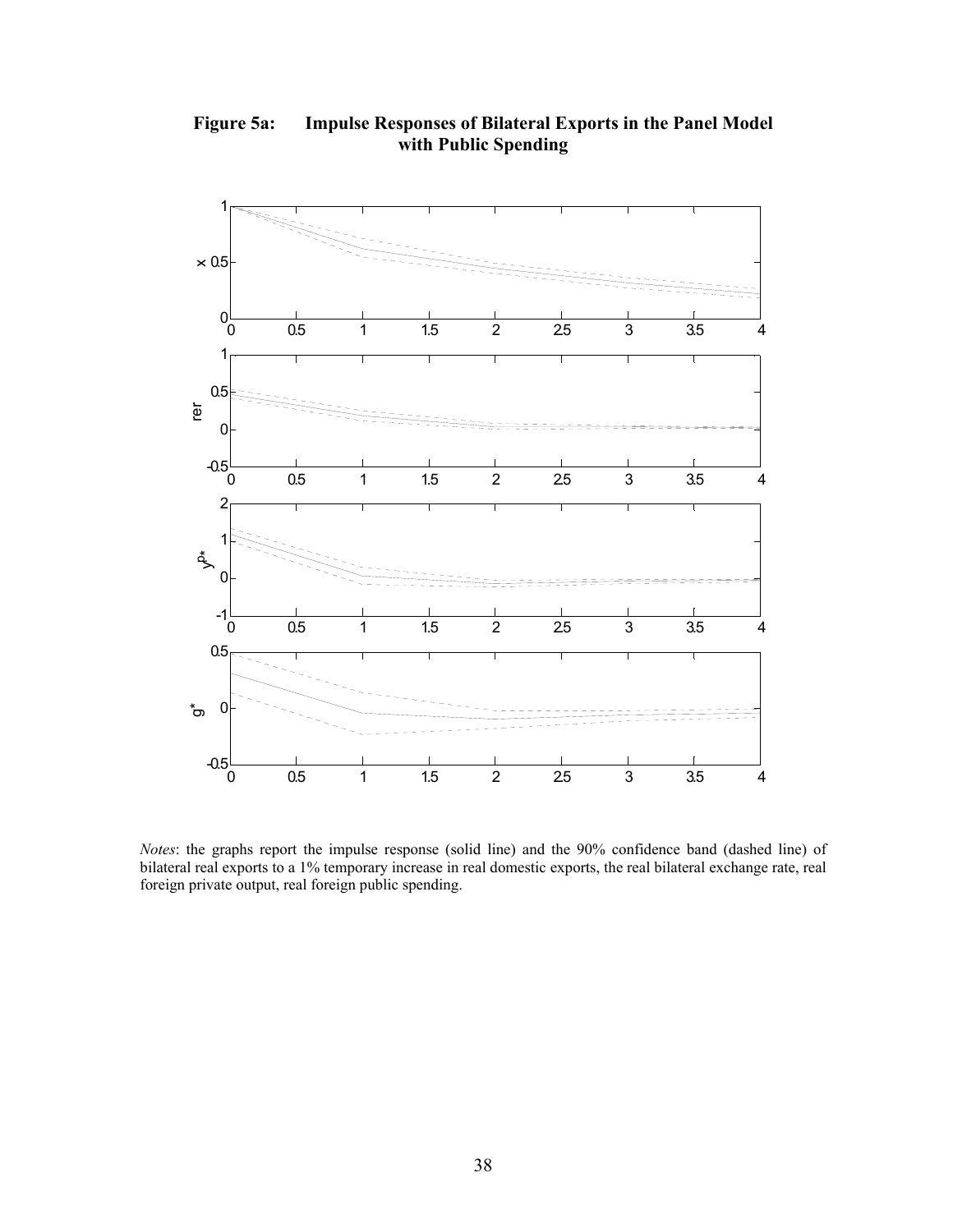![](_page_38_Figure_0.jpeg)

![](_page_38_Figure_1.jpeg)

*Notes*: the graphs report the impulse response (solid line) and the 90% confidence band (dashed line) of bilateral real exports to a 1% temporary increase in real domestic exports, real bilateral exchange rate, real foreign private output, real foreign public spending shock.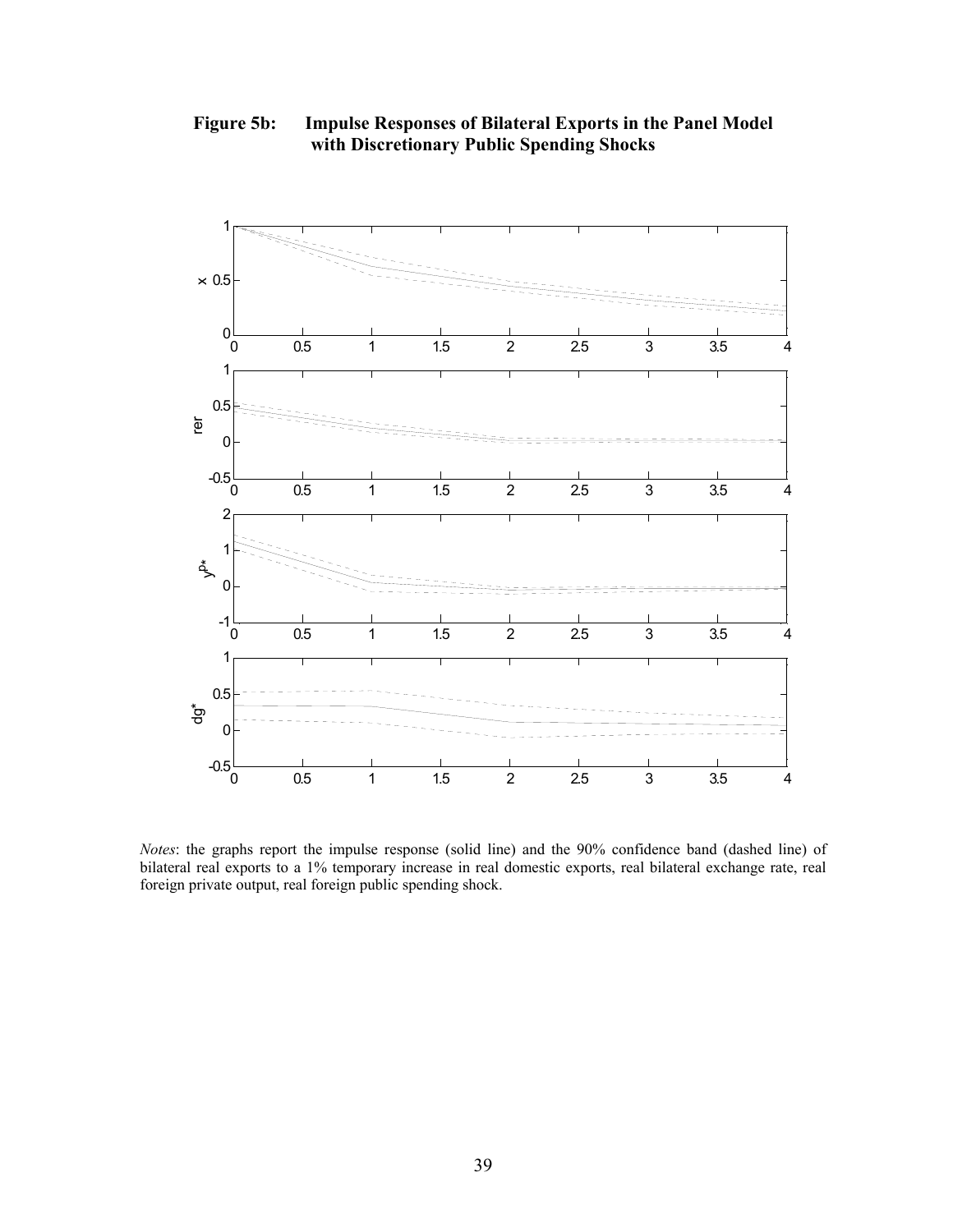![](_page_39_Figure_0.jpeg)

**Figure 5c: Impulse Responses of Bilateral Exports in the Panel Model with Discretionary Net Tax Shocks** 

*Notes*: the graphs report the impulse response (solid line) and the 90% confidence band (dashed line) of bilateral real exports to a 1% temporary increase in real domestic exports, real bilateral exchange rate, real foreign private output, real foreign net tax shock.